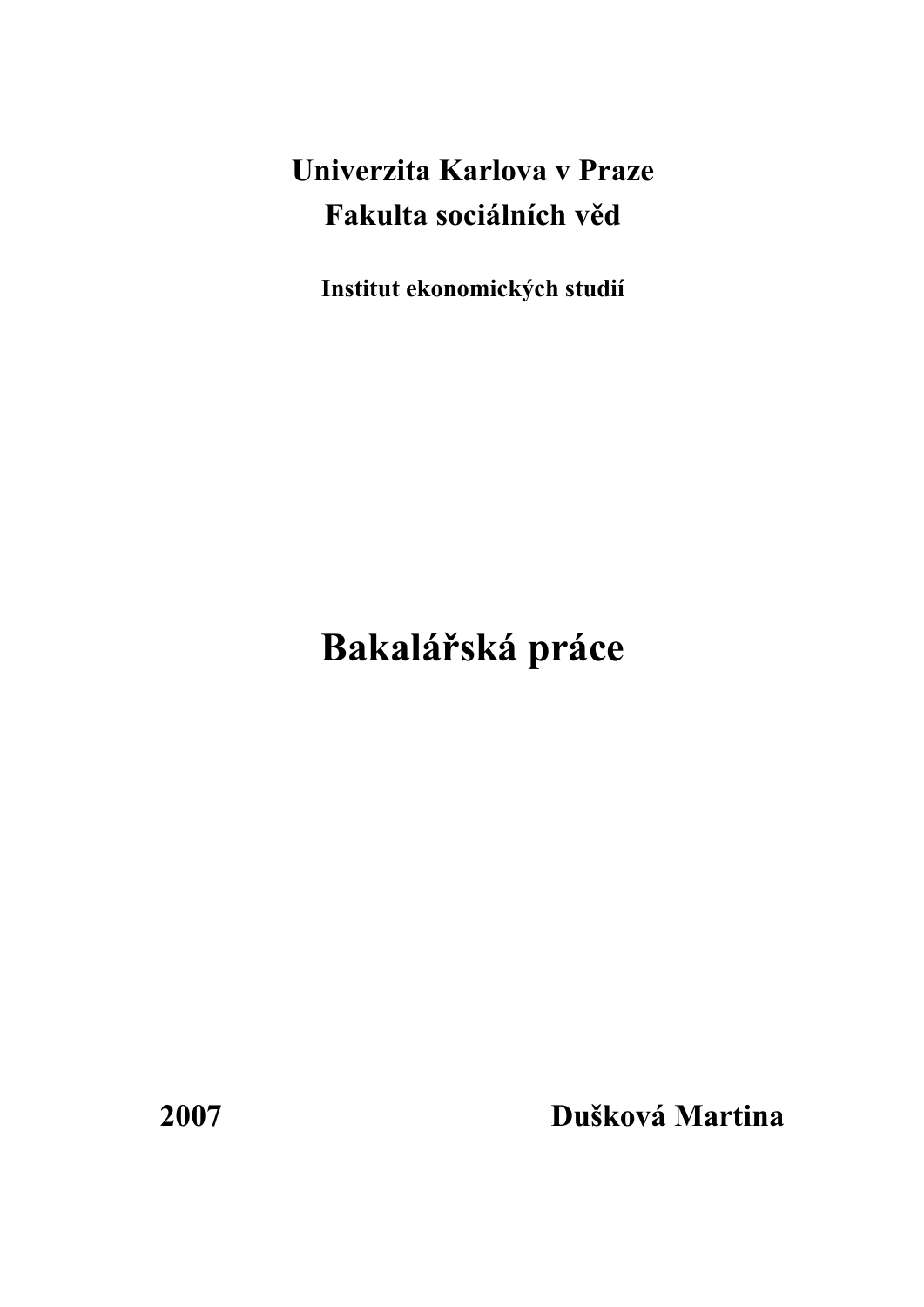# **Univerzita Karlova v Praze Fakulta sociálních věd**

**Institut ekonomických studií** 

# **Bakalářská práce**

Micro-economic analysis of international terrorism

Vypracovala: Dušková Martina Vedoucí: PhDr. Martin Gregor, Ph.D. Akademický rok: 2006/2007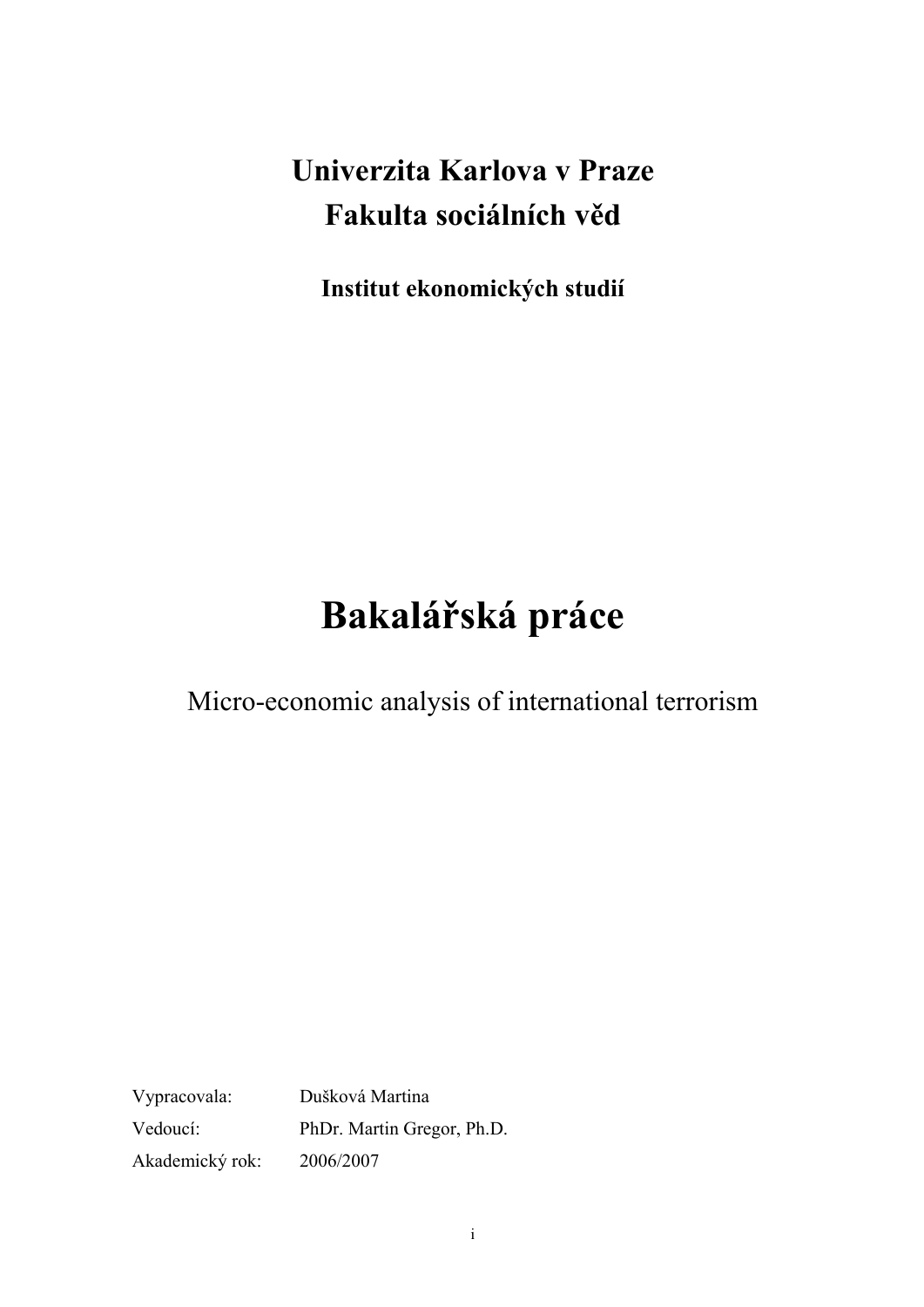## Prohlášení

Prohlašuji, že jsem bakalářskou práci vypracovala samostatně a použila pouze uvedené prameny a literaturu.

V Praze dne 28. 06. 2007 …………………………

Dušková Martina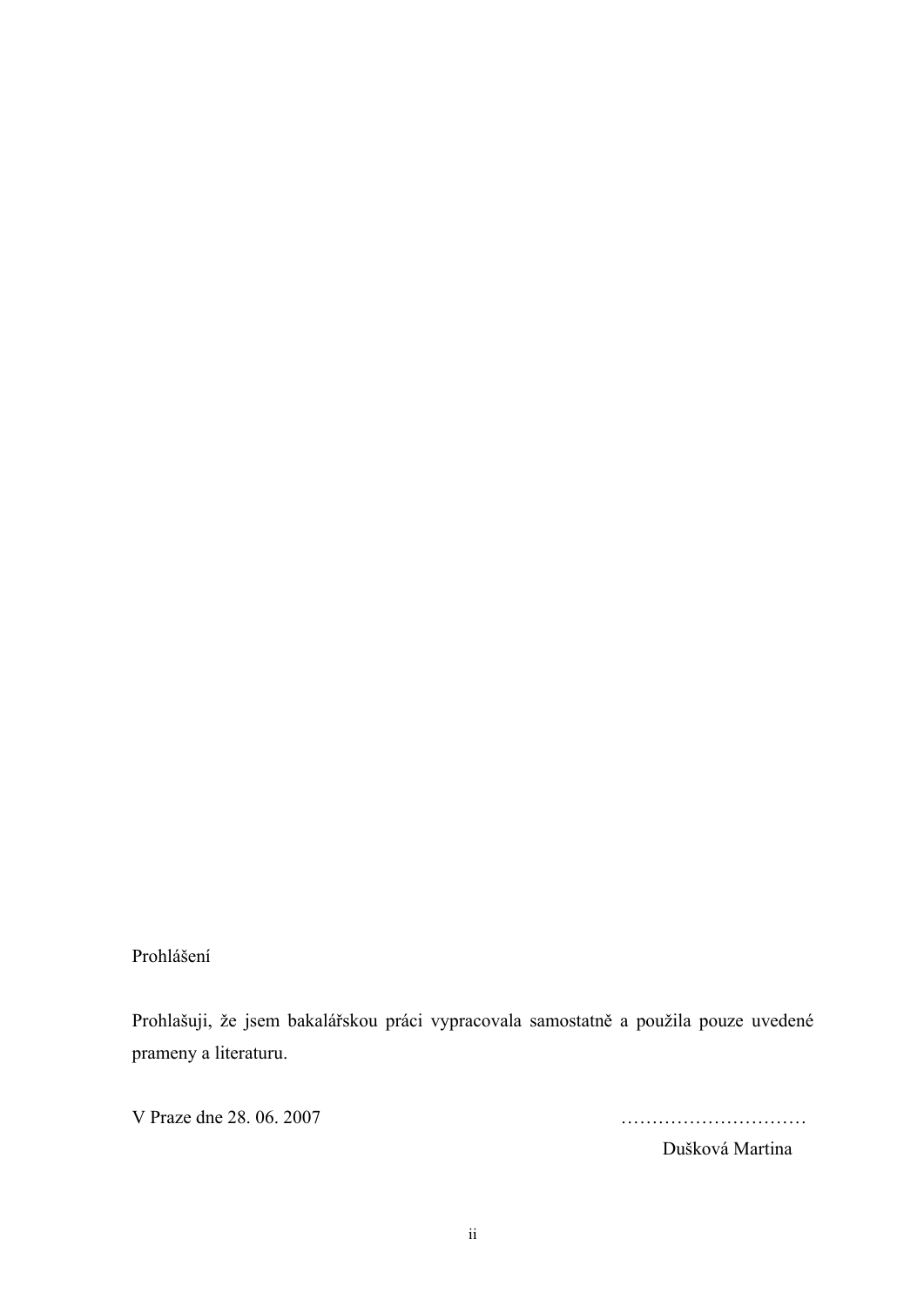## Poděkování

Na tomto místě bych ráda poděkovala svému konzultantovi, PhDr. Martinu Gregorovi, Ph.D., za cenné připomínky a rady.

Všechny chyby a omyly jsou pak jen mé vlastní.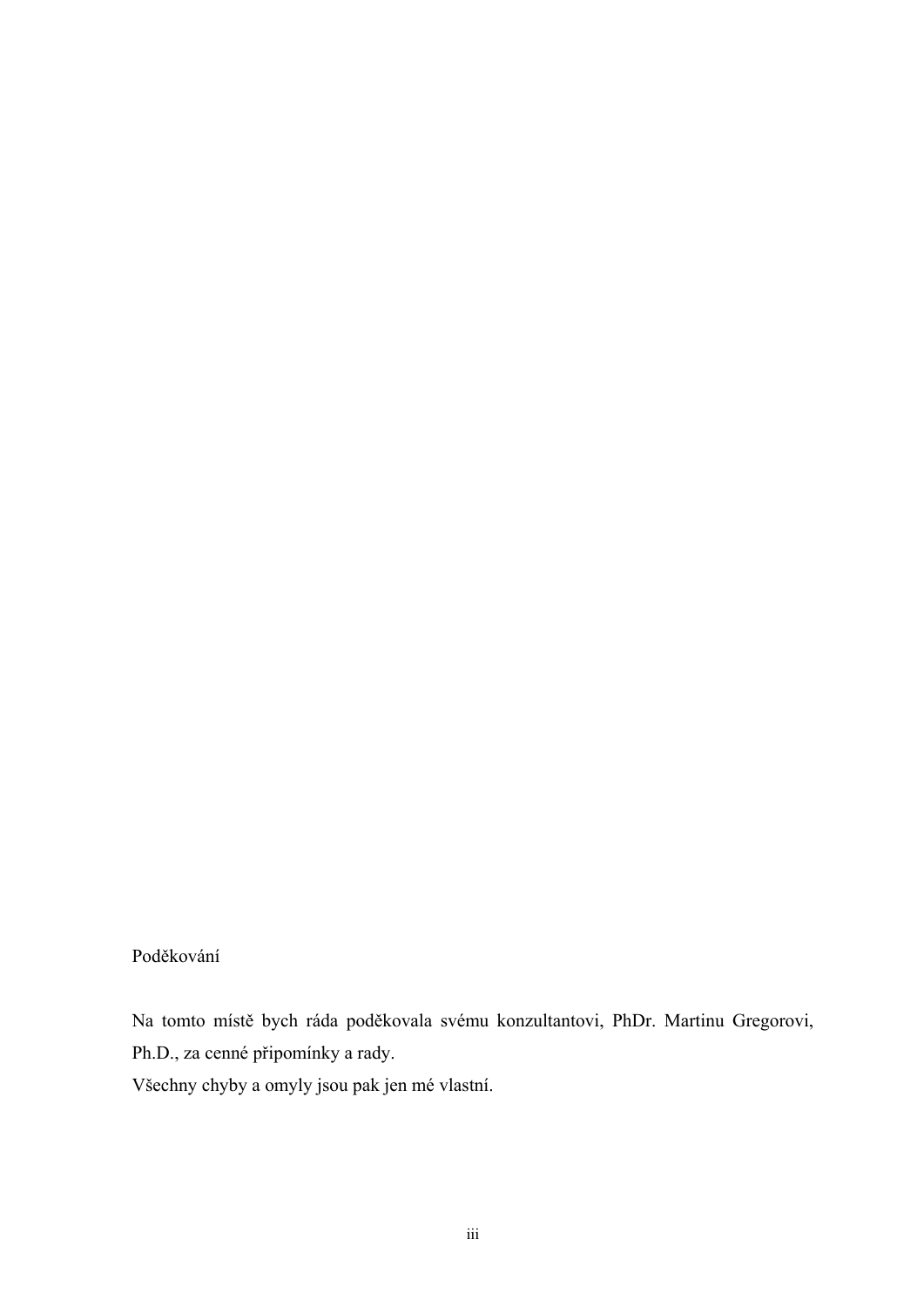## **ABSTRACT**

The objective of this work is to explore two different types of anti-terrorist policies and examine their reaction to distinct types of terrorists' motivation. We distinguish two types of terrorists' motivation. Firstly, we suppose that an individual becomes a terrorist to reach any feasible political goal. Secondly, we assume that individual starts a career of terrorist to harm her opponents by decreasing their income. Regarding anti-terrorism policies we differentiate two types. First type is called "deterrence". This policy is the main tool in fighting with modern terrorism. It is based on the decreasing the welfare of terrorists or by increasing the costs of performing terrorist attack. Contrariwise, second type of antiterrorism policy consists in increasing the opportunity costs of terrorism by raising available economic opportunities or in decreasing the benefit of terrorism. This is called "positive policy". We examine both policies by the cost-benefit analysis and by the static game theory. This work argues that even if the positive policy is able to create higher aggregate payoff than deterrence its final effect can be highly influenced by types of terrorist motivation. This fact makes this policy hardly applicable in practice.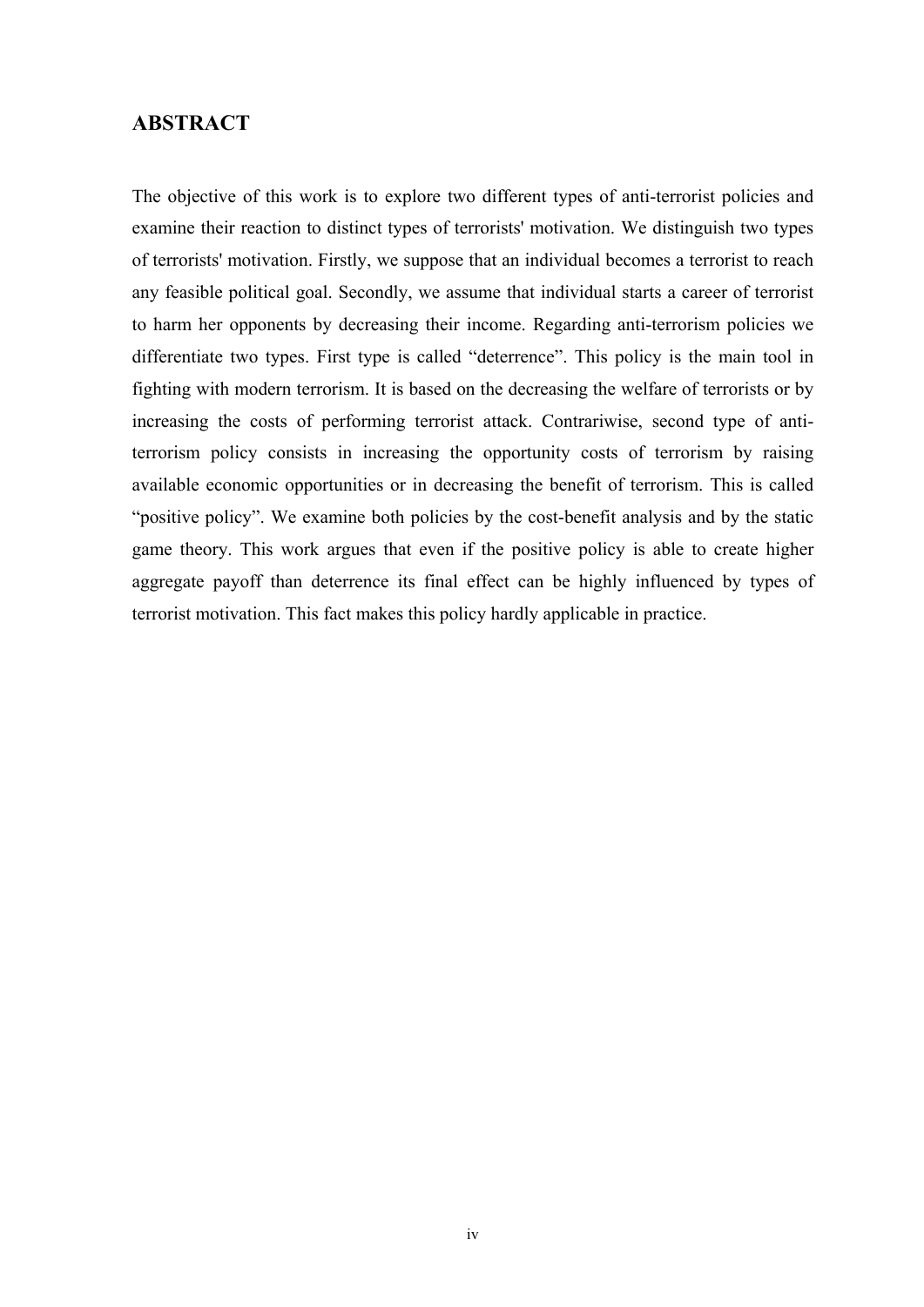## **ABSTRAKT**

Tato práce si klade za cíl porovnat dva rozdílné typy proti-teroristické politiky a jejich reakce na různé motivace teroristů. Rozlišujeme dva typy motivace teroristů. Za prvé předpokládáme, že jedinci se stávají teroristy, aby dosáhli reálného politického cíle. Za druhé uvažujeme, že jedinci se mohou stát teroristy i z toho důvodu, že se snaží ublížit svým protivníkům snížením jejich důchodu. Co se týče proti-teroristických politik, definujeme dva typy možných opatření. Prvním typem je hojně používaná politika "zastrašování", která staví na snižování blahobytu teroristů na základě represe a na zvyšování nákladů na teroristické útoky pomocí zvýšených bezpečnostních opatření u pravděpodobných cílů útoku. Druhým typem proti-teroristické politiky je přístup prosazující takové metody, které zvýší buď náklady příležitosti terorismu v podobě více dostupných alternativních ekonomických možností, nebo sníží prospěch z teroristických útoků. Tato politika je nazývána "pozitivní politikou". Oba typy proti-teroristických politik jsou analyzovány na základě užitku a nákladů vyplývajících z teroristické činnosti. Dále je pro analýzu použita teorie her. Tato práce ukazuje, že ačkoli může pozitivní politika vést k vyššímu agregátnímu výstupu než politika zastrašování, její finální efekty jsou ovlivněny typem motivace teroristů, což ji činí v praxi těžko aplikovatelnou.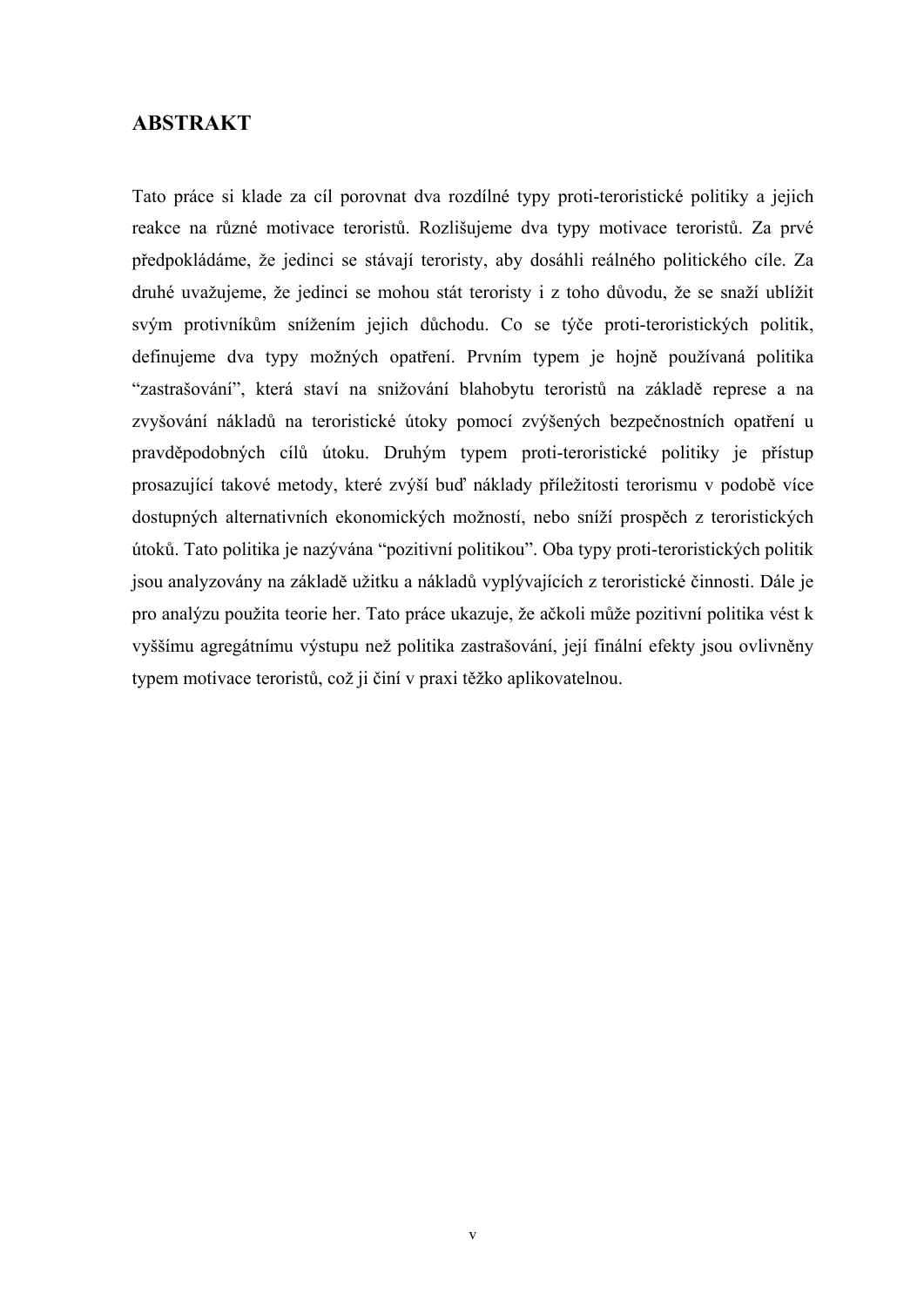## **TABLE OF CONTENT**

| 1. Economic motivation for investigating terrorism and brief history of terrorism  3 |  |
|--------------------------------------------------------------------------------------|--|
|                                                                                      |  |
|                                                                                      |  |
|                                                                                      |  |
|                                                                                      |  |
|                                                                                      |  |
|                                                                                      |  |
|                                                                                      |  |
|                                                                                      |  |
|                                                                                      |  |
|                                                                                      |  |
|                                                                                      |  |
|                                                                                      |  |
|                                                                                      |  |
|                                                                                      |  |
|                                                                                      |  |
|                                                                                      |  |
|                                                                                      |  |
|                                                                                      |  |
|                                                                                      |  |
|                                                                                      |  |
|                                                                                      |  |
|                                                                                      |  |
|                                                                                      |  |
|                                                                                      |  |
|                                                                                      |  |
|                                                                                      |  |
|                                                                                      |  |
|                                                                                      |  |
|                                                                                      |  |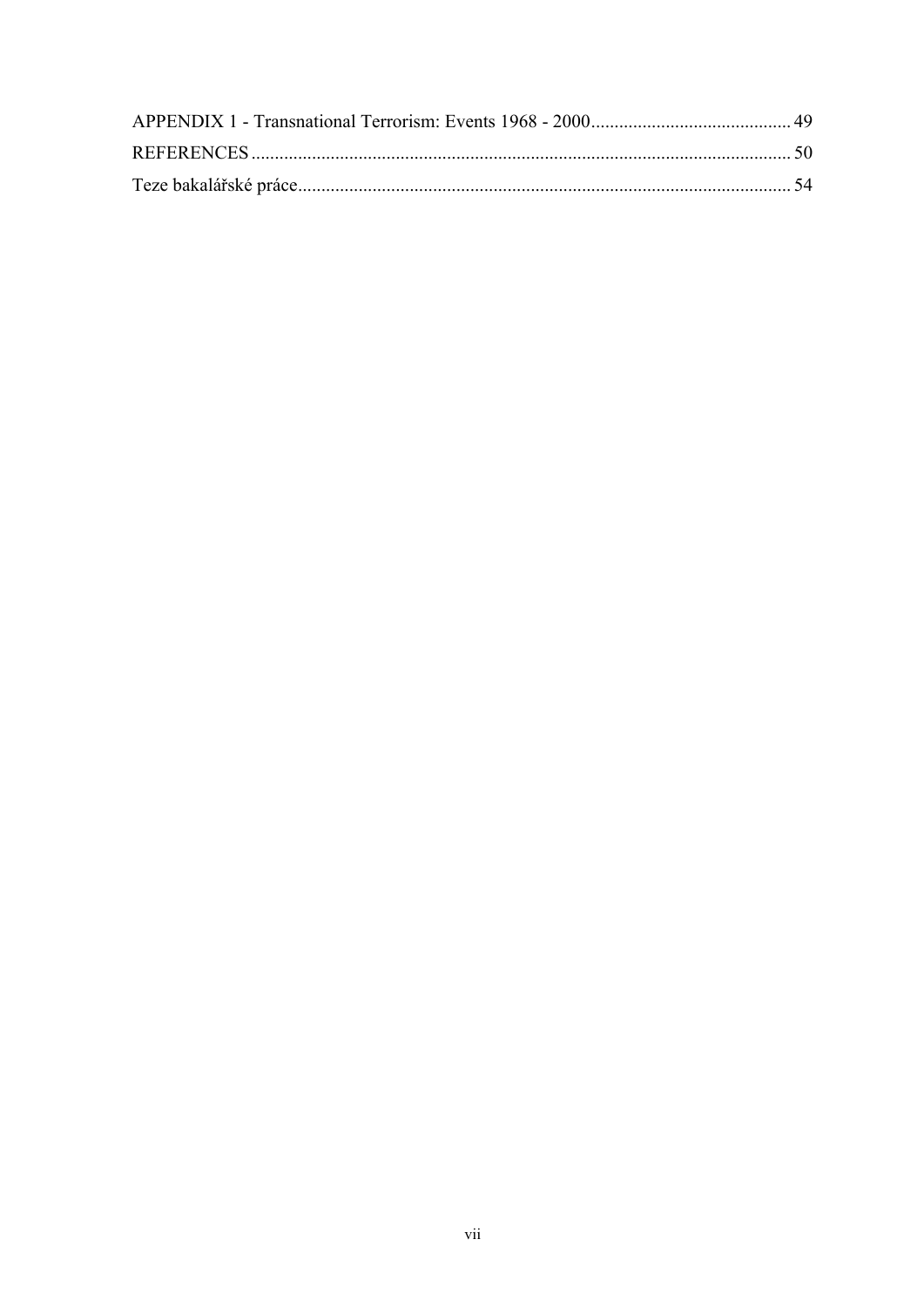## **LIST OF FIGURES AND TABLES**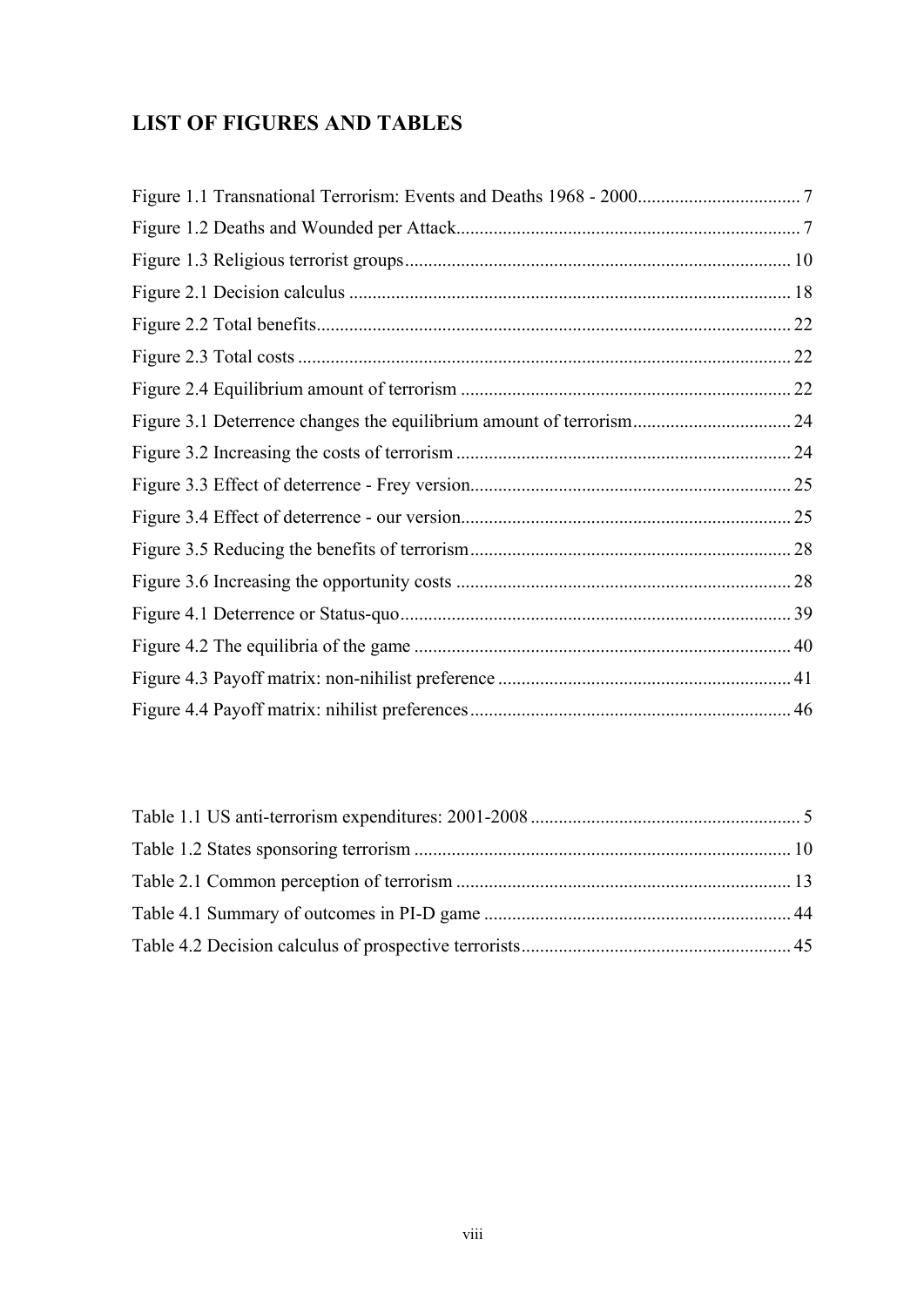## **NOTATION AND ABREVIATIONS**

| D              | deterrence                                              |
|----------------|---------------------------------------------------------|
| EU             | European Union                                          |
| <i>FDI</i>     | Foreign direct investment                               |
| <b>ITERATE</b> | International Terrorism: Attributes of Terrorist Events |
| MB             | marginal benefits                                       |
| MC             | marginal costs                                          |
| NGO            | Non-governmental organization                           |
| <i>PD</i>      | prisoner's dilemma                                      |
| <b>PFLP</b>    | Popular Front for the Liberation of Palestine           |
| PI             | positive incentives                                     |
| PIJ            | Palestinian Islamic Jihad                               |
| SQ             | status-quo                                              |
| T              | amount of terrorism                                     |
| T B            | total benefits                                          |
| TC             | total costs                                             |
| US, USA        | United States of America                                |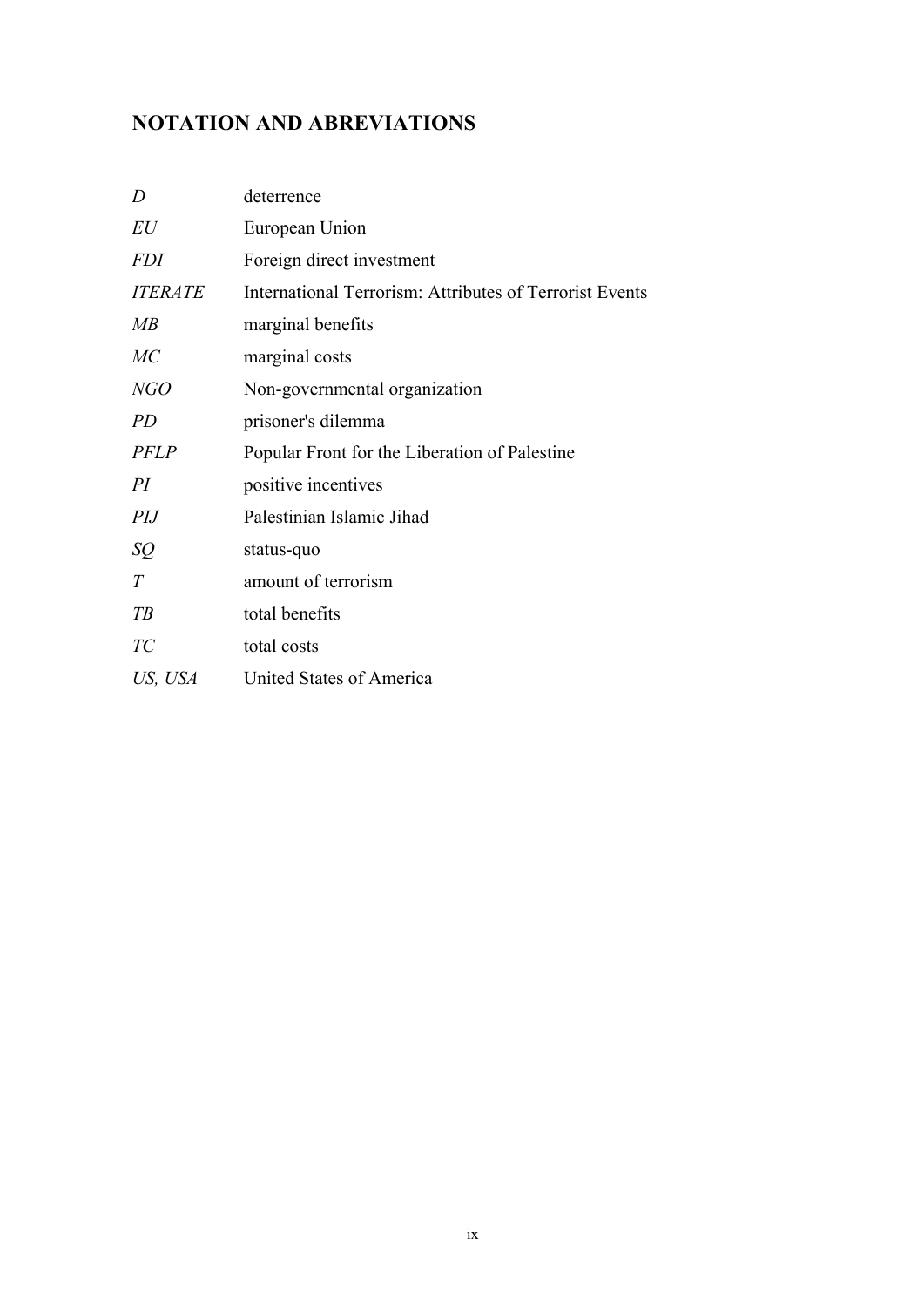## <span id="page-10-0"></span> **Introduction**

*"Undoubtedly, a massive anti-terrorist campaign will reduce the overall level of terrorism. Nevertheless, an important strategic question remains, since some antiterrorism policies are apt to be more successful than others."* 

Todd Sandler

After the events of 11 September the interest in terrorism seemed to be renewed. Terrorism appears to be a global challenge for the policy-makers of democratic countries and it becomes an issue of contemporary economics. The economics of terrorism is based on the rational choice approach. This approach offers to look at the terrorists as on the rational economic actors and thus to use classic economic tools as the decision-making calculus based on marginal utility or the cost-benefit analysis. We use these approaches to compare two totally different anti-terrorism policies - deterrence and positive policy. Deterrence has been a crucial way in fighting terrorism and it has been widely in recent years. On the contrary, the positive policy, also called "policy of benevolence", seems to be shadowed by negative policies. It is promoted mostly by Bruno S. Frey<sup>[1](#page-10-1)</sup>. He argues that such policies can produce Pareto-Dominant situations to the status-quo. His conclusions are based on assumption that terrorists want to reach a feasible political goal. We want to investigate how his conclusions can be changed when we take into account the fact that individuals become terrorists not to reach any feasible political goal but to cause damage to the opponents, for example by increasing their income.

 As terrorism may seem to be far from the field of study of economists we show in *chapter 1* why terrorism may be an interested topic also for economists. We start with introducing economic areas influenced by modern terrorism. After that we briefly discussed main empirical methods used in research on terrorism and basic statistics about terrorist attacks are provided. Terrorism is not a modern way of reaching someone's goals and that is why we introduce some historical facts about terrorism. We also provide that terrorism has been favorite tools used both in warfare state and in peaceful time during whole human history.

 For our analysis we need to define the key players, government and terrorists, and their utility function. In *chapter 2* we depicture both practical and academic definitions of

<span id="page-10-1"></span><sup>&</sup>lt;sup>1</sup> Frey (2004), Frey and Luechinger (2003), Frey and Luechinger (2004)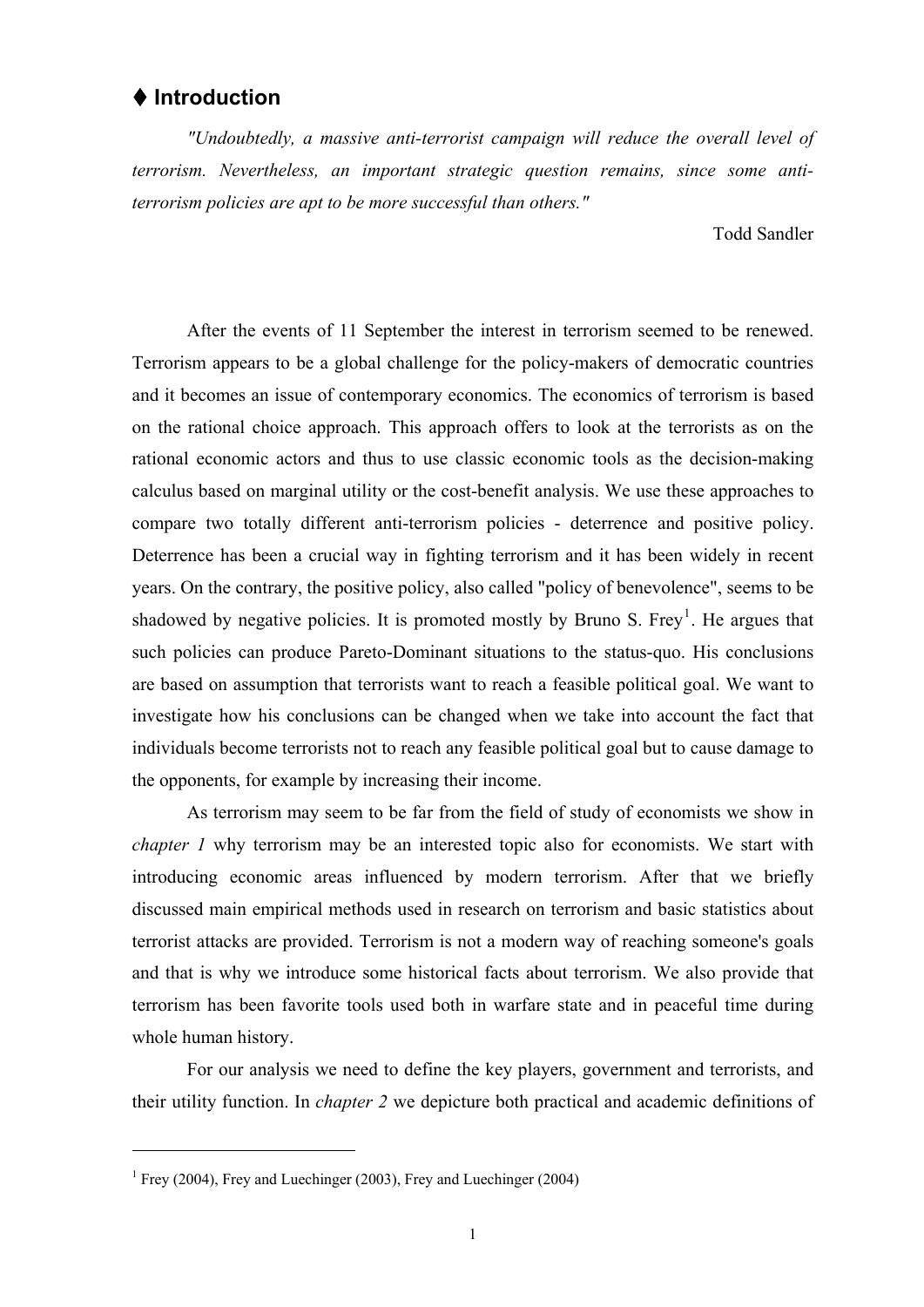terrorism. We use the distinction provided by Schnellenbach (2006) between terrorists who want to achieve a political goal and terrorists who try to harm their opponents. We state terrorists' utility function and we differentiate them according their motivation factors. Further, the decision-making calculus of prospective terrorists is discussed.

 The objective of *chapter 3* is to define two different anti-terrorism policies deterrence and positive incentives. We describe both policies separately to show what their effects are. Four main positive policies are defined discussed in details. We show that effects of these policies can differ widely according to terrorists' types of motivation.

 In *chapter 4* we apply two models of static game theory to understand problem of terrorism. First model depict the interaction between government and terrorist and the joint effect of anti-terrorism policies. Second model illustrates the interaction of deterrence and positive policy. It is argued what are the conditions necessary for choosing positive policy if "competition" of anti-terrorism policies is possible.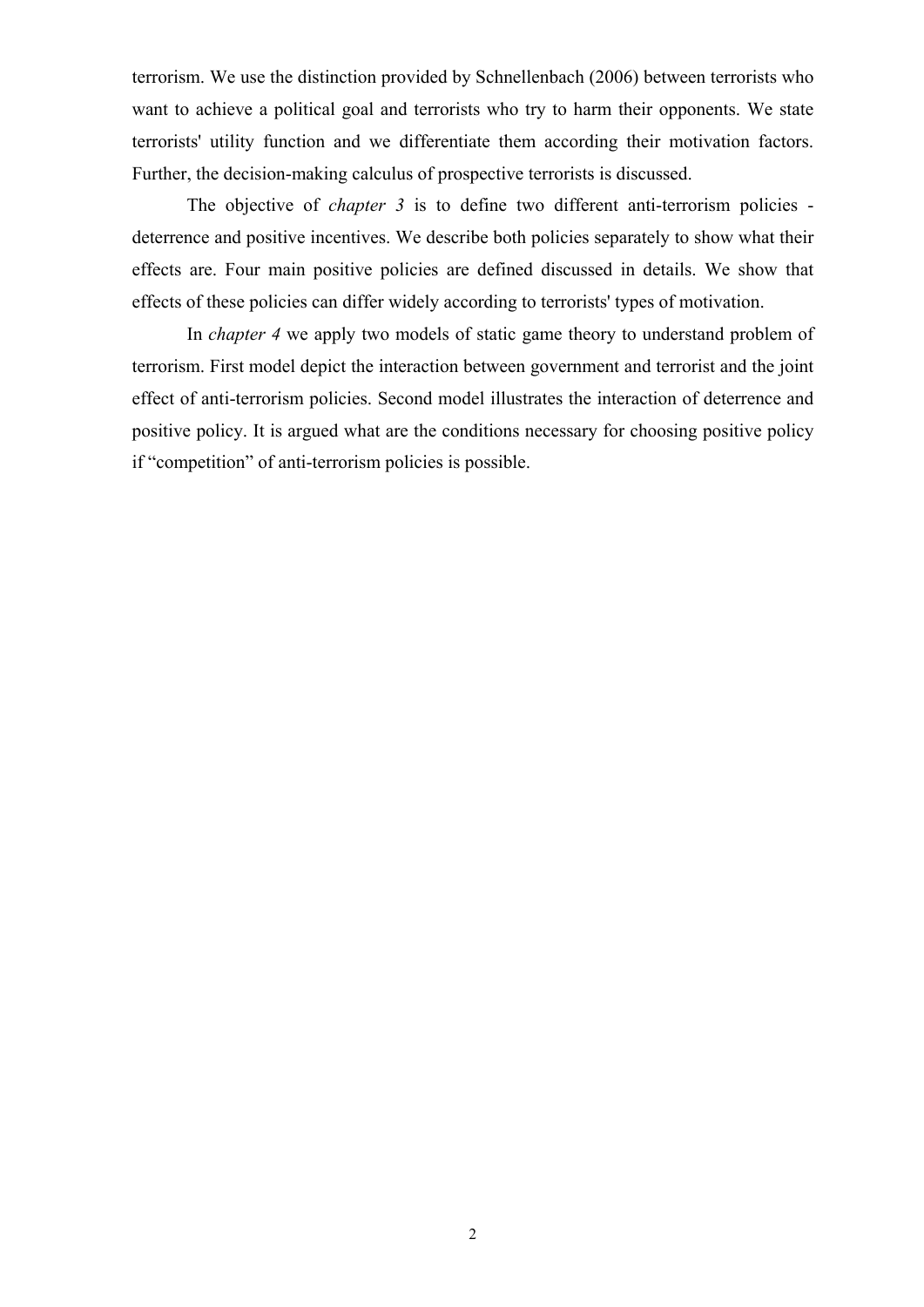# <span id="page-12-0"></span>**1. Economic motivation for investigating terrorism and brief history of terrorism**

 Firstly, we pay attention to the economic areas influenced by terrorism. Secondly, we state basic statistics concerning terrorism and at the end the brief history and trends in modern terrorism are mentioned.

## **1.1. Economic areas influenced by terrorism**

### Tourism

The most recent terrorist attacks aimed at the touristy targets are the Luxor massacre in 1997, in which members of an Egyptian Islamic group shot dead 58 foreign tourists visiting the temple of Queen Hatshepsut in the Valley of the Queens and the bombing of the disco in Bali in 2002, causing almost 200 dead tourists.

There is a straight influence because individuals planning their holidays are less likely to visit a destination with a higher possibility of terrorist attack. Host countries are thus negatively influenced because they can be easily substituted. There is a literature investigating the impact of terrorist events in the touristy location by the number of tourists scared away, Sandler and Enders (1991), and also by the investigating the financial damaged caused to the host countries, Enders at al. (1992). These papers examine chosen country (or region) separately. However, according to the analysis of Drakos and Kutan (2003) there is a significant substitution effects. We can also find a contagion effects and negative externalities, Enders et al. (1992). They found that the continental Europe as a whole is more negatively affected by terrorism that the sum of the country-by-country effects would imply. Even if the results may differ among countries we can conclude that terrorism systematically influences tourists' choice of destination country and substantially negatively affect a host country. Even more importantly, the effect is a long-lasting and may affect the neighboring countries and the whole region as well.

### Foreign direct investment (FDI)

As the foreigners usually have a larger spectrum of countries to invest in, even mild terrorist activities influence considerably the allocation decision of the firm investment and thus decrease the FDI in affected country. There are also the indirect effects because FDI is an important source of savings and so the investment and economic growth are negatively affected.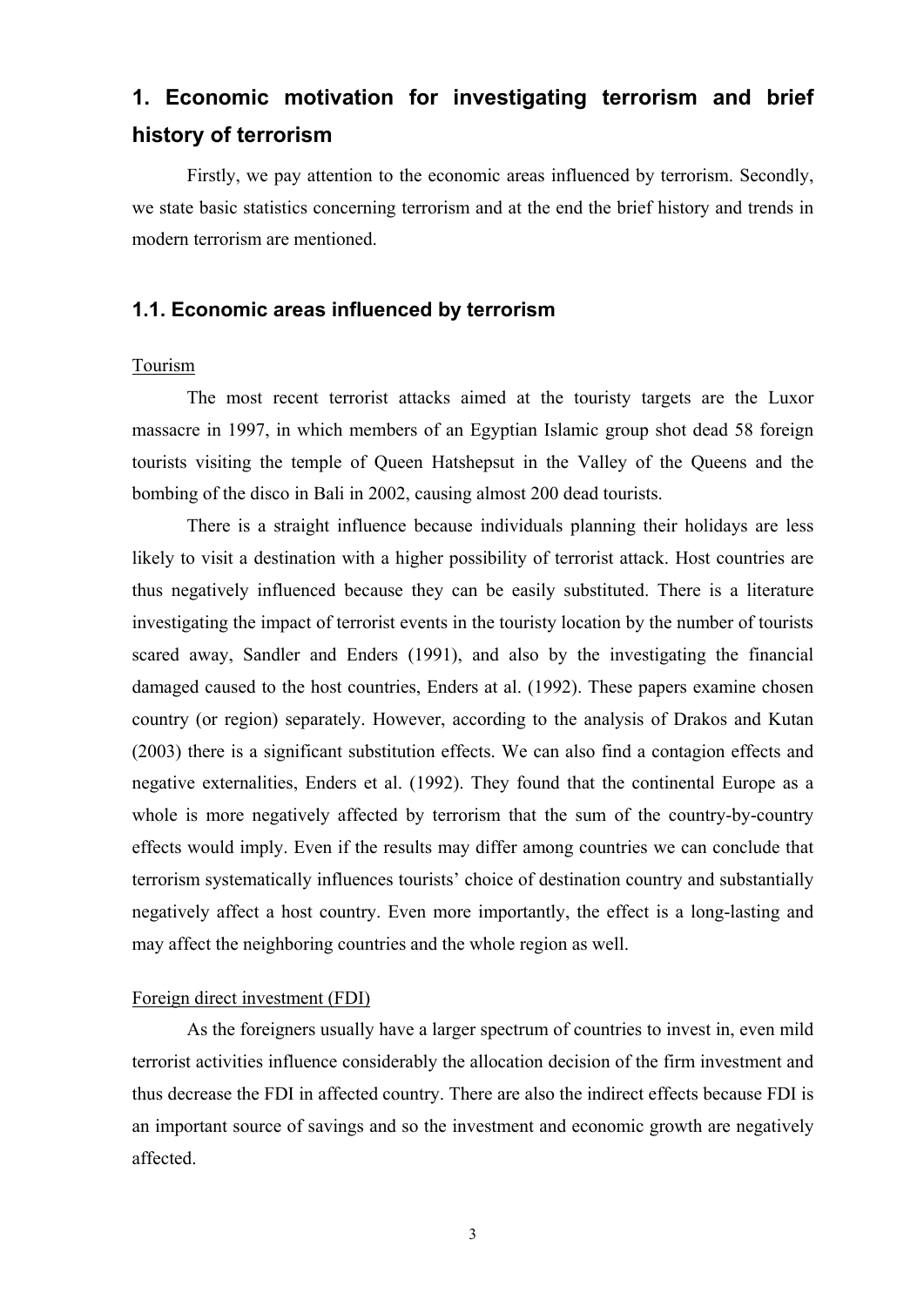On the example of Spain Enders and Sandler (1996) showed that terrorism have reduced annual FDI inflow by 13.5% on average for the period 1975-1991. However, there was no impact of terrorism on FDI found for the France, West Germany and Italy.

As examined in paper of Abadie and Gardeazabal (2005) terrorism may have a large impact on the allocation of productive capital across countries, even if it represents a small fraction of the overall economic risk.

#### Savings and consumption

Consumption and hence savings may be influenced by terrorism in two opposite ways. Political violence increases perceived risk associated with savings. On the contrary, terrorism attacks force people to place their money in safe havens instead of buying goods. As mentioned above these two effects have opposite direction and thus the impact of terrorism on savings and consumption should be examined empirically. However, convincing empirical evidence has not been stated yet<sup>[2](#page-13-0)</sup>.

#### Investment

 It is thought that the presence of political violence may increase the risks associated with long-term investments. Moreover, they may disrupt economic activity or distort factor allocation, reducing factor productivity and thus investment demand. This is examined on the case of Israel in paper Fielding (2003b). He investigated not only the impact of terrorism on the level of investment but also on the composition of investment. He found that the political violence has a significant impact on the investment<sup>[3](#page-13-1)</sup>.

#### Stock markets

The stock prices have two main roles. They reflect the expected future gains of a company and the probability that these gains will be materialized. Further, they are potentially informative source. Increased political violence influences both the expected gains and the risk premium. However it is difficult to measure the impact of terrorism to the stock markets because it can be hardly separated from other factors influencing stock prices. For obtaining the empirical evidence Abadie and Gardeazabal (2003) analyzed the cease-fire the Basque ETA declared between 1998 and 1999. They found that "stocks of firms with a significant part of their business in the Basque Country showed a positive relative

<span id="page-13-0"></span> $2$  See Fielding (2003a)

<span id="page-13-1"></span><sup>&</sup>lt;sup>3</sup> Fielding (2003a) used two investment equations, on for non-traded capital goods and one for machinery and equipment, to analyze the impact on the composition of investment. He used the number of Jews killed and the number of Palestinian killed as the indicators of political instability.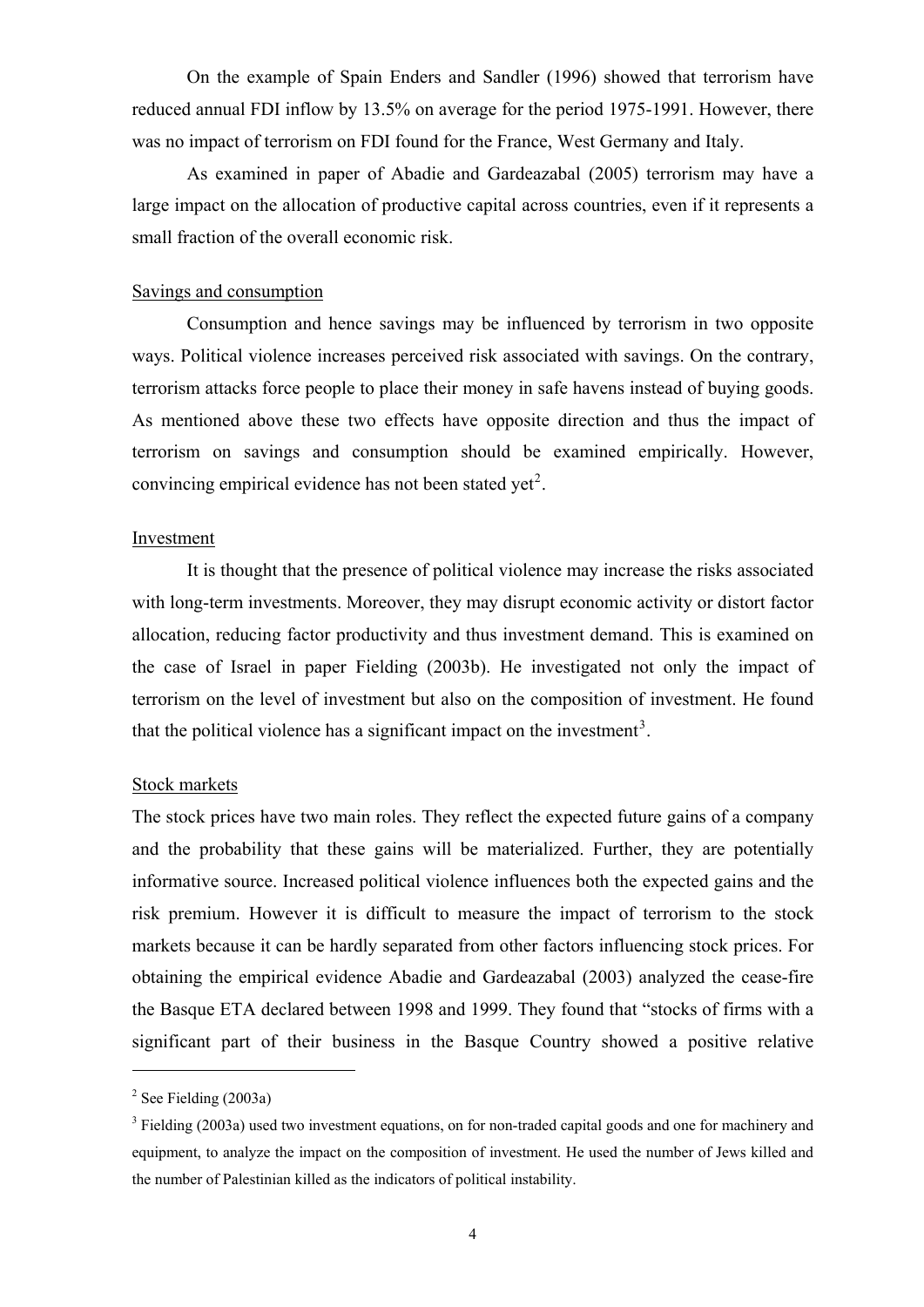<span id="page-14-0"></span>performance when truce became credible, and a negative relative performance at the end of the cease-fire." (pp.1).

#### Foreign trade

It is thought that terrorism influence foreign trade in several ways. Firstly, it increases the insecurity and thus the cost of doing business. Secondly, the transactional costs are increased by the additional security measures against terrorism. Thirdly, terrorism increases the risk of direct destruction of traded goods.

#### State budget

 Even if the state budget is not directly influenced by the terrorists the government has to take into account the indirect expenditures of anti-terrorism policies. As an example of direct expenditures we use the data published by the US government<sup>[4](#page-14-1)</sup>. US anti-terrorism expenditures are displayed in Table 1.1. It is visible that there was an overwhelming increase between 2002 and 2003 from 8.3 billion dollars to 62.2 billion dollars. Enacted anti-terrorism expenditures since 2007 have been 426.8 billion dollars.

#### *Table 1.1 US anti-terrorism expenditures: 2001-2008*

#### **Increasing Support for Defense Operations in the Global War on Terror** (in billion of dollars) Enacted **Enacted To** Requested 2001 2002 2003 2004 2005 2006 2007 Date 2007 2008 Total

9.3 8.3 62.2 62 100.5 114.5 70 **426**.**8** 93.4 141.7 **661**.**9**  Note: Funding levels exclude budget authority for Operation Noble Eagle that covers homeland defense and civil support missions in effect since the terrorist attacks on September 11, 2001. Levels include funding for the Intelligence Community.

Source: www.whitehouse.org

## **1.2. Basic statistics**

<u>.</u>

Empirical methods are common tools used for analyzing terrorism in recent years<sup>[5](#page-14-2)</sup>. But it is necessary to avoid potential traps. We mention the mostly implemented empirical methods and connected problems. After that we compute a few statistics connected to terrorism.

<span id="page-14-1"></span><sup>&</sup>lt;sup>4</sup> We use data from Department of Defense, retrieved www.whitehouse.org on 30.04.2007.

<span id="page-14-2"></span><sup>&</sup>lt;sup>5</sup> Recently, new way of measuring the impact of terrorism has appeared. It was introduced by Frey, Luechinger and Stutzer (2004a, 2004b). They propose to measure the consequences of terrorism also by using the life satisfaction approach or subjective well-being data.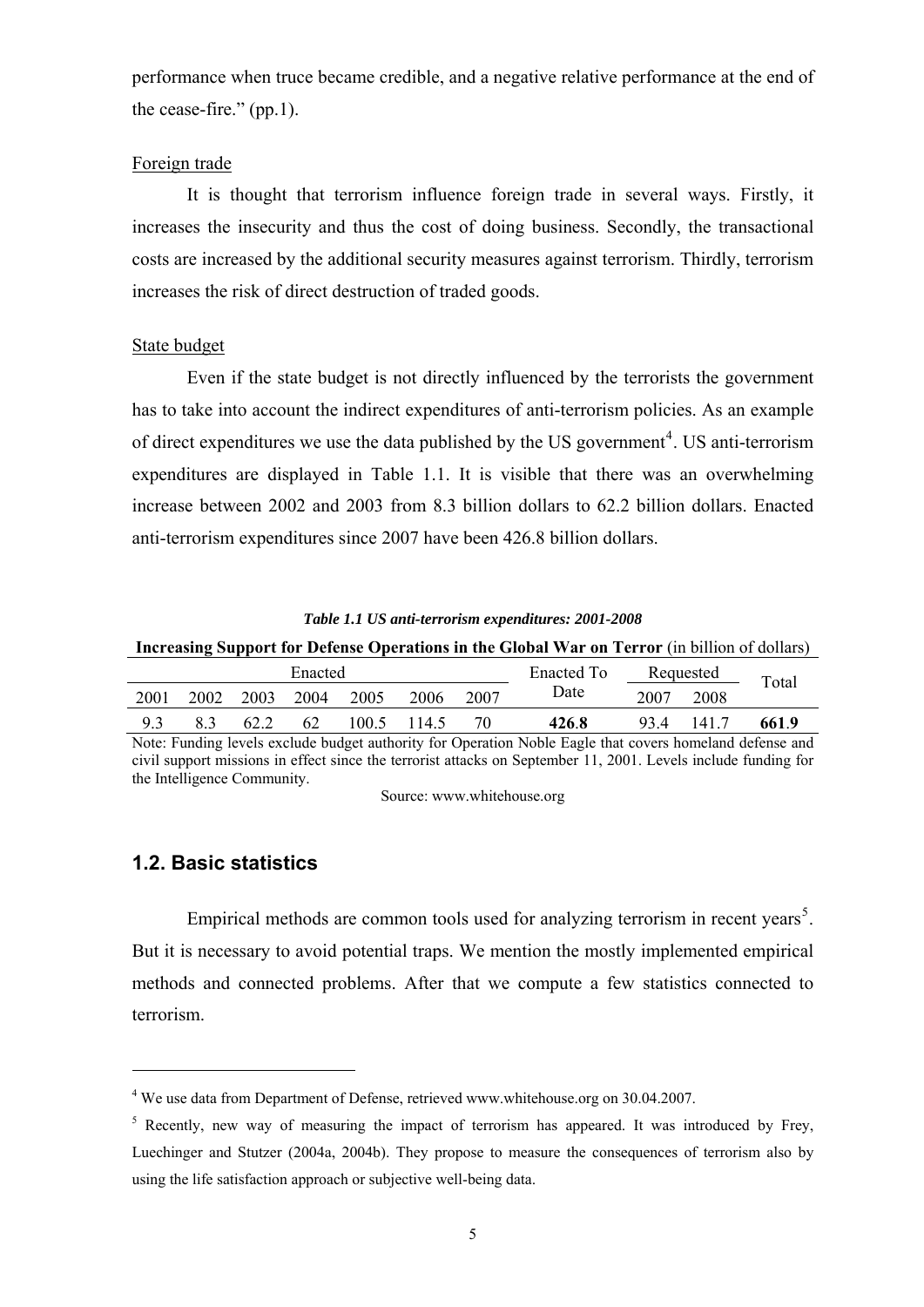#### <span id="page-15-0"></span>**1.2.1. Methods of empirical research**

The trends and consequences of terrorist activities are often captured by counting the number of incidents and casualties. However this approach could suffer from comparing terrorist activities with varying magnitude. So such method allows to capture the development of terrorism only if the structure of the events remains more or less unchanged. Hence the number of casualties is used to describe the varying intensity of terrorist attacks. But there is a problem with the inconsistency with the data because some data use only the number of person killed, while other data also take into consideration the number of people injured. Another problem is that only counts from the official statistics and in media are usually mentioned. As stated in Frey, Luechinger and Stutzer (2004a), relying only on the these sources can be misleading because the media pick up only those terrorist attacks occurring in the larger cities or the capital of the country and the official statistics can be bias. Besides the official statistics and the media information there exists a source file called ITERATE (International Terrorism: Attributes of Terrorist Events) created by the Edward Mickolus and extended by Mickolus, Sandler, Murdock and Fleming. It uses the information from publicly available resources and tries to quantify the data on the characteristics of transnational terrorist groups and their activities.

### **1.2.2. Look at the data**

1

 As mentioned above the most important indicator (and the most used) is the number of attack within a given period. We use the data from Sandler and Enders (2002a). Appendix 1 displays the annual number of terrorist events, the associated deaths and wounded and in the last column the number of attack against US people and/or property. From Figure 1.1 we can conclude that the annual number of events declines in time whereas the number of deaths is on the increase. The same fact is visible when we calculate the number of casualties per attack<sup>[6](#page-15-1)</sup>. Enders and Sandler  $(2000)$  analyzed the terrorist events by the VAR regression and by the spectral analyses. They found that "each incident in post-cold war era is almost 17 percentage points more likely to result in death or injury compared with the previous decades." pp. 329. But we need to emphasize that the trend is highly influenced by spectacular events. Hoffman  $(1999)^7$  $(1999)^7$  analyses this effect and proposed two possible explanations. First, he supposes that some terrorists have increased the lethality because now it is harder to obtain attention by public and media. Second,

<span id="page-15-1"></span> $6$  "casualties" means the sum of deaths and wounded per attack. Figure 1.2

<span id="page-15-2"></span><sup>7</sup> Chapter 2 in paper Lesser, Hoffman, Arquilla, Ronfeldt, Zanini (1999)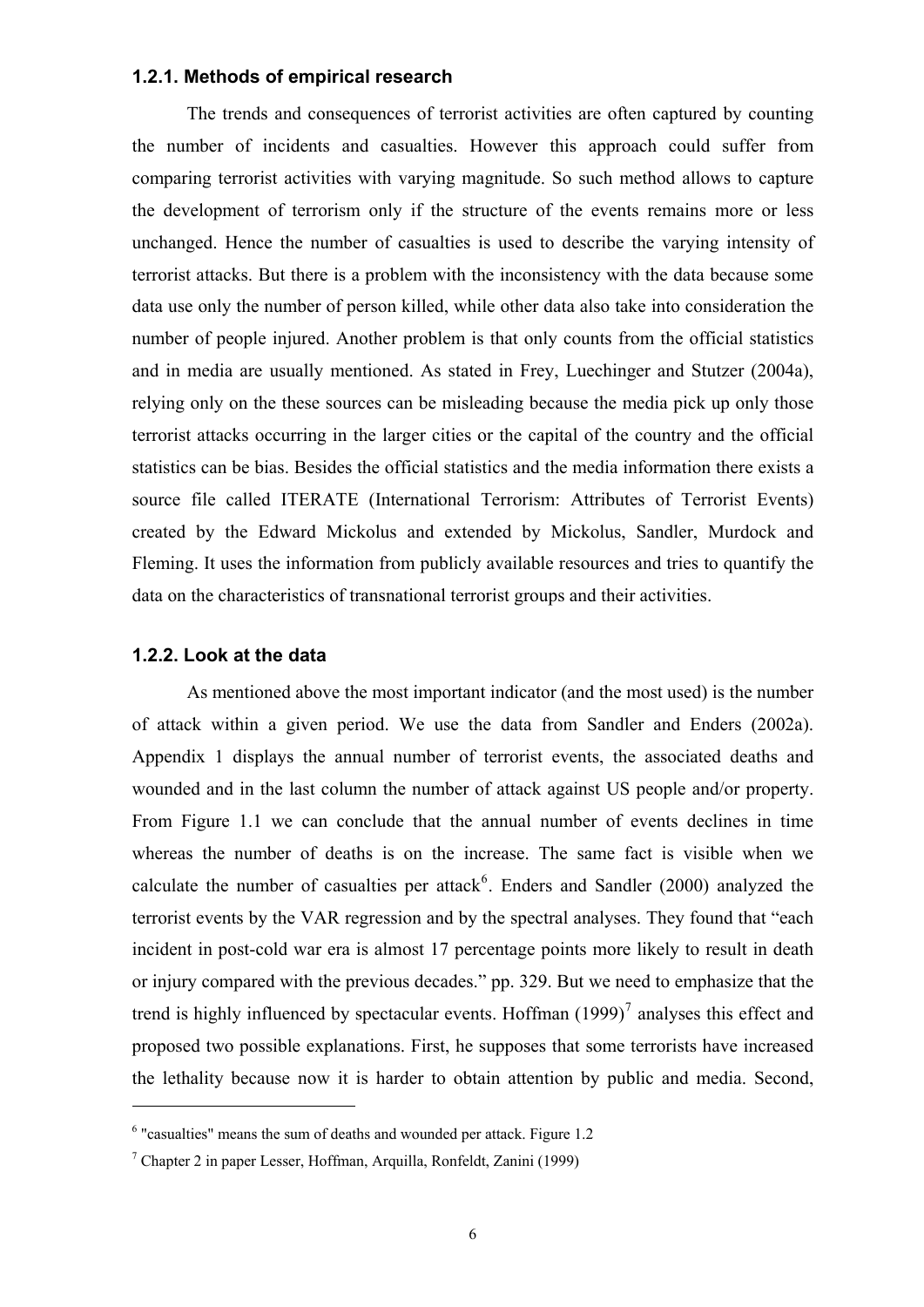<span id="page-16-0"></span>terrorists profit from experience gained in the past and also they have access to the technically advanced weapons.



*Figure 1.1 Transnational Terrorism: Events and Deaths 1968 - 2000* 

Source: Own calculation

 Furthermore Enders and Sandler (2000) discovered by the spectral analysis that events with no injured civilians indicate no cycle whereas the attacks with more than one casualty display medium-term and long-term cycles. It means that logistically more complicated events have larger cycle than the others because of the fact that such events require more time of preparation and more resources available. Sandler and Enders (2002a) argue that an explanation could be the economies of scale and the attack-counterattack process between government and terrorists.



Source: Our calculation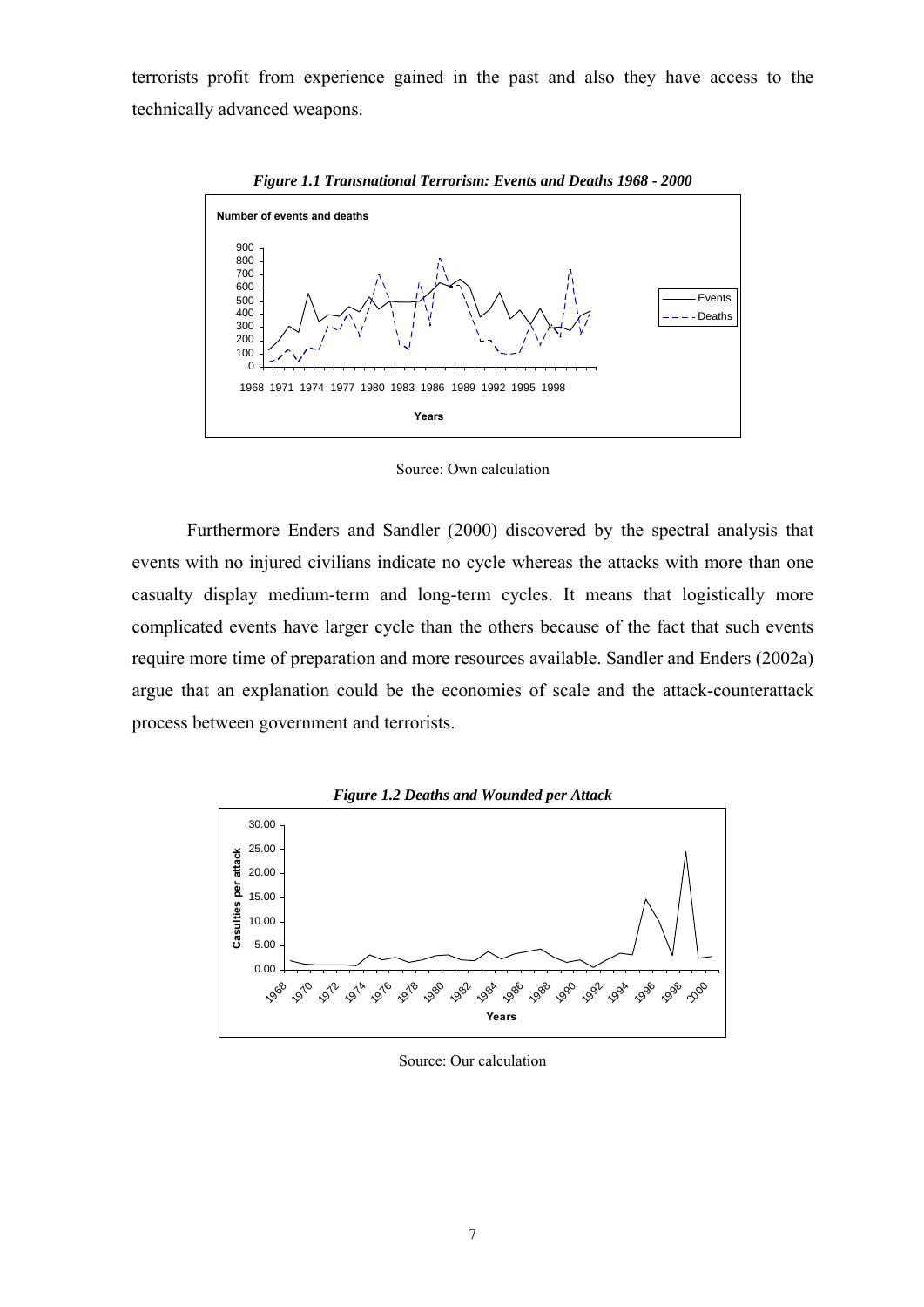## <span id="page-17-0"></span>**1.3. Brief history and trends**

 Terrorism is not a modern invention. The word "terrorism" was coined in the guillotine days of the French Revolution, but the practice is much older. Where one side believed that the threat of violence might convince the counterpart to submit the requirement it usually did not hesitate to use such threats. We can say that terrorism of some kind become a standard course of action in many historical cultures.

 As mentioned above terrorism is not a modern way how to achieve a stated goal. It was already used in Ancient Greek and in the Roman Empire. In Ancient Greek the assassination and tyrannicide were among the methods employed during conflicts between rival fractions in city states. As a terrorist attack influenced the history of Ancient Greek can be stated the assassination of Philip II of Macedon, father of Alexander the Great, in 336 B.C., in which the Alexander's involvement has never been ruled out. According to contemporary writers terror was a common tool of war used by government in the Roman Empire. The most popular terrorist attack is the assassination of Julius Caesar in 44 B.C.

 During the Medieval Age the tactic of warfare changed on the basis of the Christian theology. According Christian approach the use of force was permissible only as part of process of obtaining justice. But this attitude did not change the level of terror used in the medieval warfare. On the contrary capturing of a knight was one of the incentives for common soldier to go to war. This is because of the fact that in that time the knights were more valuable to the enemy alive than dead. The soldiers thus could make a fortune from ransoming a valuable captive. For example when captured in 1356, John II of France paid the Black Prince, son of Edward III of England, three million gold coins in ransom. In this sense, terror remained a tool used to enforce or maintain the social order of the medieval world. A special case of medieval terror are the Assassins. They were a fanatical and murderous Muslim sect active in the Middle East from the eleventh century to the thirteen century. Simply the threat of assassination was often enough for Assassins to persuade the enemy to capitulate. Another example of specific terror is a use of Indian allies to terrorize civilian population by French and British during the Colonial wars, 1689-1760.

 In history, terror was used not only by the enemies of state but also by governments. For example period of 1793-1794 is called the Reign of Terror conducted by the Committees of Public Safety and General Security. In that period the terror became the standard tool of state governance. Another example of state terror is a terror used by colonial powers in order to suppress resistance by natives.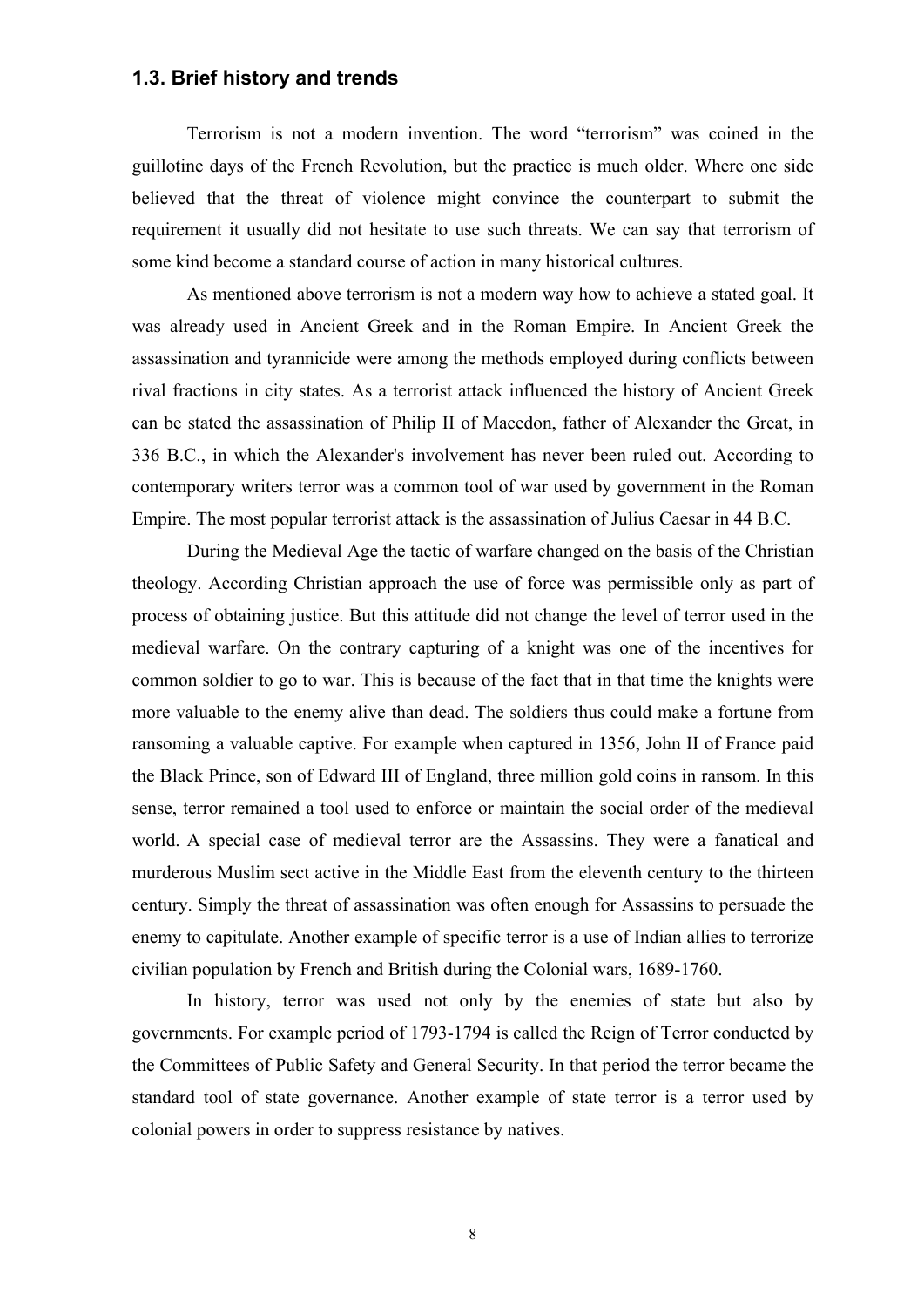A terrorist attack changing the history was the assassination of Archduke Franz Ferdinand in Sarajevo 1914. This event evoked the chain reaction among the Powers in Europe resulting in the World War I (1914 - 1918). The Archduke Franz Ferdinand was a target for many extremist nationalist groups from the Balkans. One of them was the conspiratorial organization Ujedinjenije Ili Smrt better known as the Black Hand. Even before the attack on the Archduke Franz Ferdinand this organization concentrated on the Austrian targets in Bosnia such as government buildings.

 During the World War I (1914 - 1918) and World War II (1939 - 1945) terror was used a common tool of warfare strategy, especially by Germany. For example at the beginning of World War I Germany adopted the terror policy called Schrecklichkeit (dreadfulness). These state terrors together with the state terror in Russia during the governance of Josif Stalin (1928 - 1953) are the most inhuman in history.

 New terrorism is originated after the World War II. Terror has been using during the national liberalizations, guerrillas or campaigns of decolonization. But most of all the modern terrorism is focused on public as a target. Thus, the beginning of modern type of terrorism might be stated in 1968 when the Popular Front for the Liberation of Palestine (PFLP) hijacked an El Al airliner en route from Tel Aviv to Rome. This was the first time that the nationality of the carrier (Israeli) and its symbolic value was a specific operational aim. Also this was a first deliberate use of the passengers as hostages for demands made publicly against the Israeli government. Both aspects made this attack an international event with high media attention.

 Terrorism can also differ widely according to the environment of operation (rural or urban) or according to the origin of their resources. We should differentiate terrorist organizations supported by state from the organizations gaining their resources from the illegal activities. Generally, state-sponsored terrorist organizations have better access to large amounts of weapons, ready cash and transport. The U.S. Department of State identified five states supporting terrorism (Table 1.2.). Such states are defined as "states providing repeatedly support for acts of international terrorism"<sup>[8](#page-18-0)</sup>.

<span id="page-18-0"></span><sup>8</sup> www.state.gov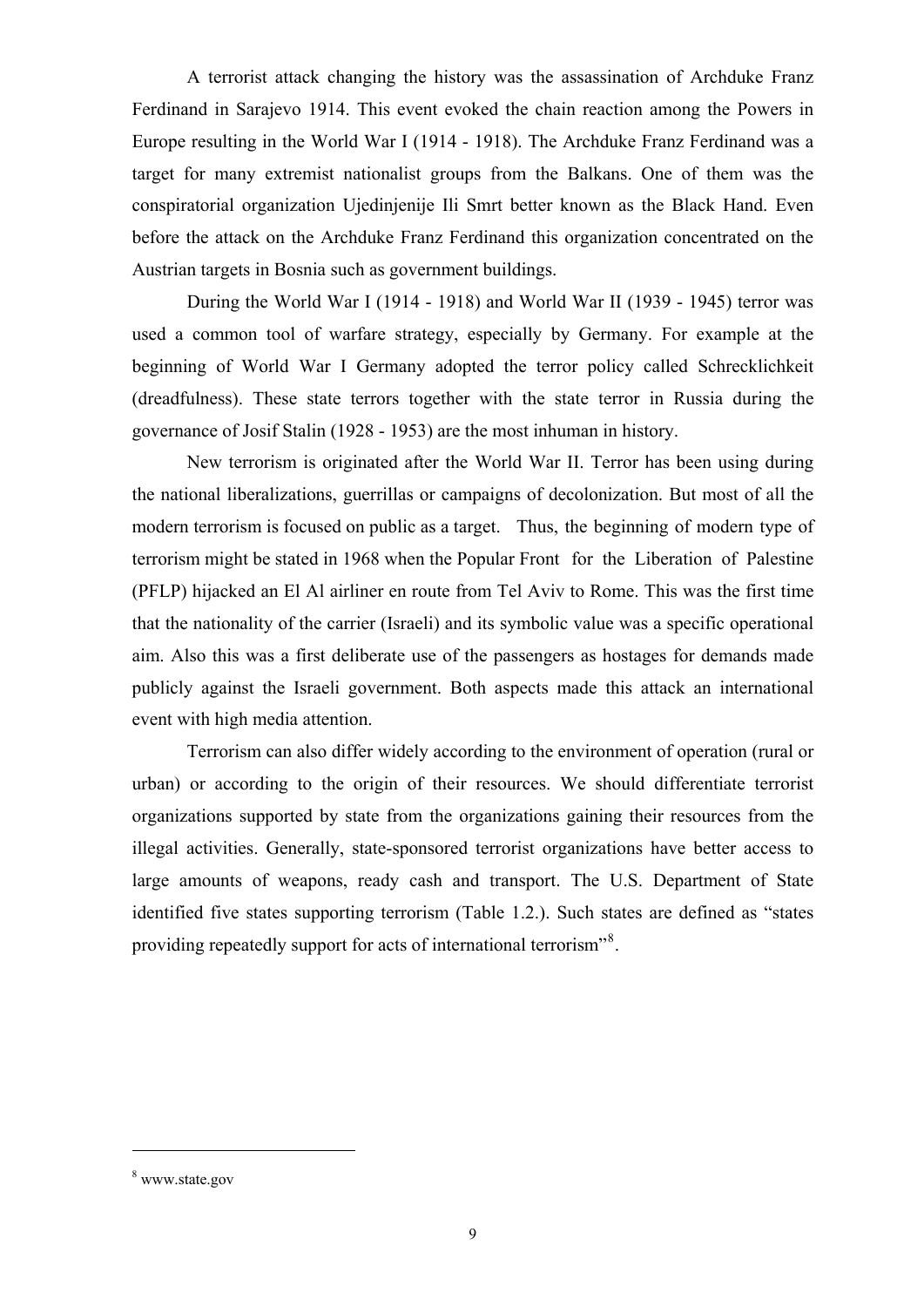| Table 1.2 States sponsoring terrorism |  |  |
|---------------------------------------|--|--|
| <b>Designation Date</b>               |  |  |
| March 1, 1982                         |  |  |
| January 19, 1984                      |  |  |
| January 20, 1988                      |  |  |
| August 12, 1993                       |  |  |
| December 29, 1979                     |  |  |
|                                       |  |  |

*Table 1.2 States sponsoring terrorism* 

Source: www.state.gov

<span id="page-19-0"></span> Concerning the trends in trends we identify three main changes in time. The first regards the change in weapons used by terrorists. Terrorists have an access to technologically advanced weapons permitting higher number of casualties per attack. Biological and chemical weapons belong to such weapons. On the other hand, the favorite terrorist technique has always been bombing.

 Another important trend in modern terrorism is the increase of religious terrorist groups. According Hoffman  $(1999)^9$  $(1999)^9$  $(1999)^9$  while in 1980 there were only two groups with a strong religious aspect as dominant characteristic in 1996 there were 13 religious terrorist groups. The expansion of the religious terrorism between 1968 and 1996 is visible in Figure 1.3.





Source: Hoffman (1999)

 Finally, terrorism became international because attacks in one country involve the citizens or institutions of another country. This internalization also means the cooperation between the extremist organizations in conducting terrorist operations. Motives of such cooperation range from the ideological to financial where the experts from one group may help to organize an attack other terrorist groups.

<span id="page-19-1"></span><sup>9</sup> Chapter 2 in paper Lesser, Hoffman, Arquilla, Ronfeldt, Zanini (1999).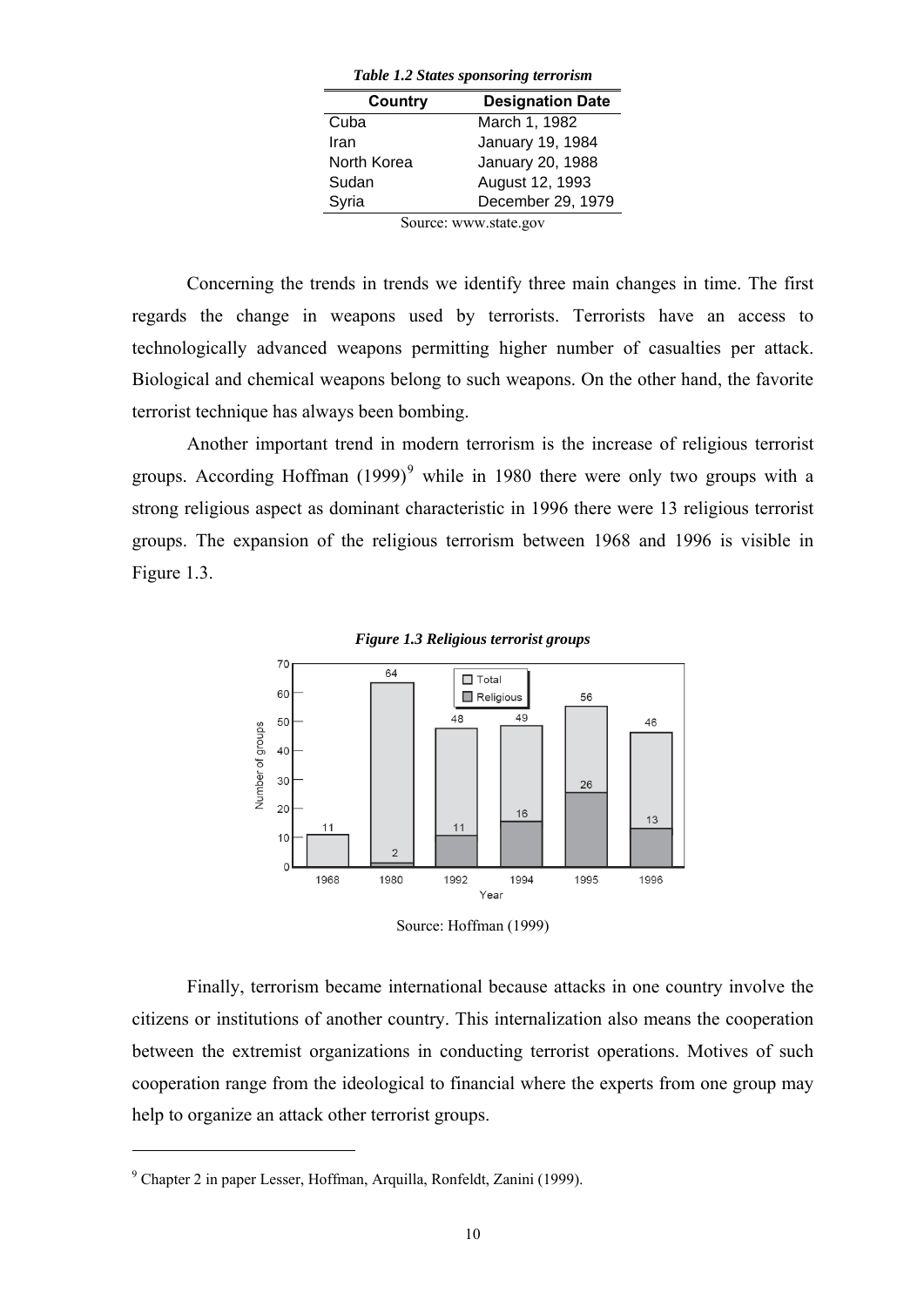#### <span id="page-20-0"></span>**2. Classification of key players and our assumptions**

 In our analysis we have two different types of players: terrorists and government. In this chapter we describe both players and their main characteristics. As the government is commonly used term we focus more on terrorists. We state the basis definition of both players and after that we define their utility functions and show how individuals decide whether become terrorists or remain peaceful. We also analyze the cost connected to terrorism.

## **2.1. Rationality**

 We assume both players to be rational in the sense that they make rational expectations and rational choices<sup>[10](#page-20-1)</sup>. Formally, the rationality can be expressed as following $11$ :

- 1. The individual realizes all available alternatives and she denies taking into account each alternative that is not feasible.
- 2. The individual have in mind all accessible information and tries to reach this information to consider the outcome of any available alternative.
- 3. According her preferences the individual sorts the accessible alternatives on the bases of their outcomes. This configuration has to meet several assumptions:
	- *A. Completeness:*

for all couples *x'* and *x''* is  $x' \prec x''$  or  $x' \succ x''$  or  $x' \sim x''$ 

*B. Transitivity:* 

if  $x' \prec x''$  and  $x'' \prec x'''$ , then  $x' \prec x'''$ 

*C. Reflexivity:* 

<span id="page-20-3"></span><u>.</u>

is  $x' \prec x'$  it means that  $x' \prec x' \land x' \succ x' \Rightarrow x' \sim x'$ 

*D. Non-saturation (Monotonous preferences)[12](#page-20-3) :* 

<span id="page-20-1"></span><sup>&</sup>lt;sup>10</sup> "Even if one is not willing to attribute individual rationality to each and every suicide bomber, one can still argue that the leaders of terrorist groups who guide and encourage the suicide bombers are rational individuals, so that the phenomenon of terrorism as a whole remains a reasonable subject for rational choice approaches", Schnellenbach (2006), pp. 301.

<span id="page-20-2"></span><sup>&</sup>lt;sup>11</sup> Translation from the prof. Koubek's script of undergraduate course of micro-economics on IES (section "Teorie spotrebitele"- pp.8-12 and section "Povaha a předmět mikroekonomie" – pp3). , not published but available in the IES library.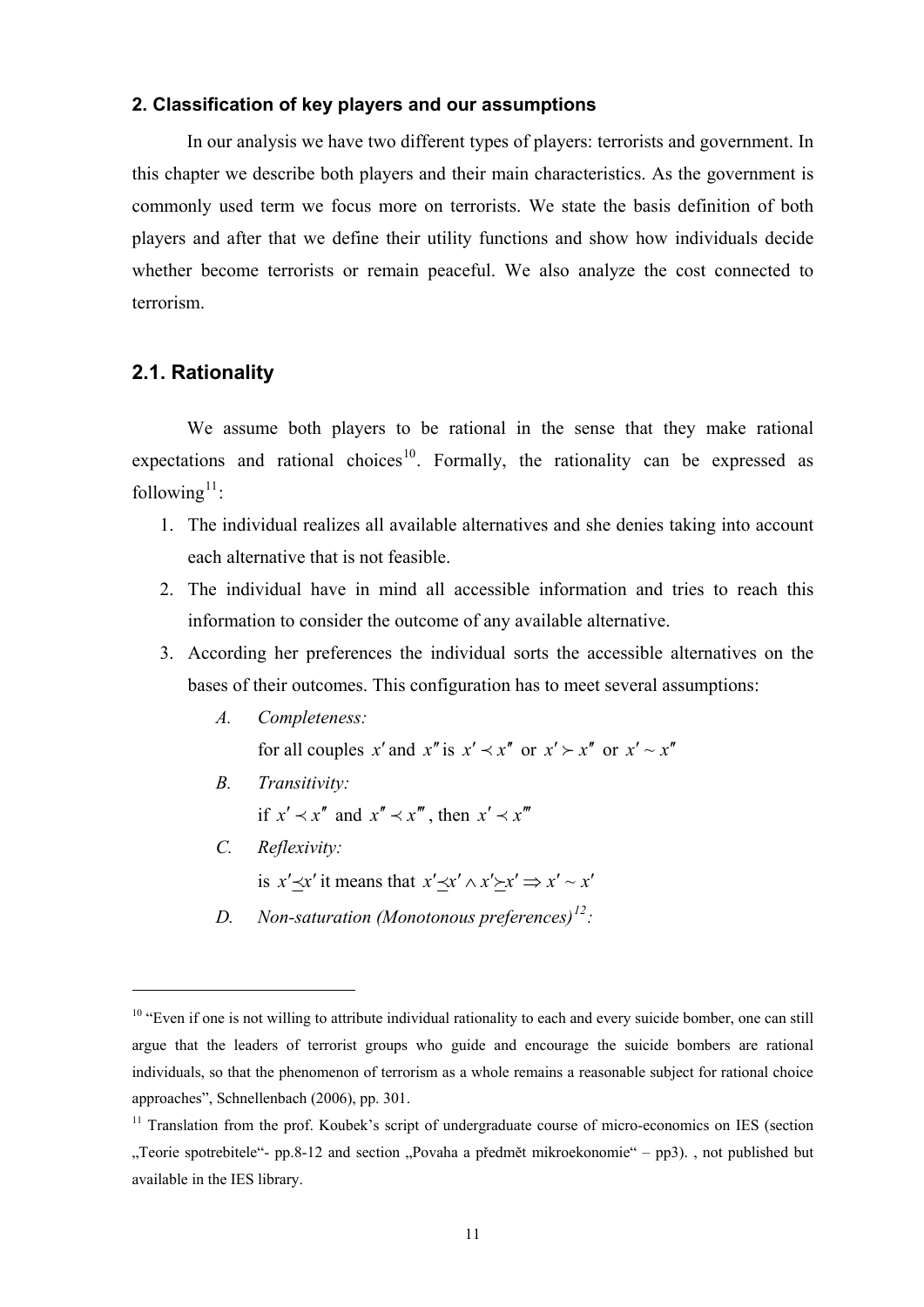$(x' \geq x'' \land x' \neq x'') \Rightarrow x' \succ x''$ 

<span id="page-21-0"></span>*E. Continuity of preferences:* 

 $\forall x' \in Int R_{+,0}^n, \forall x^1, x^2 \in R_{+,0}^n : x^1 \prec x', x^2 \succ x'$  $\forall x^1, x^2 \in R_{+,0}^n : x^1 \prec x',$ 

is that

$$
\exists k' \in (0,1) : \overline{x} = k'x^{1} + (1 - k')x^{2} \in I_{x'}, \text{ where } I_{x'} = \{x : x \sim x'\} \subset R_{+,0}^{n}
$$

- *F. Convex preferences*
- 4. The individual chooses the alternative that is on the highest position in her configuration.

#### **2.2. Definition of key players**

#### **2.2.1. Government**

As the term of government is more frequently used and its definition does not contain possible traps we do not go into the details for defining this term. In this paper "government" means the national or local government that has the power to decide about the anti-terrorism policy<sup>[13](#page-21-1)</sup>.

The general government's utility function is hard to define because it is determined by many different factors. For the purposes of this paper we will assume that the government's utility function is defined by the standard economics indicators such as GDP, inflation, unemployment rate, foreign trade balance,  $etc<sup>14</sup>$  $etc<sup>14</sup>$  $etc<sup>14</sup>$ .

 The government's strategy depends on the chosen policy and thus it is explained in more details in the appropriate sections.

$$
x = (x_1, x_2, \dots x_n) \in R_{+,0}^n
$$

1

 $\forall x \exists \varepsilon > 0$  for which is true  $\exists i \in \{1, ..., n\}$  such that for

 $\forall x': \forall j \in \{1,...,n\}, j \neq i, x'_{j} = x_{j} \land x_{i} + \varepsilon > x'_{i} > x_{i}, \text{ is } x' \succ x$ 

<span id="page-21-1"></span><sup>13</sup> Because of the fact that this paper examines the international terrorism (not the special cases of local terrorism) in most cases "the government" means the national government.

 $12$  This assumption may be too strong and thus we can use the weaker assumption (e.g. the assumption of "Weak non-saturation") and it is stated as:

<span id="page-21-2"></span> $14$  The GDP can be seen as the opponents' income in the terrorists' utility function.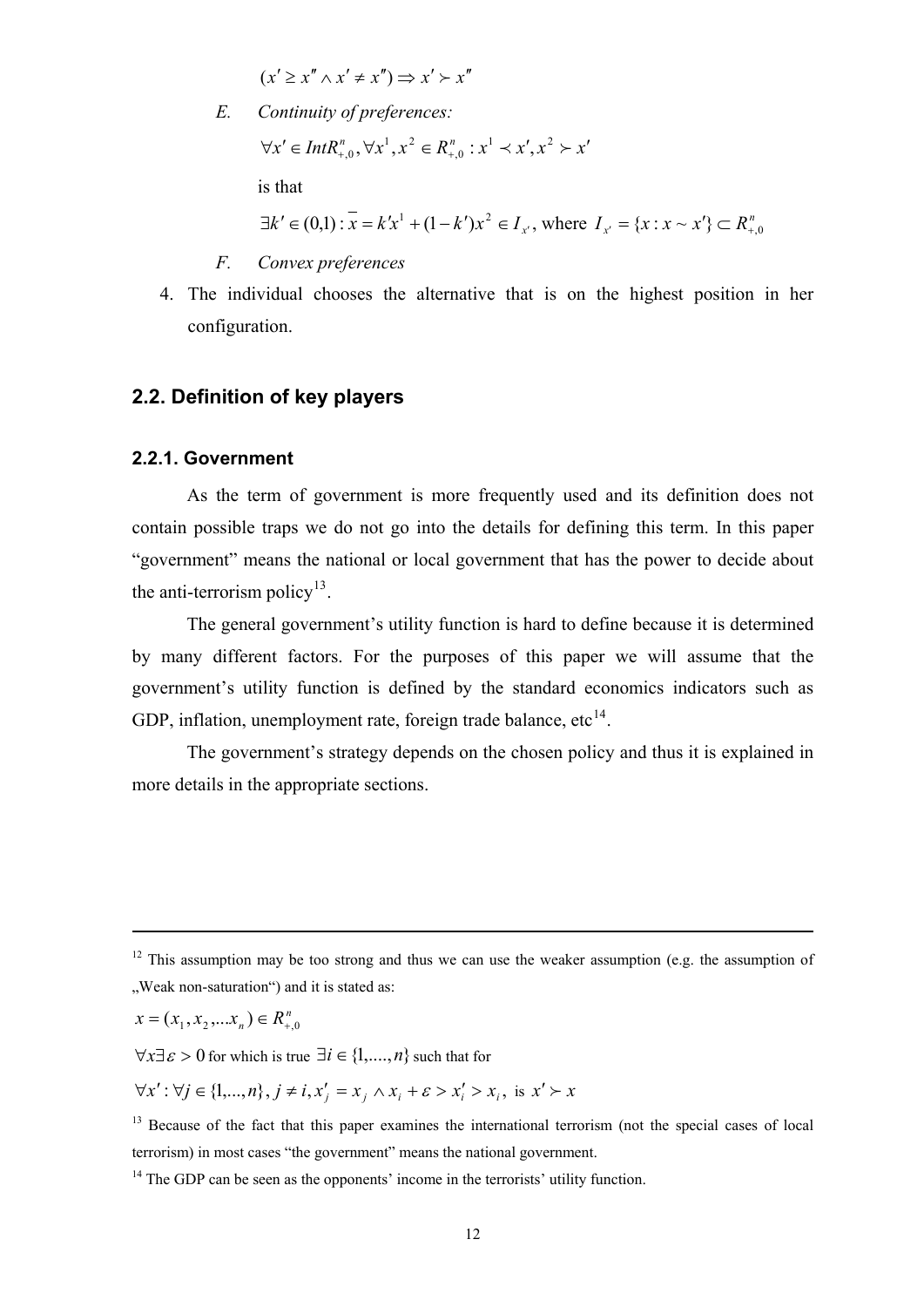## <span id="page-22-0"></span>**2.2.2. Terrorists**

 For the purposes of this paper we follow the classification of the types of terrorist activity distinguished in most literature of terrorism: transnational and domestic. "Transnational terrorist groups either pursue international goals or move beyond their own frontiers to achieve national goals", Crettez and Deloche (2007), pp. 2. In other worlds terrorism is transnational when an attack in one country involves the citizens or institutions of another country.

 Practical definitions used by political leaders change dramatically together with the changes in form of terrorist attacks or in structures in terrorist organizations. However, some stable attributes can be found. One of them is a perception of terrorism as an attack on the non-fighting civilians. To show what is understood under the term of terrorism by the public we use the research made among 20 biggest newspaper agencies, TV and radio stations in Western Europe. Researchers asked the question: "What kind of attack do you label as terrorism?" Results are displayed in Table 2.1. The answers show agreement in labeling only some acts of violence as terrorism.

| Type of attack                       | % of editors using<br>label "terrorism" |
|--------------------------------------|-----------------------------------------|
| Hostage-taking                       | 80%                                     |
| Assassination                        | 75%                                     |
| Indiscriminate Bombing               | 75%                                     |
| Kidnapping                           | 70%                                     |
| Hijacking for Coercive<br>Bargaining | 70%                                     |
| Urban Guerrilla Warfare              | 65%                                     |
| Sabotage                             | 60%                                     |
| Torture                              | 45%                                     |
| Hijacking for Escape                 | 35%                                     |

| Table 2.1 Common perception of terrorism |  |  |
|------------------------------------------|--|--|
|------------------------------------------|--|--|

Source: Sharpe (1997)

Scholar definitions of terrorism differ widely and it is therefore difficult to find a single definition that covers all existing aspects of terrorism. Most of them are limited by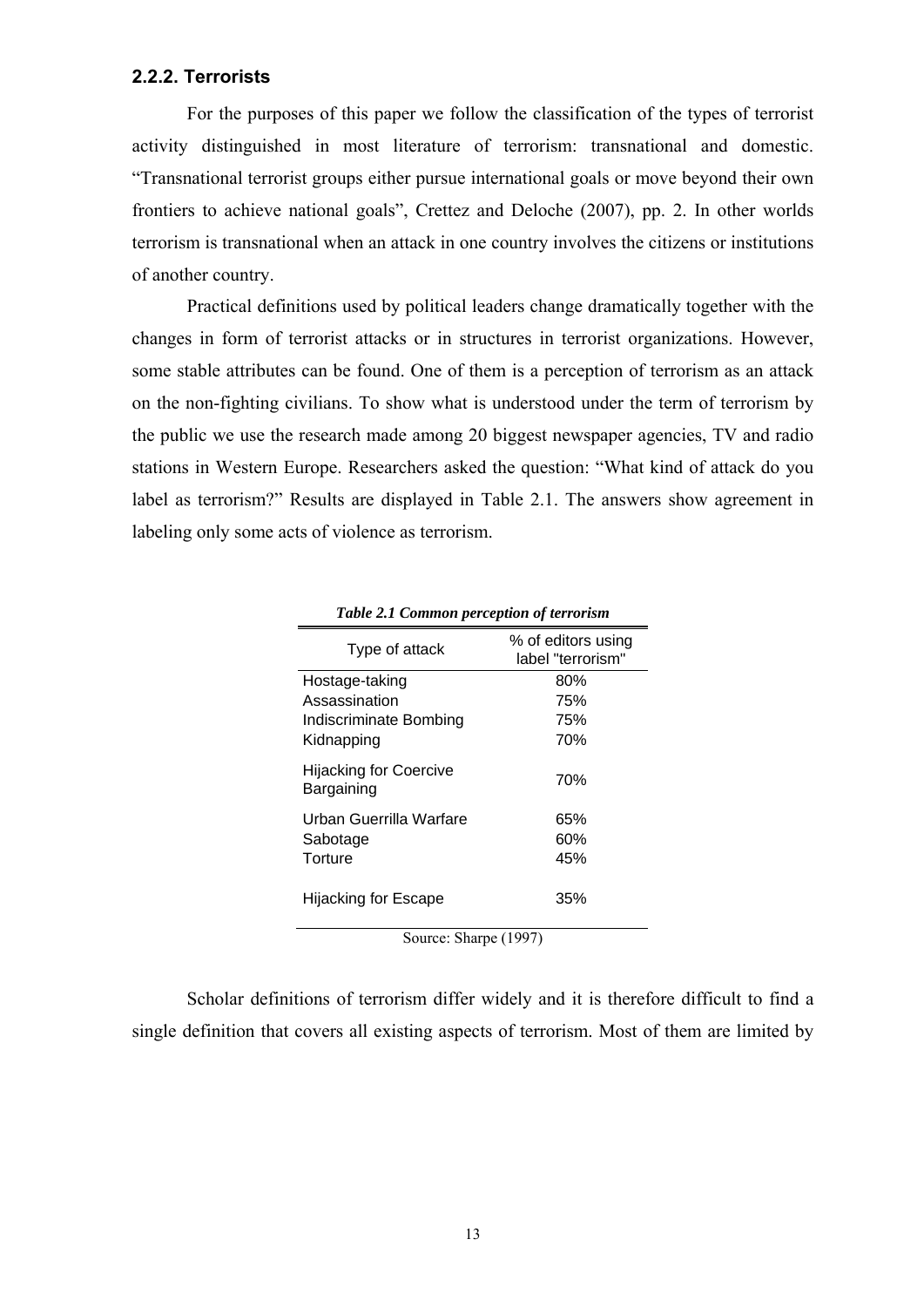the assumption that terrorism is way how the individuals want to achieve a feasible political goal by using the fear and intimidation.<sup>[15](#page-23-0)</sup>

 As one of the most suitable definitions we see the one cited by Berrebi (2003) and originally mentioned in Deluxe Black's Law Dictionary<sup>[16](#page-23-1)</sup>. It defines terrorism as "An activity that involves a violent act or an act dangerous to human life that is a violation of a criminal laws...and appears to be intended  $-$  (i) to intimidate or coerce a civilian population; (ii) to influence the policy of a government by intimidation or coercion, or (iii) to affect the conduct of a government by assassination or kidnapping." This definition is wide enough to cover all different aspects of terrorism mentioned in this paper.

 Within this framework we will distinguish different types of terrorist actions - active and passive - and types of terrorists' motivation - nihilist and non-nihilist<sup>[17](#page-23-2)</sup>. Concerning terrorist actions, the active terrorists are the ones participating on the terrorist attacks and belonging to terrorist groups while the passive terrorists are the civilians that sympathize with active terrorists and support them by financial aid or only by their sympathies for terrorist attacks. We distinguish two main factors of terrorists' motivation:

- Terrorism is a use for reaching feasible political goal. This motivation factor is used in the literature on terrorism as the most usual one.
- The second one is nihilism. The main source of this approach is the paper of Schnellenbach (2006) where nihilism means "a doctrine or belief that conditions in the social organization are so bad as to make destruction desirable for its own sake independent of any constructive program or possibility<sup> $n^{18}$  $n^{18}$  $n^{18}$ </sup>. In other worlds nihilism corresponds to a desire to decrease opponent's income because the social differences are so high that it is easier to decrease the gap by attacking the opponent than try to raise the individual's income. Nihilism is very close to other concepts of interdependent preferences - namely to the envy. Generally, the envy

1

<span id="page-23-0"></span><sup>&</sup>lt;sup>15</sup> E.i.: the definition used by Sandler and Enders (2002a), pp.  $1 -$  "Terrorism is the premeditated use, or threat of use, of extra normal violence to obtain a political objective through intimidation of fear directed at a large audience."

<span id="page-23-1"></span> $16$  Berrebi (2003), pp 10.

Originally Black's Law Dictionary, 6th Edition, p. 1473.

<span id="page-23-2"></span><sup>&</sup>lt;sup>17</sup> The religious motivation can be seen as other important motivation. According Hoffman (1999) the religious motivations are the most constant of all motivation. Thus, even if expect that the religious motivation does not change the rationality of terrorist we can conclude that the change of terrorists' preferences is expensive and long-lasting but could be long-lasting.

<span id="page-23-3"></span><sup>18</sup> Schnellenbach (2006), pp. 302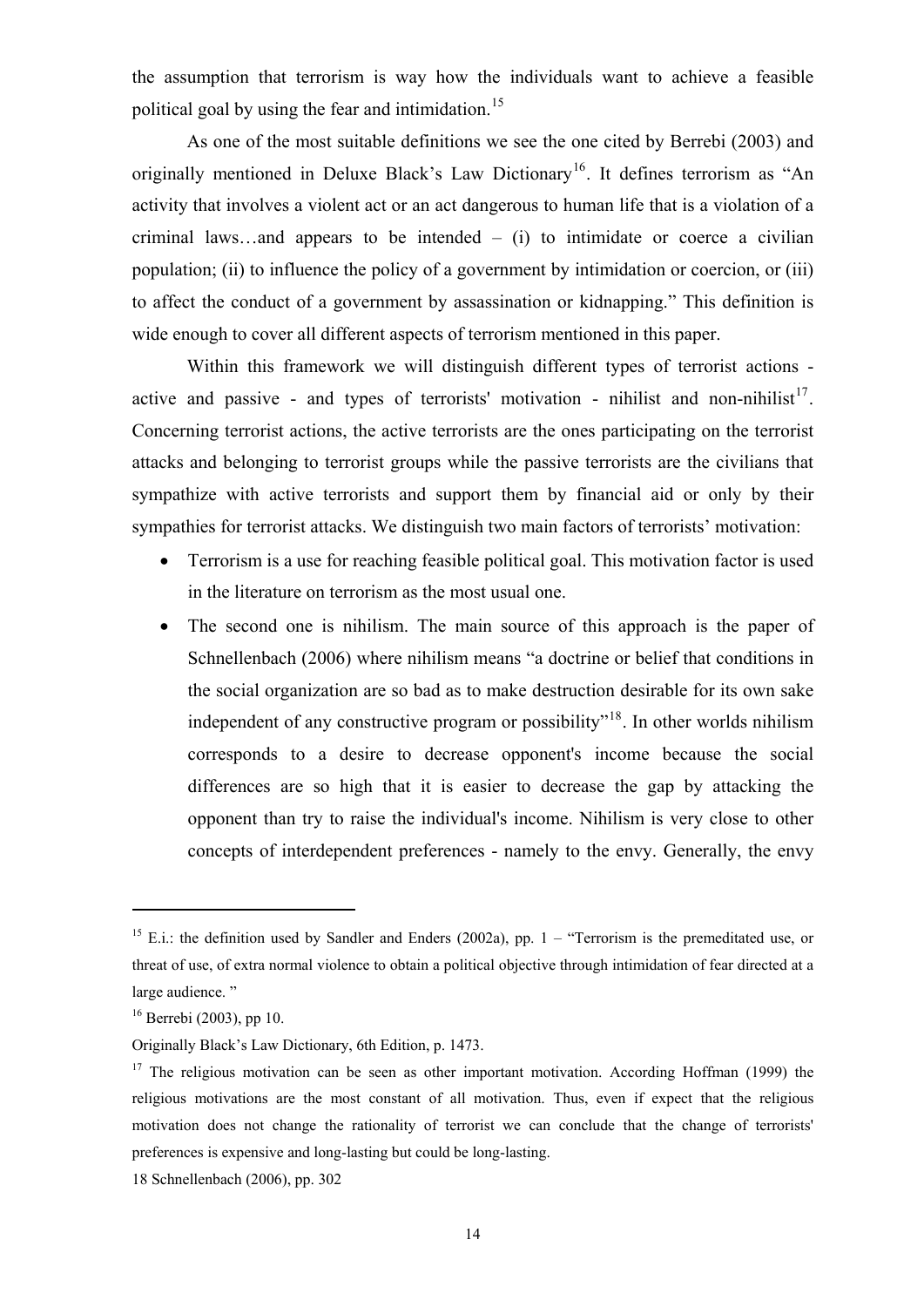means that the fist partial derivative of individual's utility function with regard to opponent's income is negative.

<span id="page-24-0"></span>Terrorists with both types of motivation are rational with standard preferences. We assume that nihilism does not change the terrorists' rationality and the characteristics of their preferences. We consider nihilists as "moderate nihilists"<sup>[19](#page-24-1)</sup>.

## **2.3. Terrorists' utility functions**

Firstly, we define aspects influencing terrorists' general utility function. Secondly, we study the decision-making process of individuals under what condition she becomes a terrorist or remains peaceful civilian. After that we specify the expected utility for terrorists concerning the situation when the individual has already decided to become a terrorist.

#### **2.3.1. Parameters of utility function**

 The motivation of terrorists changes dramatically their decision-making process and also their reaction to the anti-terrorism policies. While the difference between the nihilist and non-nihilist preferences is visible in the utility function the disparity between the active and passive terrorist is noticeable during the decision-making process and not in the utility function. We assume that even if the utility functions of nihilist and non-nihilist can be influenced by different factors they are both still standard continuous and differentiable. Thus, this section is divided into two groups based on the differentiation of motivation types.

## Utility function with the factor of nihilism<sup>[20](#page-24-2)</sup>

<u>.</u>

Suppose that the individual's utility function takes the form

$$
U_1 = u(Y_1, Y_0, \rho, \vartheta)
$$

<span id="page-24-1"></span> $19$  This distinction is used because the extreme case of nihilist has the lexicographic preferences, Schnellenbach (2006).

<span id="page-24-2"></span> $20$  Concept of nihilism is taken over from Schnellenbach (2006) but he uses the opponent's utility as a factor of nihilism. Instead of opponent's utility we use the opponent's income as a factor of nihilism. This approach allows us to argue that the government's utility function is defined by standard economics indicators such as GDP, inflation, unemployment rate or foreign trade balance and that the GDP is the opponent's income in the terrorists' utility function. Moreover, if we use the opponent's income instead of utility we avoid the situation when one nihilist player faces another nihilist player and their utility functions are interdependent which leads to the infinit changes in utilities.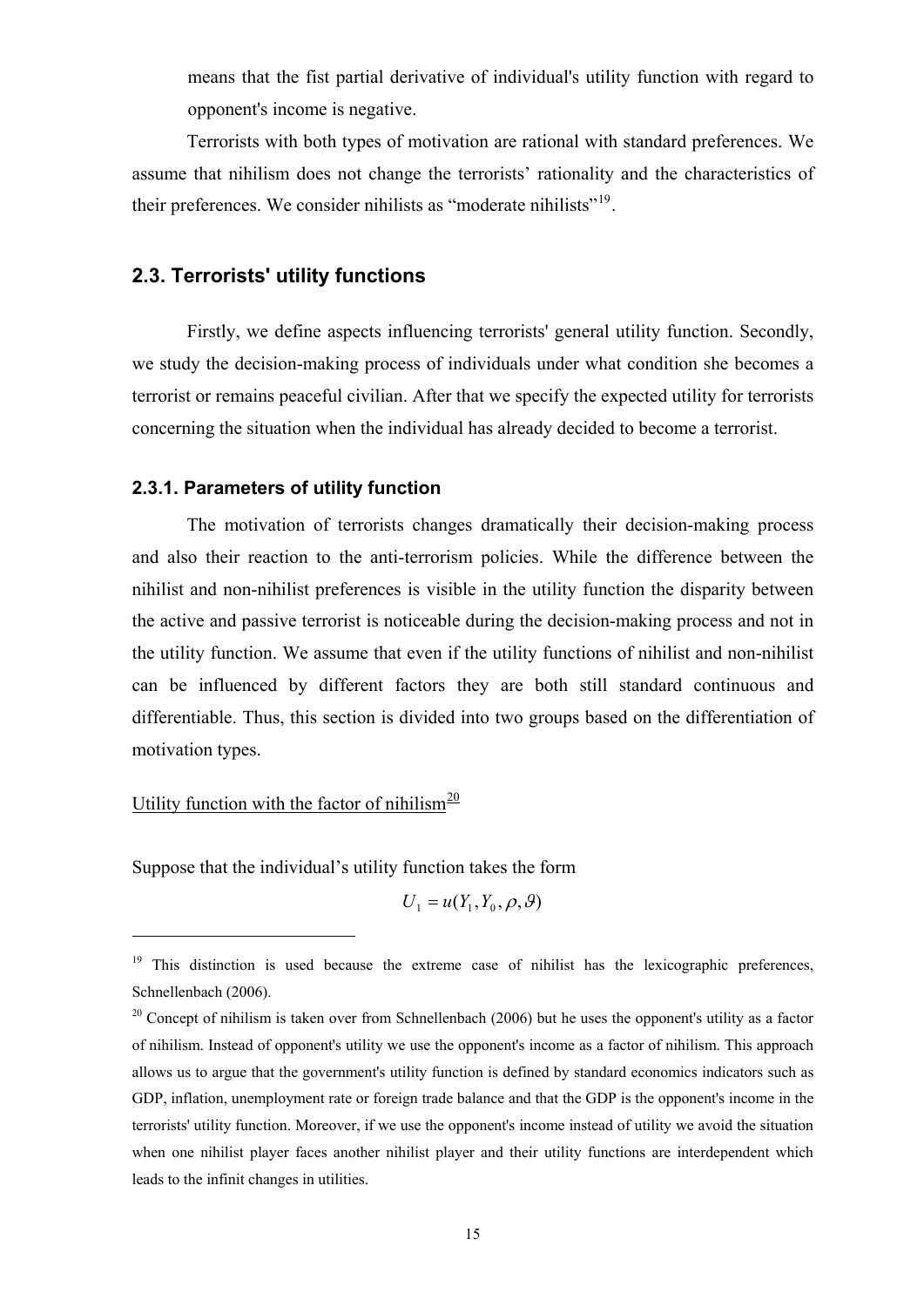where  $Y_1$  is the own household income

 $Y_0$  is the opponent's income

 $\rho$  is earthly reputation

 $\mathcal{G}$  is an expected ethereal reward

In this utility function nihilism is captured by the factor  $Y_0$ . And we assume that

$$
\frac{\partial U_1}{\partial Y_0} < 0 \,, \qquad \frac{\partial U_1}{\partial Y_1} > 0 \,, \qquad \frac{\partial U_1}{\partial \rho} > 0 \,, \qquad \frac{\partial U_1}{\partial \vartheta} > 0
$$

Utility function without the factor of nihilism

Suppose that the individual's utility function takes the form

$$
U_2 = u(Y_2, \alpha, \rho, \vartheta)
$$

where  $Y_2$  is the own household income

 $\alpha$  is a degree of reaching defined goal

and  $\alpha \in (0,1)$ 

 $\rho$  is earthly reputation

 $\mathcal{G}$  is an expected ethereal reward

We suppose that

$$
\frac{\partial U_2}{\partial Y_2} > 0, \qquad \frac{\partial U_2}{\partial \rho} > 0, \qquad \frac{\partial U_2}{\partial \theta} > 0, \qquad \frac{\partial U_2}{\partial \alpha} > 0
$$

The  $\alpha$  takes the value between zero and one. The situation when  $\alpha = 0$  means that the terrorist do not reach their feasible political goal while the  $\alpha = 1$  signifies that the terrorists do reach their defined objective. When  $0 < \alpha < 1$  the terrorists have achieved a certain degree of compromise. It is obvious that the utility function increases when  $\alpha$ rises.

 According Frey and Luechinger (2004) terrorists tries to achieve their main goal through three tactic goals. They choose these goals to impose the maximum possible costs on the country under attack: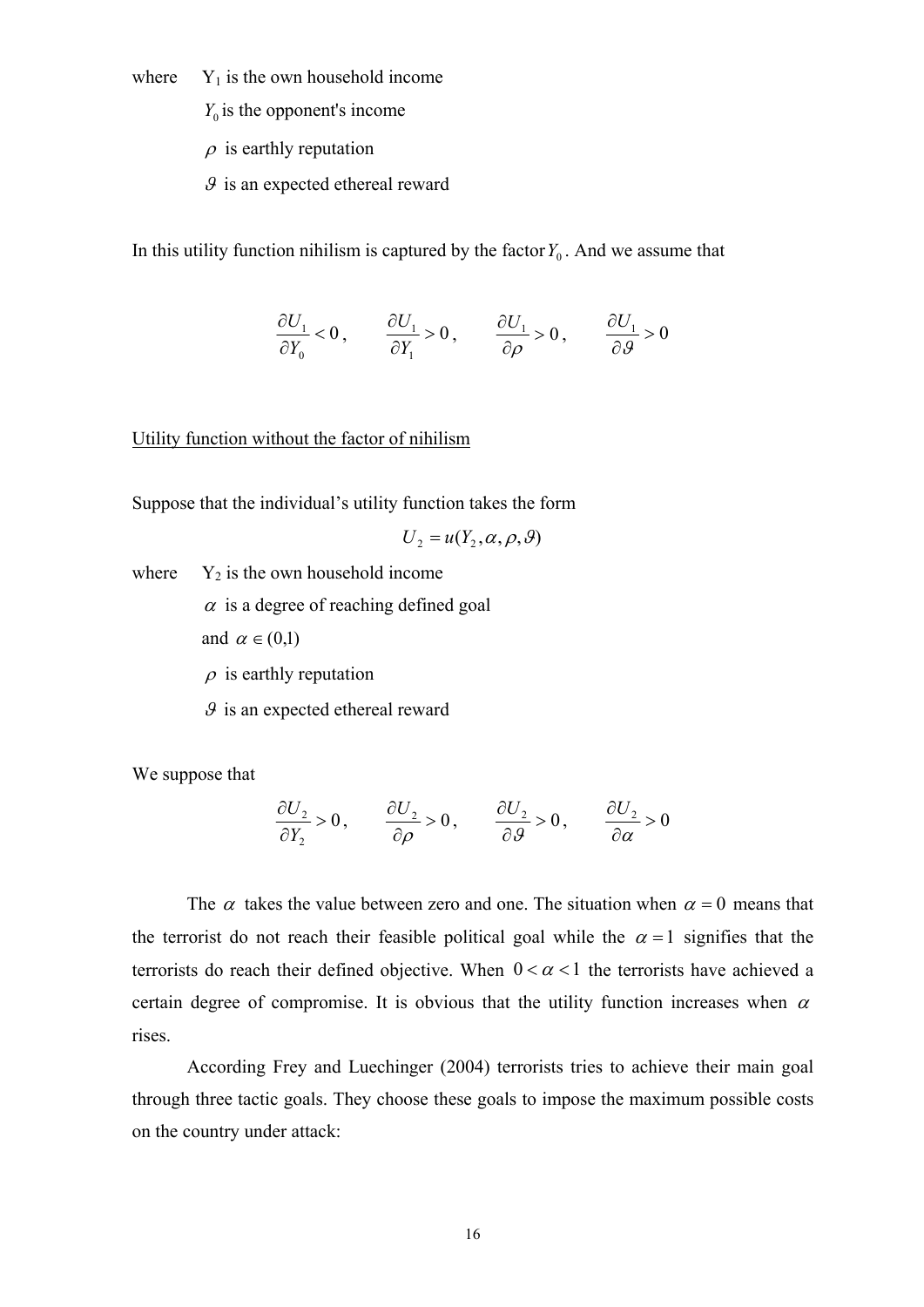- <span id="page-26-0"></span>• Terrorists seek the attention of the media in order to make their cause more visible and more known. Terrorists are aware of the fact that their attack must attract the media attention and they know that to undertake attacks which the press and other media do not report is a waste of time.
- Terrorists seek to destabilize the polity. If the government looses its power and political system's legitimacy is eroded terrorists improve their changes to achieve the goal.
- Terrorists seek to damage the economy. They want to impose material costs on the population. They know that under such pressure or threat the pubic can change its opinion based on never-to-negotiate approach.

#### **2.3.2. Become terrorist or remain peaceful**

 Combining the types of terrorist action and types of motivation we can define three stages of terrorism: peaceful civilian, passive terrorist and active terrorist. In this section we will study how an individual decides to become a terrorist (active or passive) or remain peaceful. Firstly, we answer this question generally using the indifference curves and budget constraint. After that, we specify the decision-making process for types of motivations and terrorists attacks.

 Generally, the individual compares two utility functions with different incomes and different levels of  $Y_0$ ,  $\alpha$  for the nihilists and the non-nihilists, respectively. She faces the decision-making shown on Figure 2.1. The budget constraint depends on the expected costs of terrorism and all other activities. Formally speaking, the slope of the budget constraint is a negative ratio of the expected costs of terrorism and all other activities. Costs of terrorism consist of material, financial and human resources, collecting information, time needed for preparation as well as the danger connected to undertaking the act. The shape of indifference curve depends on terrorist's preferences and motivation but it is also determined by the effectiveness of terrorism in promoting a political goal. The equilibrium amount of terrorism is defined by the tangency between the indifference curve and the budget constraint.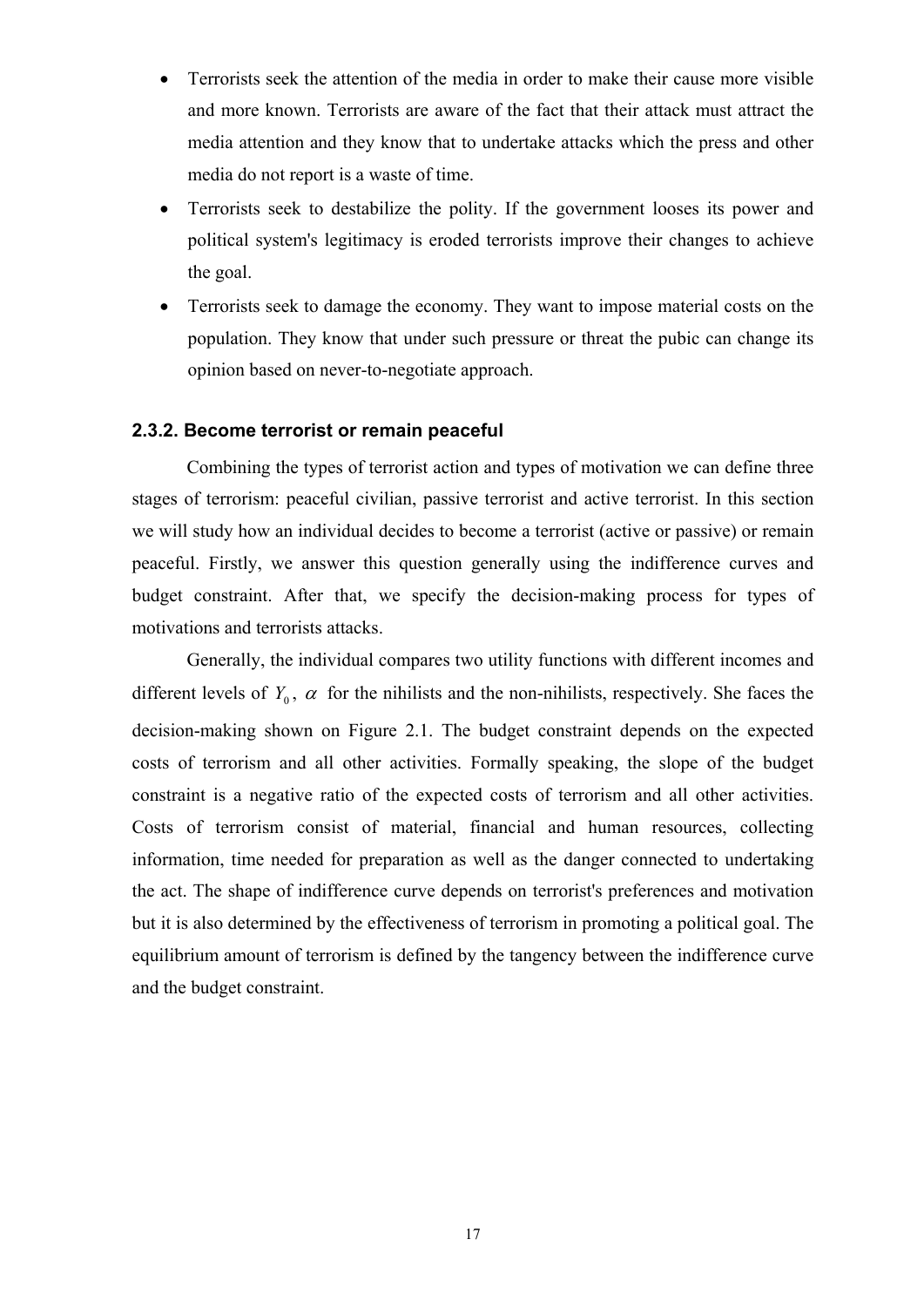<span id="page-27-0"></span>

Source: Frey and Luechinger (2003)

 Next, we suppose that income of active terrorist is smaller than the civilian income. Formally stated as:  $\underline{Y} < \overline{Y}$ . This assumption is based on the fact that terrorists have lower economic opportunities.

 In the case that the individuals decides between civilian life and active terrorism the *Y* represents the income of active terrorism (supposing that she is member of a terrorist organization the terrorist's income is represented by the salary paid by this organization). If the individual decides to become a passive terrorist we suppose that he decides whether to pay an amount D as a financial support for the active terrorists. Thus the income of passive terrorist  $Y'$  can be stated as:

$$
\underline{Y'} = \overline{Y} - D
$$

 We assume that income of passive terrorist is not necessary equal to the income of active terrorist ( $Y' \neq Y$ ).

 In the presence of nihilism, an individual faces the binary choice by comparing two utility functions:

$$
\overline{U} = U(\overline{Y}, Y_0, \rho, \vartheta)
$$

$$
\underline{U} = U(\underline{Y}, Y_0^*, \rho, \vartheta)
$$

where  $\overline{Y}$  is the individual's income gained in civil job

*Y* is the terrorist's income (active or passive)

 $Y_0$  is the income of the opponent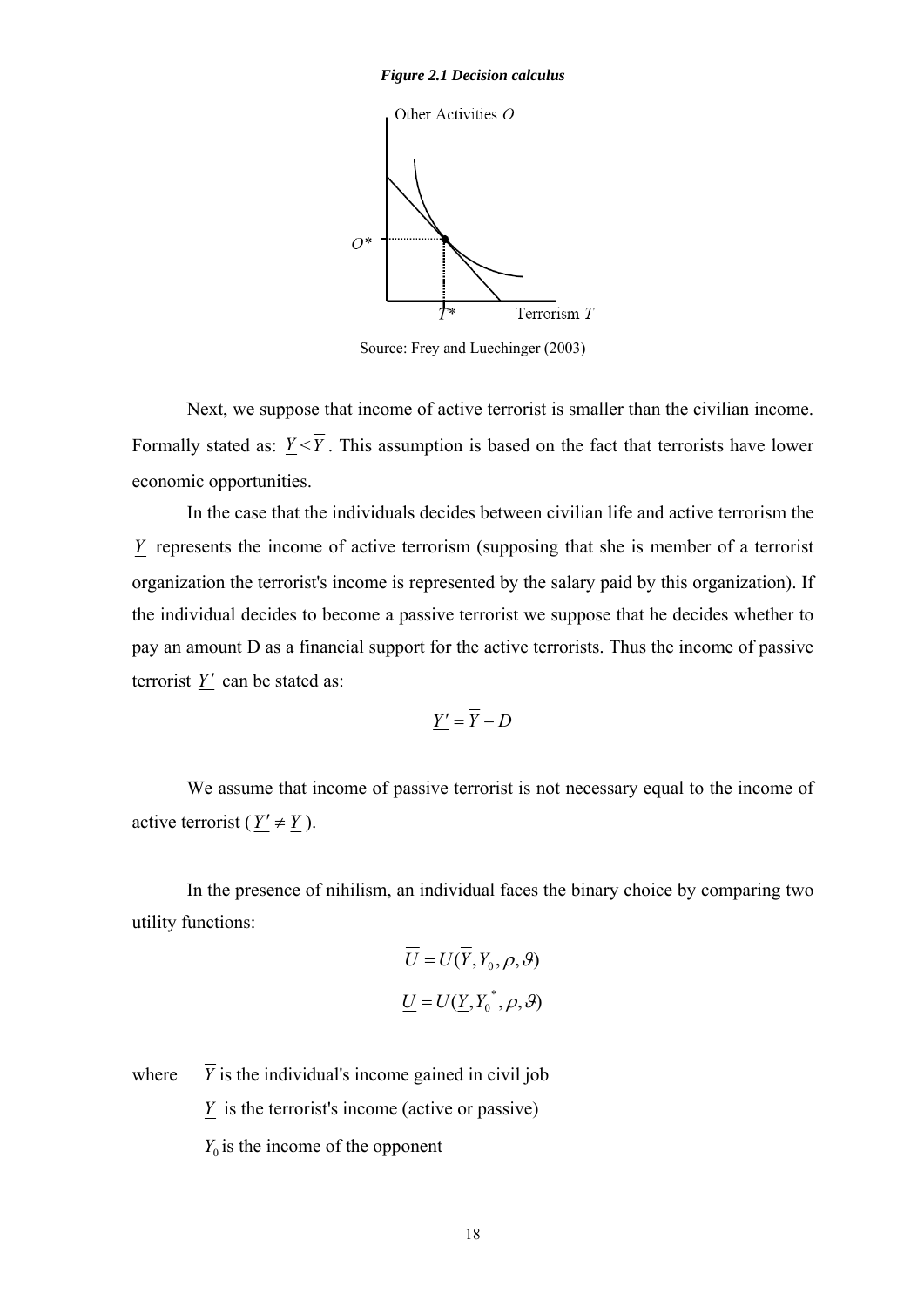$Y_0^*$  is the level to which any single terrorist wants to depreciate the opponent's income

 $Y_0^*$  is taken exogenous for passive terrorists. This is not true for active terrorists because often terrorist organizations rely on the support of individuals who are not active terrorists but have the sympathy for the goals of these organizations. These individuals, passive terrorists, support them with financial resources and thereby enable them to become full-time active terrorists. Thus, we can conclude that both income of active terrorist  $Y$  and targeted level of opponent's income  $Y_0^*$  depends on the magnitude of support from passive terrorists.

 For the individuals without nihilism the decision-making is given by the choosing between these two utility functions:

$$
\overline{U} = U(\overline{Y}, \overline{\alpha}, \rho, \vartheta)
$$

$$
\underline{U} = U(\underline{Y}, \alpha^* \rho, \vartheta)
$$

where  $\overline{Y}$  is the individual's income gained in civil job

 $\overline{Y}$  is the terrorist's income (active or passive)

 $\overline{\alpha}$  represents a degree of reaching stated goal when individual decides not to become a terrorist and thus the situation when there is no terrorist attack and  $\alpha = 0$ .

 $\alpha^*$  is a degree of reaching the goal that an individual wants to achieve. We suppose that terrorists want to achieve fully their goal so  $\alpha^* = 1$ .

Both for the nihilist and the non-nihilist holds that if  $\overline{U} > U$  she decides to stay peaceful and if  $\overline{U} < \underline{U}$  she wants to become a terrorist<sup>[21](#page-28-0)</sup>. As the income and the motivation ( $Y_0$  or  $\alpha$ ) are the main factors of the individuals' utility function the decision-making process can be influenced by the lowering/raising the individual's income or by decreasing/increasing the  $Y_0$  or  $\alpha$ .

<span id="page-28-0"></span><sup>21</sup> If  $\overline{U} = U$  the individual is indifferent.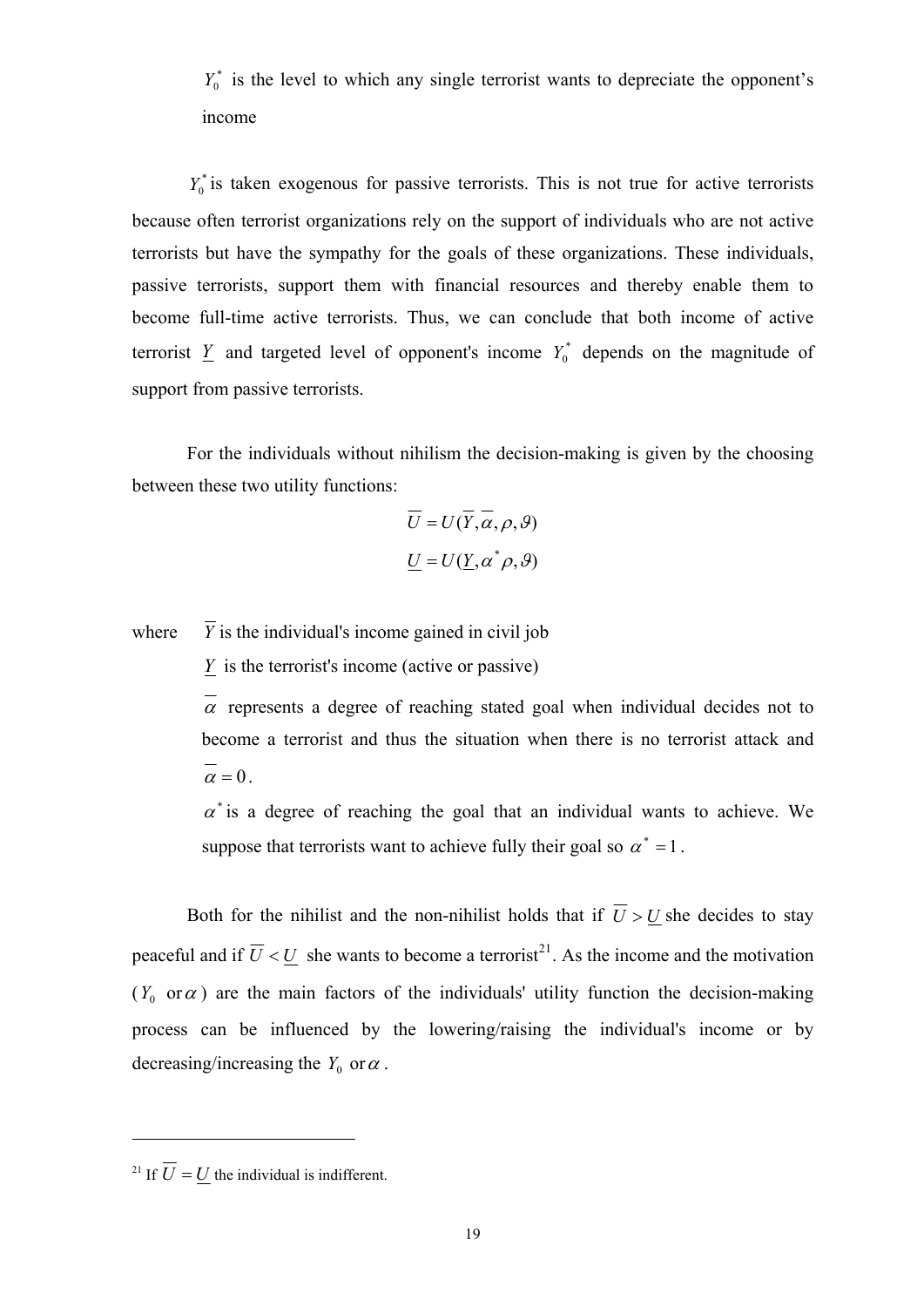<span id="page-29-0"></span> To prevent individual to become a terrorist the government can either increase the civil income  $\overline{Y}$  by the wealth transfers<sup>[22](#page-29-1)</sup> and thus increase the civil utility function  $\overline{U}$  or decrease the terrorist's income  $\overline{Y}$  and hence lower the  $U$ , the later can be done by the deterrence policy. Another possibility is to decrease the  $Y_0$  or  $\alpha$  by the positive incentives. It means that the government finds a policy that would persuade the individual not to become a terrorist not on the financial base but on the motivation-base. In case of the nonnihilist terrorist who wants to achieve feasible political goal the government must either accept terrorists' goal or convince them to stop trying reaching this goal and to start living peacefully.

## **2.3.3 Expected utility**

We consider three states of the world: the terrorist attack does not occur, terrorist attack occurs but fails and terrorist attack occurs and is successful.

 If the terrorists decide not to undertake the terrorist attack their utility is given by  $U^{N}$ <0. If the terrorists decide to undertake the terrorist attack the expected utility is uncertain and is given by

$$
U^T = \pi U^S + (1 - \pi)U^F
$$

Where  $\pi$  is terrorist's subjective estimates of probability of a successful terrorist attack and  $\pi \in (0;1)$ 

 $(1 - \pi)$  is terrorist's subjective estimates of probability that the terrorist attack fails  $U^{\rm S}$  is an expected utility of successful attack

 $U<sup>F</sup>$  is an expected utility if the attack fails

and  $U^S > U^F$ 

<u>.</u>

 The terrorist will attempt to undertake a terrorist attack if the expected utility of this action is higher than the expected utility of the situation with no attack (status-quo):

$$
U^N < U^T = \pi U^S + (1 - \pi)U^F
$$

From this equation we can conclude that anything that increases the  $U^N$  or decreases the  $U<sup>T</sup>$  lower that probability of terrorist attack.

<span id="page-29-1"></span><sup>&</sup>lt;sup>22</sup> Wealth transfer can be both financial and material and their pros and cons are discussed later in this paper.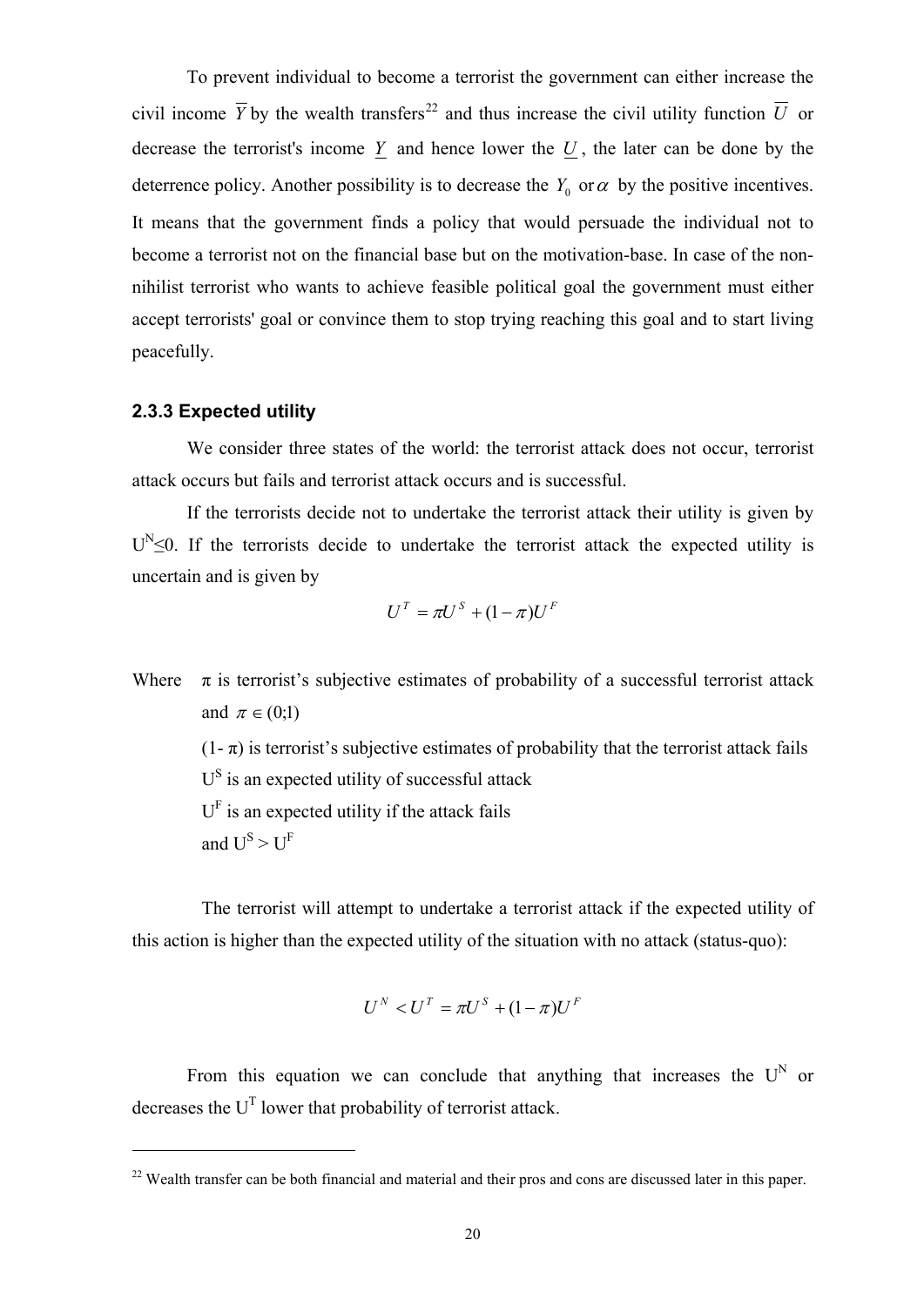<span id="page-30-0"></span>Given that  $U^S > U^F$  the same result can be achieved by the change in subjective estimate of probability of successful attack which will increase the expected utility of terrorist attack  $U^T$ :

$$
\frac{\partial U^T}{\partial \pi} = U^S - U^F > 0
$$

According Sandler and Enders (2002b) the magnitude of final effect of changing  $\pi$ is influenced by the value of difference between  $U^S$  and  $U^F$ . The smaller difference is, the less effect such policy has. In special example when  $U^S = U^F$  the modification of  $\pi$  has no effect at all. One of the factors affected the gap between  $U^S$  and  $U^F$  is a degree of fanaticism because fanatical terrorist has higher  $U<sup>F</sup>$  and it makes the attack more likely. Thus, "the fanatical terrorists must be apprehended or killed for attacks to stop." Sandler and Enders (2002b), pp. 7.

Among other things  $\pi$  depends on the size of terrorist group because the numerous terrorist groups can collect more resources than an individual terrorist and thus have higher influence by for example attacking more important targets. Another factor affecting the probability of success is the protection degree of possible targets.

The  $U^S$  and  $U^F$  are influenced by the same factors and they differ only in their final values. As was said above we assume that  $U^S > U^F$  for all types of terrorists.

### **2.3.4 Costs and Benefits of Terrorism**

 To show the effects of anti-terrorism policies we will use the cost-benefit analysis and that is why we define the concept of total and marginal benefits and costs.

 Total benefits (TB) are an increasing concave function of total number of terrorist attacks (Figure 2.2). They do not increase in linear way which means that an additional attack brings lower benefit that the previous ones. This results from the fact that terrorists undertake the attacks producing the greatest benefits and afterwards they have to choose the targets with lower benefits.

 Total costs (TC) are decreasing convex function of number of terrorist attacks (Figure 2.3). Its convexity reflects the fact that the costs of additional attack are higher than costs of previous ones. The logic is analogous to the total benefits because terrorists choose attacks with the lowest costs at the first place and afterwards they attack targets with higher costs. The costs of committing an attack consist of material, financial and human resources, collecting information, time needed for preparation as well as the danger connected to undertaking the act.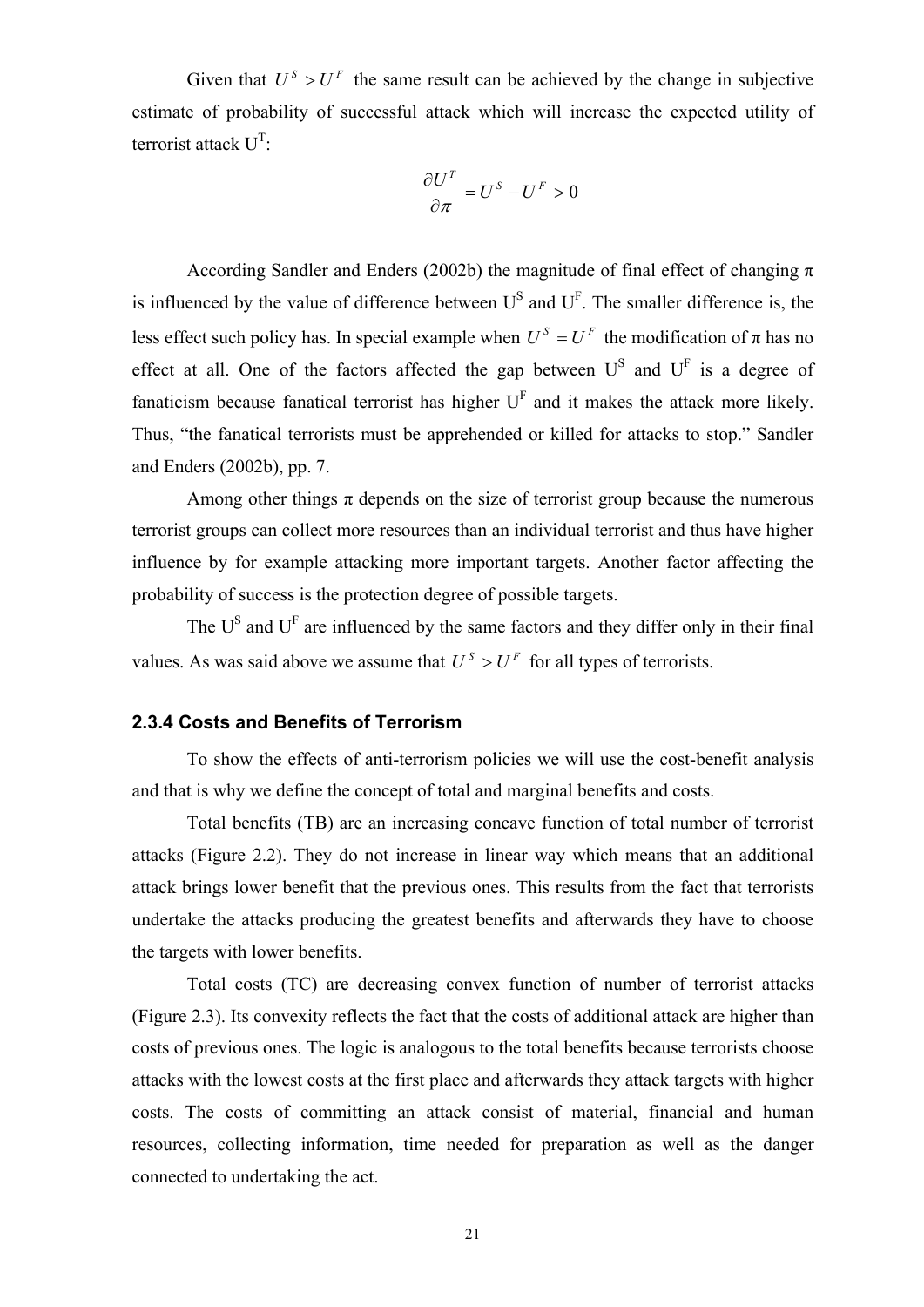

*Figure 2.3 Total costs* 

<span id="page-31-0"></span>



<u>.</u>

Source: Frey (2004)

 Marginal benefits (MB) are decreasing linear function of number of attacks and signify the benefit from undertaking additional terrorist attack. They slope downward if the additional attack has less and less effect on targeted country. Marginal costs (MC) reflect the costs of undertaking the additional terrorist attack and slopes upwards as the terrorists commit attacks with lowest costs in first place and thus costs of any additional attack are higher<sup>[23](#page-31-1)</sup>.

$$
\frac{\partial MC}{\partial T} > 0 \qquad \frac{\partial MB}{\partial T} < 0
$$

 The equilibrium amount of terrorism is given by the point where the MC and MB are equal (Figure 2.4). This equilibrium should correspond to the number of terrorist attack observed in reality.

#### *Figure 2.4 Equilibrium amount of terrorism*



Source: Frey (2004)

<span id="page-31-1"></span><sup>&</sup>lt;sup>23</sup> Marginal benefits are steeper with increasing level of extremism and in that case the anti-terrorism policy increasing MC has less effect.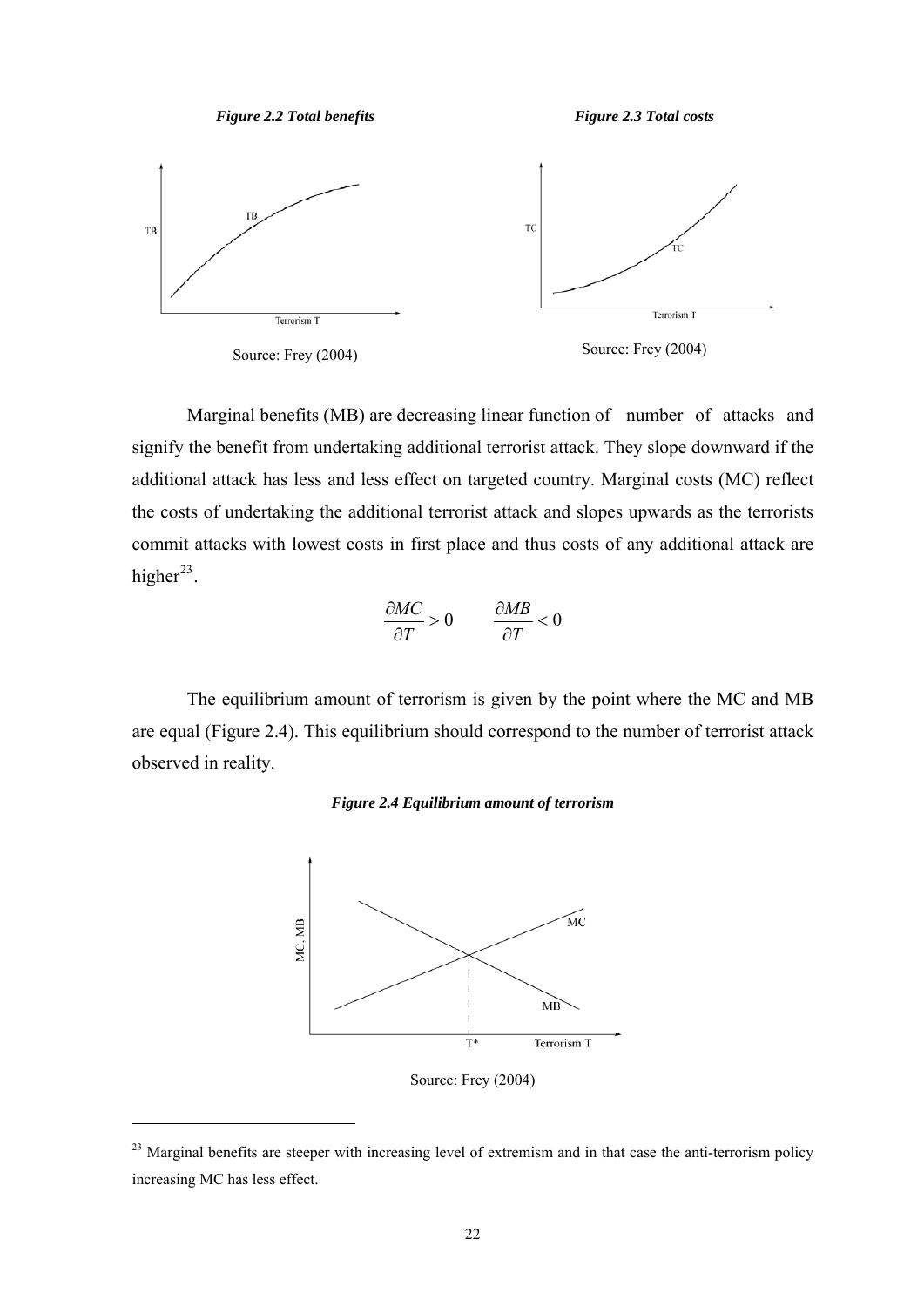## <span id="page-32-0"></span>**3. Anti-Terrorism Policies**

 Even though the deterrence is in recent period a crucial element of the way how to fight terrorism and is the most used anti-terrorism policy in practice there are some attempts by the scholars to offer another possibilities how to increase the number of terrorist events. Deterrence tries to reduce the terrorist activity by raising the costs of terrorism both ex ante and ex post. On the other hand the policy proposed by Frey and Luechinger (2003, 2004) and summarized by Frey (2004) reduces the benefit of terrorism by increasing the opportunity costs. We call this policy "positive incentives" or "positive policy". These policies are dramatically different in their costs both to citizens and terrorists. In this section we explore each of them separately, using the cost-benefit analysis and terrorists' utility function and state their pros and cons.

 To describe the effects of both policies the cost-benefit analysis and the analysis based on terrorists' preferences will be used.

#### **3.1. Deterrence**

There is no exact definition of deterrence policy used in economics. As deterrence we see the policy that decreases the terrorists' welfare by increasing the costs of terrorism or by the elimination of the terrorists' finance resources. The deterrence is mostly connected with the employing the military and police enforcement or with the negative sanctions. It seeks to raise the future costs of terrorist acts by making them more difficult to undertake and by punishing the actors more severely. An increase in the cost of terrorist activities can also be achieved indirectly by eliminating terrorists' resource base when they are at least to some extent state sponsored.

The deterrence can be either active or passive. The active deterrence is based on the eliminating terrorists' resources, infrastructure or personnel while the passive policy concerns the protective measures of potential targets to divert the attack or to decrease its consequences.

 The deterrence policy decreases the terrorist's income *Y* and thus increases the gap between utility gained from civilian life and terrorists' utility. The income factor influences both the utility function of nihilist and utility function of non-nihilist it has the same effect regardless the fact whether the terrorist has nihilist or non-nihilist motivation.

 Generally, the deterrence policy shifts the marginal costs curve upwards. As a result, there will be smaller equilibrium amount of terrorism (Figure 3.1.). This effect can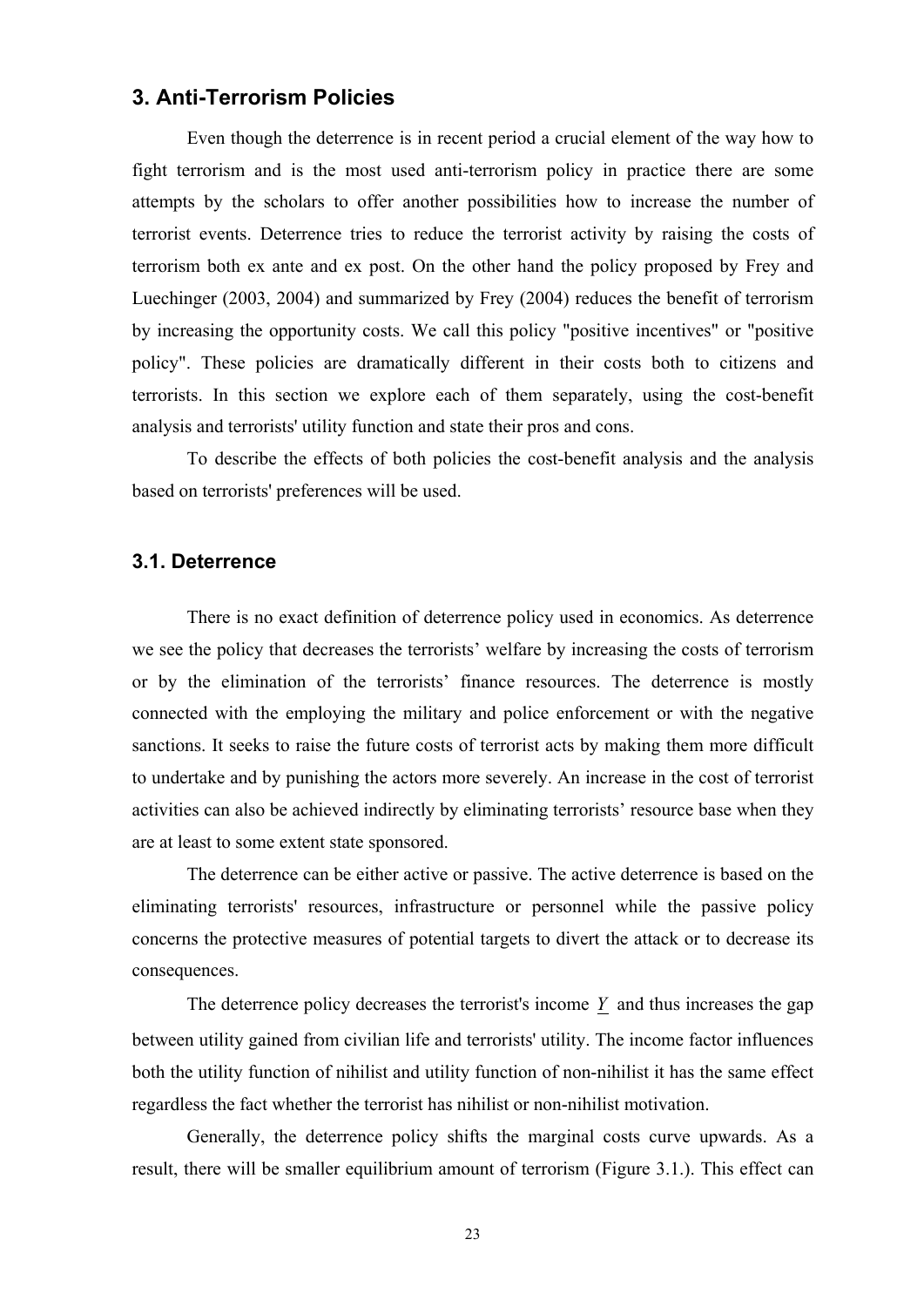<span id="page-33-0"></span>be also shown by means of utility function and decision calculus (Figure 3.2). The increased cost of an attack evokes the rotation of budget constraint inwards along the terrorism-axes and again this results in a smaller equilibrium amount of terrorism.



Source: Our calculation

Besides the general effect Frey (2004) identified two other effects of deterrence:

- He argues that the coercive deterrence has less effect (or is ineffective) if it is offset by rewards. This would be the case if prospective terrorists interpret a larger punishment as a signal that their cause is particularly worthy and will be rewarded accordingly in the afterlife. In this case the deterrence will increase the MC but also the MB. The final effect thus is not sure and depends on the fact how much the MC and MB were increased (i.e. the deterrence can be both effective or ineffective or counterproductive). However, we suppose that in equilibrium the government would never choose an anti-terrorism policy increasing the final level of terrorism. Thus, we may conclude that effect from increasing MB is smaller that the effect from increasing MC and the final level of terrorism will be still smaller than SQ.
- The second possibility is influenced by the fact that the deterrence policy has a secondary effect. By implementing the counter-terrorism policy based on deterrence the government increase the political and economic centralization. In that case more decision-making power is concentrated into one location, making it more vulnerable to terrorist attack. Such a deterrence policy not only shifts the terrorists' cost curve (MC) upwards but, at the same time, also shifts their benefit curve (MB) upwards. These two effects are countervailing, and it remains open whether the equilibrium amount of terrorist activity actually falls, as is generally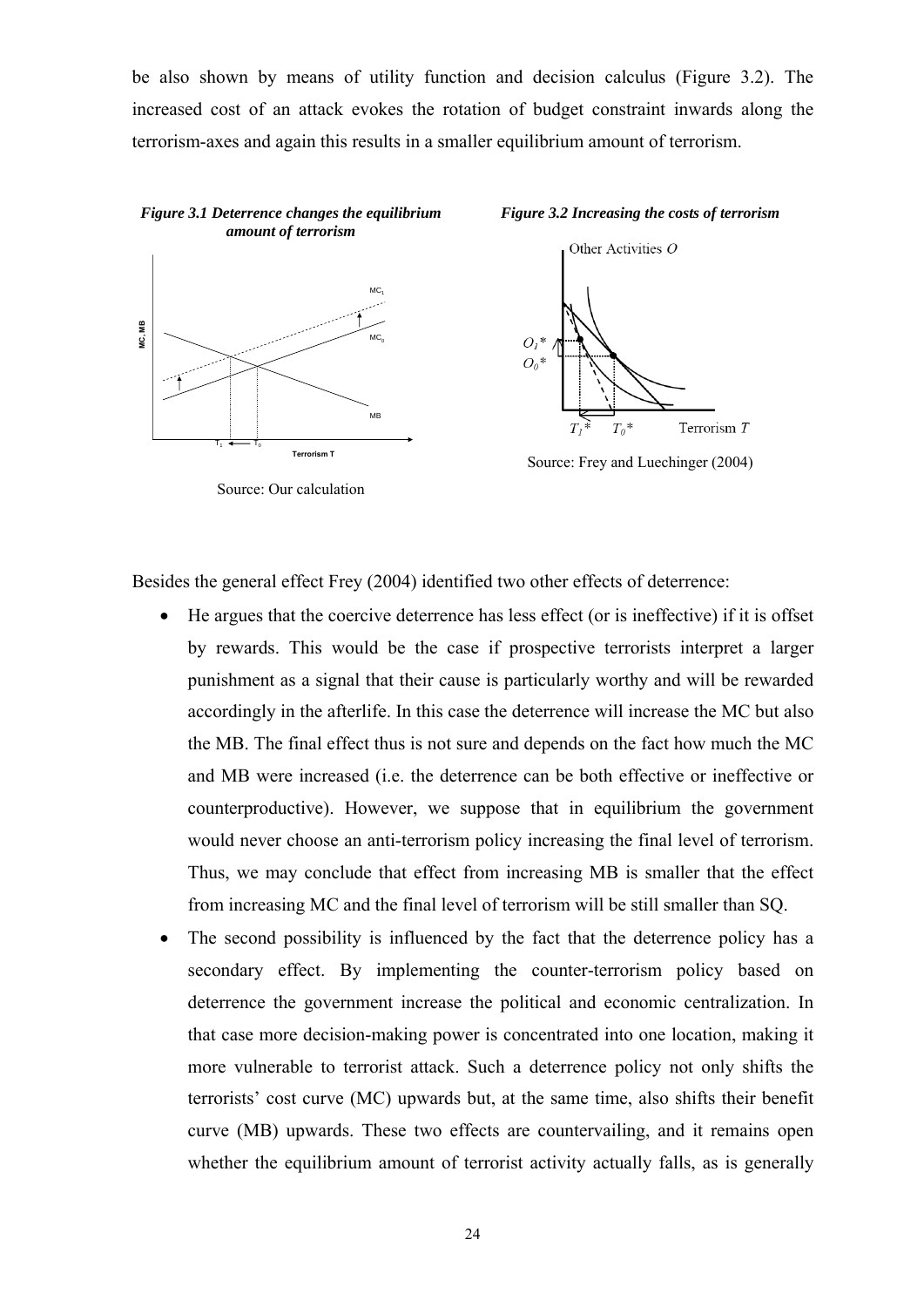<span id="page-34-0"></span>expected. But again we can argue back that this would not be the equilibrium point and that in final the level of terrorism will be lower than it would be in SQ (Figure 3.3 and Figure 3.4).



Regarding the costs it is useful to distinguish costs falling directly on the initiator of the deterrence policy from those induced in response by the terrorists, as well as more general costs. As a framework we use the categorization introduced by Frey (2004), pp 30.

Among the direct costs of terrorism we may include budgetary costs, political costs, and costs in terms of reduced human and political rights.

State's budget is influenced by costs connected to the board control, scientific research in the area of new weapons (nuclear and biological), collection and interpretation of information undertaken by intelligence agencies and last but not least the military and police costs.

Political costs are zero or even negative if the public is a main proponent of the deterrence. Political costs become visible when the economic costs in the form of budget deficiencies and restricted labor force for this purposes and public starts to be against this policy. Another political cost may arise from international agreement if the coalition partners do not agree with the policy. This was the case of the US Invasion to Iraq when France as a partner of USA expressed its disagreement of the action.

There is also a risk that the deterrence policy involving the use of force may resolve to repressive means. For example some groups and actions may be found guilty on the basis of "ethic profiling" instead of unlawful activity. This concern was fully discussed in connection with the anti-terrorism measures undertaken by the USA after the attack of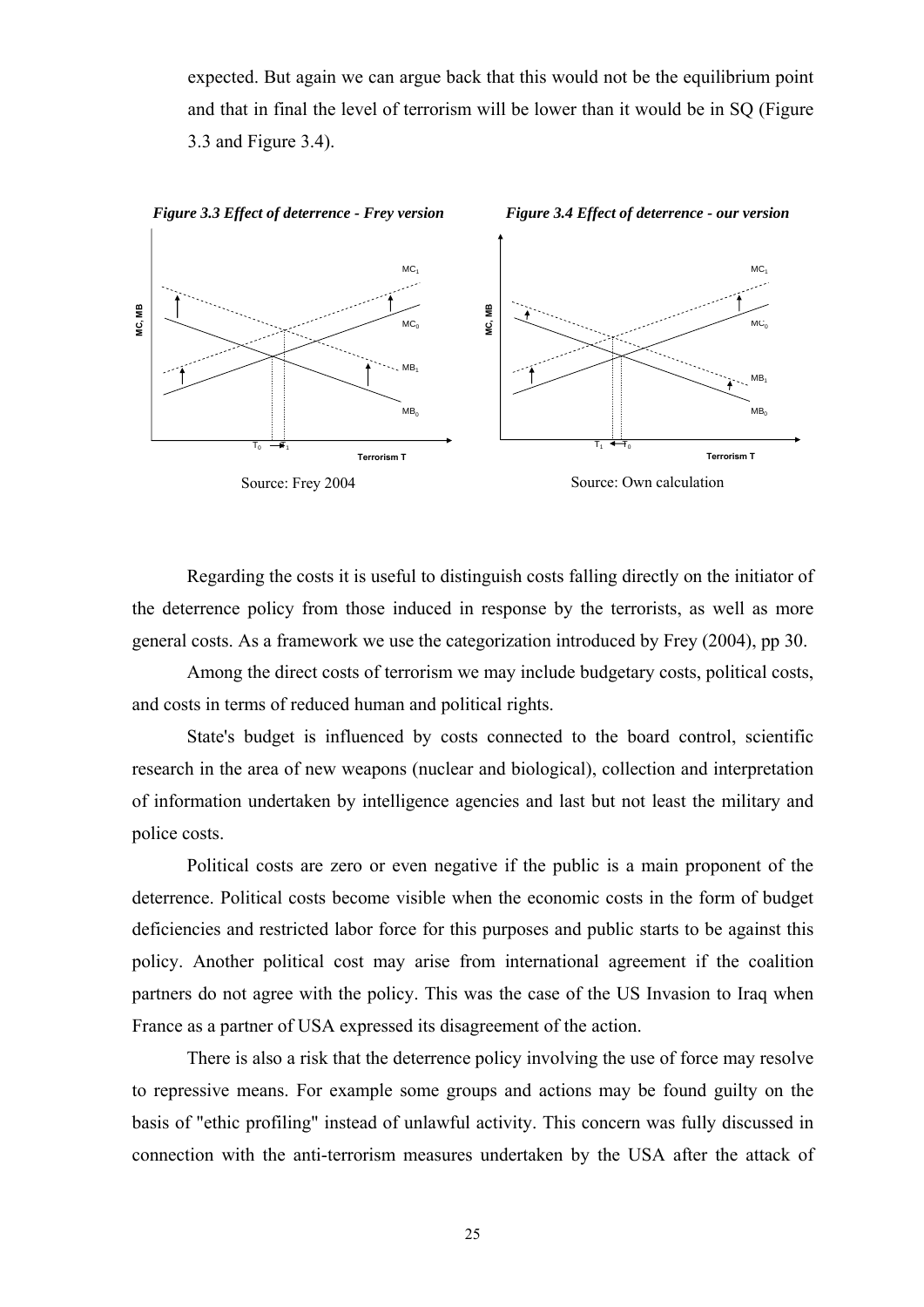September 11, 2001, especially the "Patriot Act" passed through US Congress shortly after the event.

As the main goal of the government is to remain in power it is tempted by the opportunity of abusing terrorism to their own advantage. This was suggested many times, Congleton (2002) that the President Bush uses terrorism to evoke the "rally around the flag".

Frey and Luechinger (2004) argued that the deterrence decrease the level of political decentralization and thus its effect can be countervailing using the USA as an example of this effect. However, they specified the measures undertaken by US government that increase political centralization but they do not prove that the final effect of such policy is negative. We have to emphasize that even if there exist this theoretical possibility of inverse effect of deterrence, government minimizing the volume of terrorism would never undertake steps increasing equilibrium level of terrorism.

 Among indirect costs we include the induced substitution, increased vulnerability and costs of failed delivery.

 As will be discussed later in more details deterrence may induce substitution effect. Terrorists can substitute not only differently secured targets but also countries with different level of anti-terrorism policies. Countries can decrease the substitution among states by introducing the same level of deterrence but the substitution concerning different targets is impossible since it would require full deterrence and thus the infinite costs.

 Media attention may increase the marginal benefit of terrorist attack and thus it may increase final level of terrorism. The government needs to identify the adversaries to adopt an effective deterrence policy and this focuses media attention to the terrorists' existence and causes.

 If the coercive action undertaken by government is not successful it may become unpopular and consecutively induces higher political costs. According to Frey and Luechinger (2004) a natural reaction of the government is to use more force against terrorists.

 Concerning the benefit of deterrence we can mention the fact that the deterrence has same effects regardless the motivation of terrorism. This is important because the factor of motivation is very hard to distinguish in population and even if the government is able to divide the society into two or more groups with different motivation factors it is difficult to aim the right anti-terrorism policy to specified part of the society. Moreover, the deterrence imposes high costs on terrorists or equally decreases their available resources.

26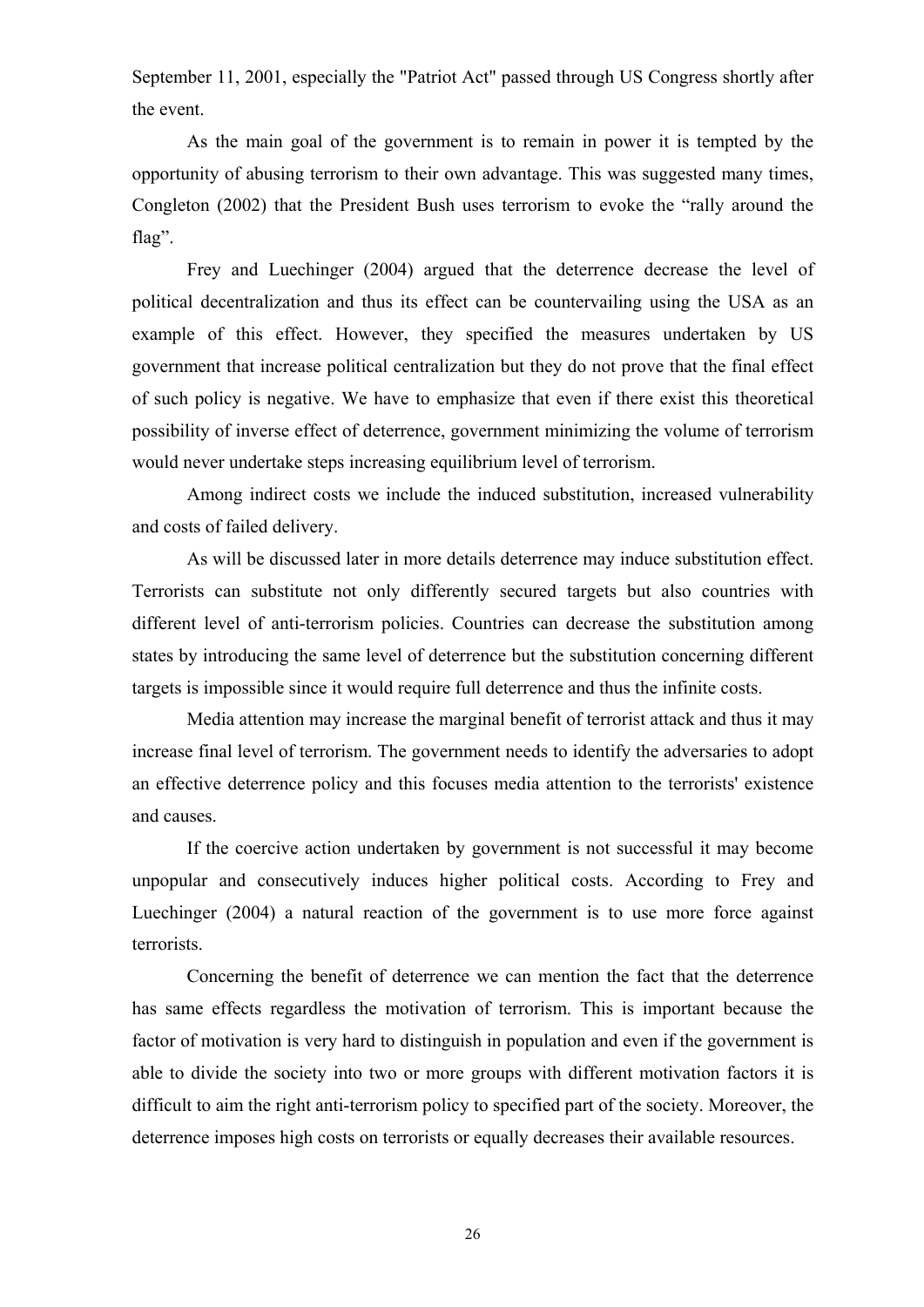## <span id="page-36-0"></span>**3.2. "Carrot policy"**

 Frey (2004) argues that an effective anti-terrorism policy can be designed around the idea of positive-sum game. According to this theory an anti-terrorism policy should be proposed such that it leads to Pareto-superior situation than is status-quo. It has to increase the welfare for the terrorists and the prospective terrorists if they give up terrorism as well as for those who suffer from terrorism. On the other hand the pure deterrence policy tends to decrease the welfare of the terrorists (or potential terrorists) using the money of the civilian people (victims or prospective victims of terrorism). This is called negative-sum game.

 We can distinguish two level of positive policy (PI). The first one is the PI applied to prospective terrorism and the second one is PI used to discouraged actual terrorists from their violent activities by providing them superior alternatives or by reducing the benefits they derive from terrorist attack. The alternative of proposing superior alternatives means the increasing of opportunity costs.

 As mentioned above the positive policy tends to convince both potential and actual terrorists not to incline to terrorist attacks. This can be reached either by increasing the benefits connected to terrorism or by increasing the opportunity costs. The alternative of decreasing the marginal benefit of terrorism means that it becomes less attractive and thus reduces the marginal rate of substitution of all other activities for terrorism (Figure 3.5). As an example of this approach we can mention the political and economic decentralization when the single target becomes less interesting for terrorists because the system as a whole is less sensitive to destruction of separate target. Another policy with same effect is a lower media attention to terrorist attacks and terrorism as a whole.

 Opportunity costs can be raised by opening up alternatives to terrorism. Opportunity costs consist of utility that could be gained by not becoming a terrorist. This approach differs widely from the deterrence that decreases the material costs of terrorism. Higher opportunity costs or, equivalently, lower costs of all other activities reduces the individual's willingness to commit an attack. The budget constraint rotates upwards along the axis indicating "other activities" and the equilibrium amount of terrorism is lower (Figure 3.6). As an examples suggested by Frey (2004) of such policy we can mention political integration and dialogue with terrorists, higher education or visiting foreign countries by the scholars.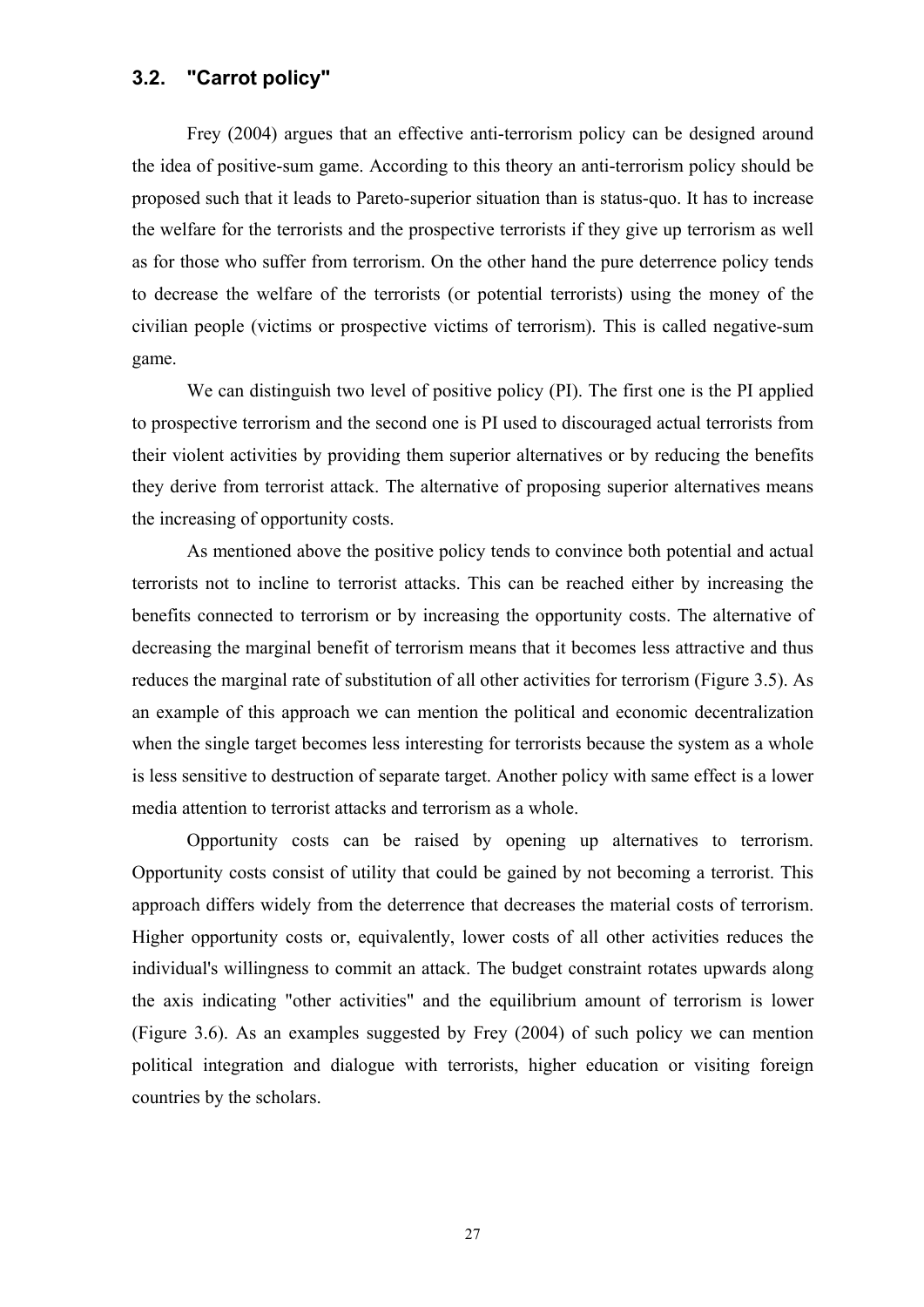<span id="page-37-0"></span>



Source: Frey and Luechinger (2003)

<u>.</u>





Source: Frey and Luechinger (2003)

 Analyzing general benefits and costs of positive policy we start from the classification used by Frey (2004) and Frey and Luechinger (2003)<sup>[24](#page-37-1)</sup>. According Frey and Luechinger (2003) positive policy has following general advantages:

 First, exit from the terrorist organization is facilitated because many other opportunities outside of terrorism are now more accessible and the individual's dependence on the terrorist group is reduced.

 Second, as the opportunities outside terrorist groups are available they represent the rival or competitor to the terrorist activity. Thus they create the conflict between them and terrorism. This situation produces the tensions within the terrorist group because the exit becomes more attractive. This argument is supported by Wintrobe (2003). He argues that deterrence encourages the solidarity among terrorist group members.

 Third, the interaction between the terrorist and the rest of the society creates the positive-sum game. It means that everyone "benefits". Government and society in general by the decrease of terrorism and terrorists by better opportunities they can achieve.

 In our opinion one of the main general costs of positive policy is the fact that one positive policy can have different effect on terrorists with different motivation factors. Positive policies influencing the factor  $\alpha$  have no effect on nihilist terrorists. However, this conclusion cannot be done for all positive policies because policies increasing the individual's income can influence both nihilist and non-nihilist terrorists.

<span id="page-37-1"></span><sup>&</sup>lt;sup>24</sup> Both costs and benefits are discussed only on general level and they are analyzed in more details in next subsections for each concrete positive policy separately.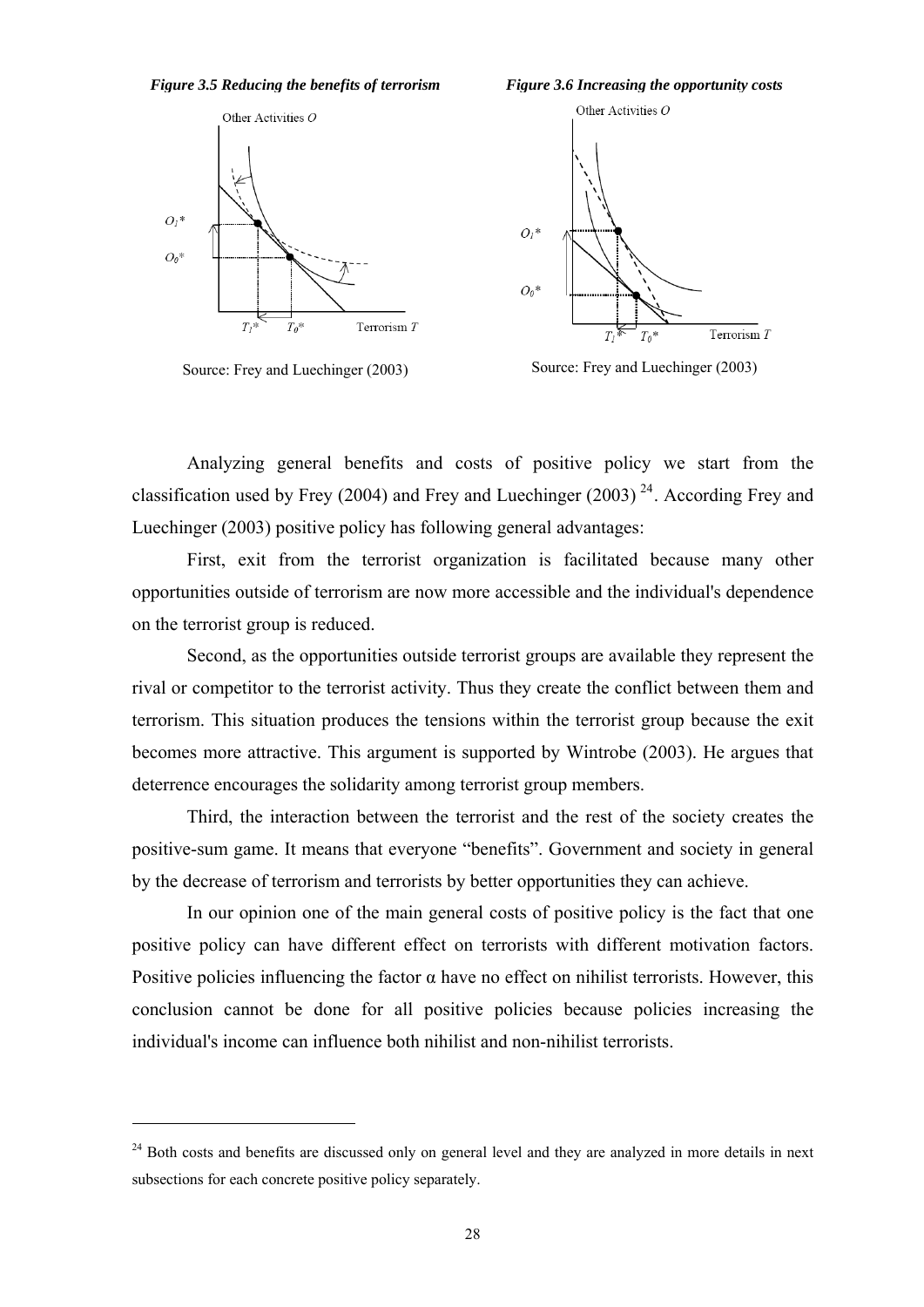<span id="page-38-0"></span>We should also mention that the positive policy applied to actual terrorists may induce the perverse incentives and thus the moral hazard. If in the first period the government offers to actual terrorists a positive sanction if they become peaceful it may in second period attract the civilians to become a terrorists because they would have an experience that for leaving terrorist's organization they will be offered with the same positive sanction.

 Last but not least another problem may arise when we take into account practical implementation. This is connected to the political and economic considerations. Even if the positive policy leads to superior aggregate income for the targeted society as a whole, the government may prefer a deterrence strategy based on threats. If the government chooses the positive policy there is no accurate information regarding the benefits and costs of positive policy before its implementation. Further, interests of most well organized groups are clearly against the positive policy. Two major organizations being against the positive policy are the army and policy. In case of application of positive policy both they would receive fewer funds and they cannot profit from deterrence anymore because the positive policy does not build on their services. Moreover, the benefits of positive policy are not directly attributed to the government in power because they may arise in the long run. Finally, the "benevolence" strategy reduces the decision power of the government, especially if such policy requires the anticipation of NGOs.

 Frey (2004) proposed the concrete anti-terrorism policies designed as the positive-sum game<sup>[25](#page-38-1)</sup>. We will discuss following policies:

- Education and higher income
- Political integration
- Political and economic decentralization
- Positive sanctions

#### **3.2.1. Education**

<u>.</u>

 According Frey (2004) one of those policies increasing the opportunity costs is improved education and higher income. This implies to provide better education for the masses and thereby increase their economic opportunities. One of the main arguments is that people with higher education can evaluate and compare the alternatives of becoming a terrorist or not and that the higher education offers higher income in future. This argues

<span id="page-38-1"></span><sup>&</sup>lt;sup>25</sup> In most cases these policies do not have a form of an explicit contract because it can lead to the new problems of surveillance and enforcement.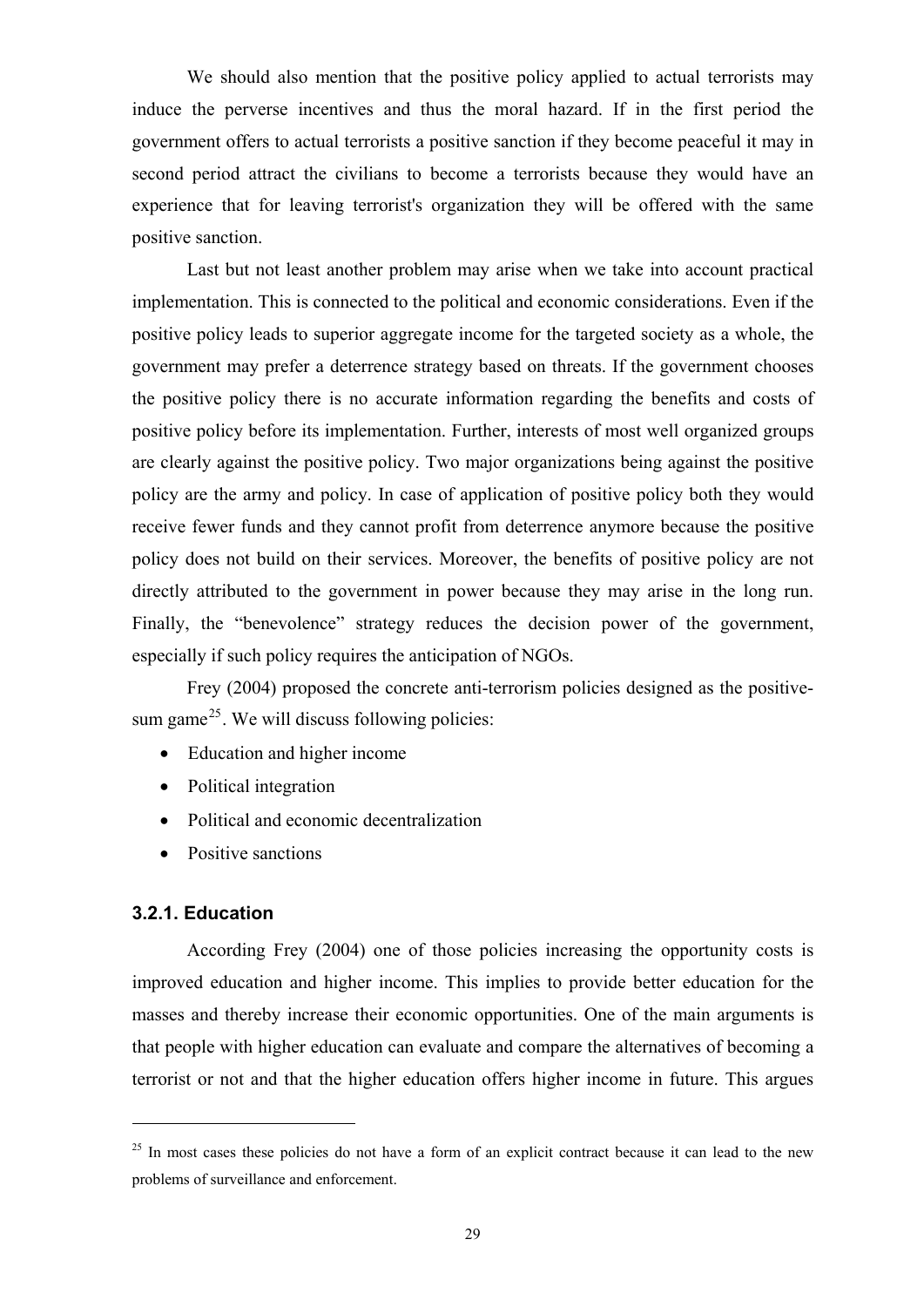that the education can besides others change the factor of motivation no matter the types of motivation.

 Human capital is one of the main factors influencing the individual's production function. Education increases the human capital and thus the production function. This means that the higher level of education an individual achieves the higher income in future can earn. This means that the education can raise the civil income  $\overline{Y}$ . Traditional theory of crime, Bergstrom et al. (1986), argues that people compare the marginal benefit of committing crime with its marginal costs and individuals with fewer opportunities in legal (civil) live are more likely to commit a crime. When we use the parallel with terrorism we can say that according this theory people who have nothing to loose would be more likely to join a terrorist organization. Additional education raises the opportunities available in civil live and thus gives decrease the incentive to become a terrorist. These conclusions correspond with conventional wisdom.

 The scholars use the empirical research to answer the question whether the conclusions mentioned above are really applicable to the problem of terrorism. Berrebi's (2003) research is based on the data of Hamas and Palestinian Islamic Jihad (PIJ). The results suggest that "if there is a link between income level, education and participation in terrorist organization it is either very weak or in the opposite direction of what one intuitively might have expected", pp. 38. But these results do not mean that we should not deal with the connection between the education and terrorism. We should only focus on the content of education and not only on the achieved level of education. The problem is that not all education plans are identical and sometimes the education is burden by a particular political or religious belief. In such situation the additional education exposes people to this belief and may increase the tensions to become a terrorist<sup>[26](#page-39-0)</sup>.

 A seemingly opposing findings was introduces by Blomberg, Hess and Weerapana (2004). They argue that terrorism increases with the worse economic situation.

 These two conclusions were put together by Bueno de Mesquita (2005). He presents the theoretical model of interaction between government, a terrorist organization and potential terrorists that is consistent with the empirical findings mentioned above. He

1

<span id="page-39-0"></span><sup>&</sup>lt;sup>26</sup> Berrebi (2005) states other possible explanations why the higher education may increase terrorism but he does not states any supporting literature. First, "individuals with more education may be better equipped to understand moral and religious justifications invoked by such groups", pp. 17. Second, "highly educated individuals may be more aware of situations of injustice and discrimination, and may be more aggrieved by their implications, inducing them to participate in terrorist activities", pp. 17. Third, "education may contribute to the development of a sense of social responsibility and highly educated people may feel the need to contribute to particular causes", pp. 18.)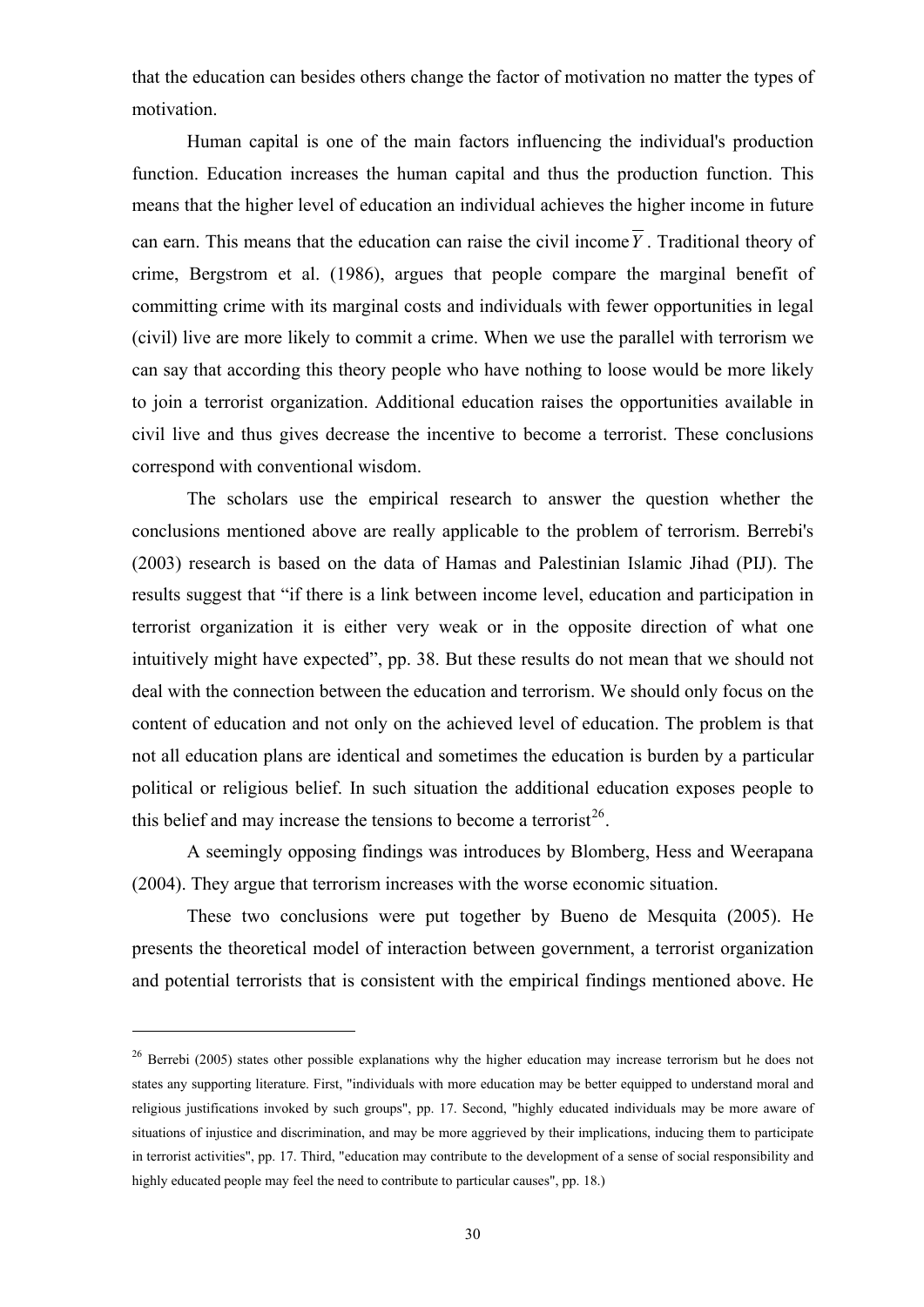<span id="page-40-0"></span>shows that the lack of economic opportunity and education are the factors of mobilization of terrorism and that the terrorists choose the potential terrorists from the lowest socioeconomic group. Terrorists are not indifferent to the ability of the operatives and they select the volunteers according to their ability and education. This means that the terrorists becoming from such selection are the most educated and able individuals in the given socioeconomic group.

 To solve the problem with "educated terrorists" the government fighting against terrorism can offer the foreign students the scholarship on universities in the country. In terms of utility function this policy changes the "factor of motivation" and can have long lasting effects. It is based on the fact that the education plan in the democratic country is not burden by any ideological or religious belief and confrontation with liberal ideas could moderate their terrorist inclinations. The second argument is support by the theory of Hardin (2002). He states that the interaction between groups is likely to reduce extremist view. He argues that individual's knowledge depends on costs and benefits allied to acquiring this knowledge and after that with its application. As marginal costs of receiving information are relatively high people usually rely on the authorities of their society. People also do not have a need to gain information and knowledge that are beyond common belief of their society. This involves that the extremism is more likely to prosper in isolated society of like-minded individuals. Further, the extremism is sometimes a norm for an exclusion of an individual or group. These two conclusions implicates that the extremism reinforces the segregation and vice versa.

 Even if this proposal of combining the additional education and social integration seems to be without any problems there are several questions that should be answered. One of them is how the government chooses these students and how it insures that they really belong to group endangered by terrorism. The government needs to have this inflow of human capital under control. This could be provided by the selection of talented youth from the countries with high rate of originating terrorists. However, as the most talented students were selected in the first place we assume that the marginal benefit will decrease in time as less and less talented people will be available. Another problem is that such radical change of environment and culture could evoke feeling of separateness and such individual is a perfect potential member of any extremist group.

#### **3.2.2. Positive sanctions**

 Persons engaged in terrorism may be offered incentives such as money, reduced punishment or a secure future life if they are prepared to leave the terrorist organization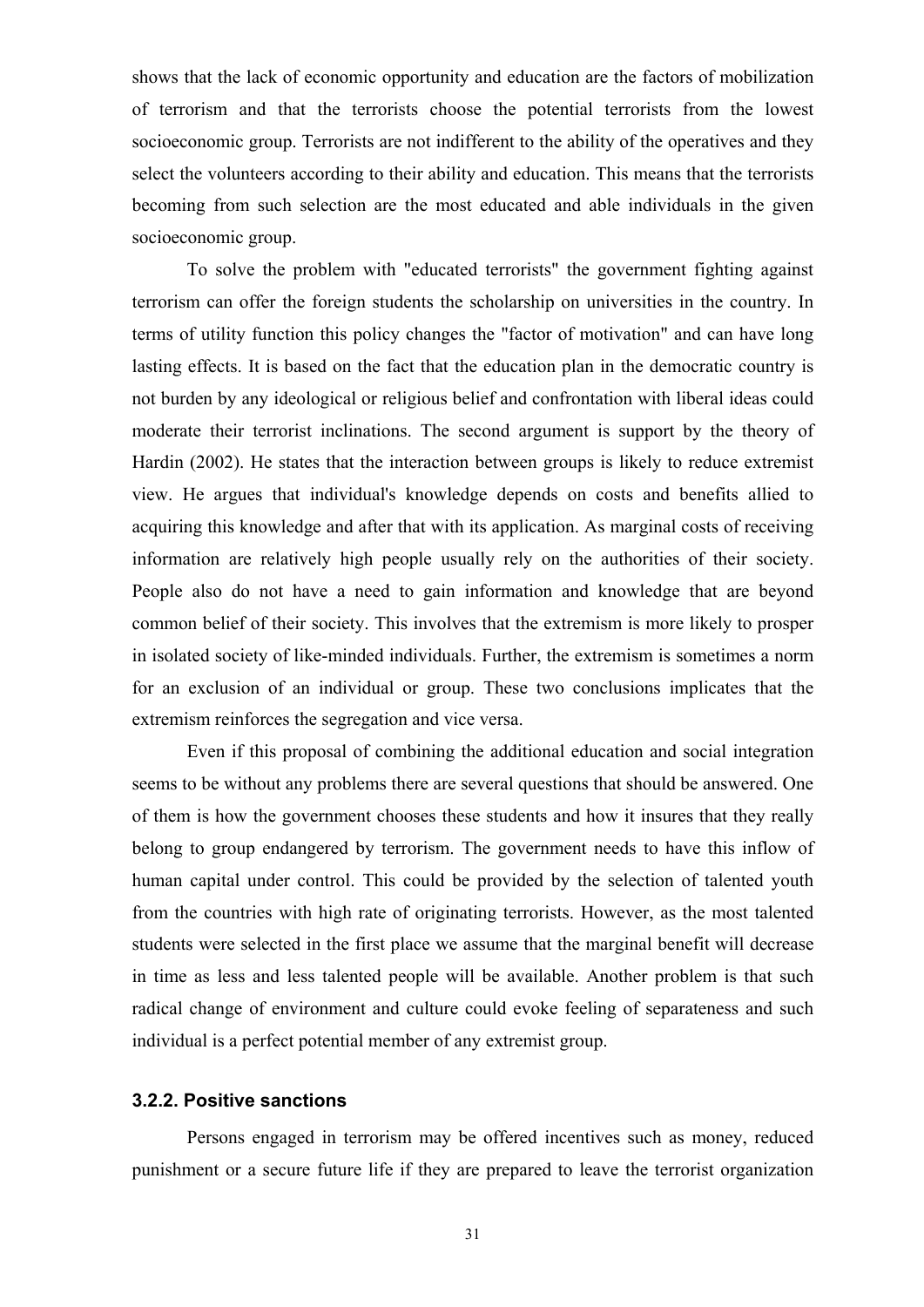they are involved and if they want to talk about it and its projects. Such incentives increase the opportunity costs of being terrorists.

 Frey and Luechinger (2003) argue that this policy was already used in case of the Brigate Rose in Italy and the Rote Armee Fraktion in Germany. They state that it was a brilliant success and it provided much important information to the leaders. They also propose to use this policy to discourage potential terrorists. Frey (2004), pp. 99 argues that "if the government promises terrorists a reward for abstaining from violence, it is more probable that the terrorists will respond in similar ways. If the government uses negative sanctions, the terrorists are more likely to respond with violence".

 We think that it is better to provide people with the rewards in kind instead of offering the money. Even if the traditional economic theory says that the money are preferable to rewards in kind because money are more fungible than goods or services the terrorist would usually refuse such offer because it could be seen as a morally unacceptable bribe. Another reason is that if we offer the money directly we can not influence how it will be used by the terrorists (or potential terrorists) because even if we stated the conditions for receiving such financial reward it would be impossible (or too costly) to control the use of money. For example we can provide terrorists (or potential terrorists) the physical capital as the instruments, machines or vehicles to start their economic independence. They will use them for production activity and thus they can increase their income. Hence, by using the term "wealth transfer" we mean the providing of non-financial supports increasing future civil income.

 Using the utility function of terrorists, positive sanctions increase civil income *Y* which is included in utility function of both non-nihilist and nihilist terrorists. Thus, this anti-terrorism policy has same effect regardless types of terrorists' motivation.

 Frey (2004) uses the theory of transaction costs to proof the correctness of his theory. The theory of transaction costs argues that the economic subject choose between the market and contract. If the costs connected to the contract are higher that the costs of preparing and performing the transaction through the market then they prefer the market. But if the overall costs connected to the bargaining, monitoring and implementing of the contract are lower than the transaction costs of the market the market fails. The transaction costs are low when the behavior of economic actors can be observed and enforced. As the behavior of terrorists is hard to observe the transaction costs are extremely high. However,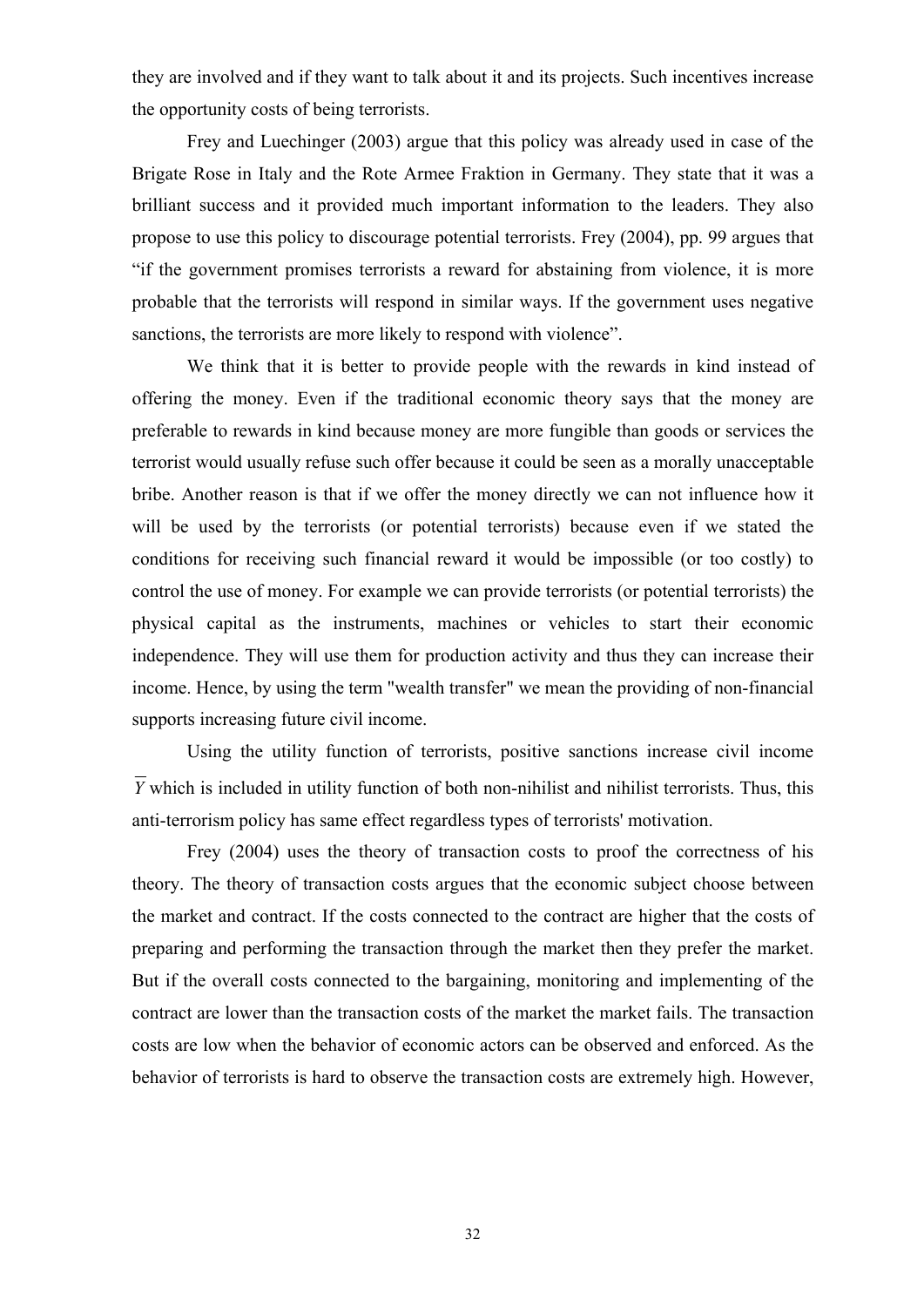he argues that if some conditions are stated the transaction costs are reduced to such level that they are low enough for establishing the contract between government and terrorists<sup>[27](#page-42-0)</sup>. He proposed following possibilities to establish a credible commitment, pp 101-102:

- Both government and terrorists can voluntary offer verifiable information about their behavior. In practice, journalists could be allow to observe the camps and the government could invite a representative of terrorist and let her survey the police and army whether they observe the agreement.
- The government could deposit the agreed reward with some organization, under the condition it be paid out to the terrorists if they indeed honor the agreement. The terrorist group could deposit their arms with another country, where they remain if the government meets its obligations. If, however, the government does not respect the commitment, the arms would be returned to the terrorists.
- Both government and terrorists may involve international organizations to monitor their behavior and to enforce the contract. Such organization has to be considered neutral by both sides.
- Both actors take positions imposing high costs on themselves when not following the agreement. This separates them from making unreliable commitments and enforces them to engage only with the credible ones.

 We think that these conditions may be fulfilled by the terrorists with non-nihilist preferences because it can be one way how to achieve their goals. But if we consider terrorists to be nihilist we can conclude that these conditions are not enough to make this policy effective.

 Another problem rises when we take into account that such "wealth transfers" are offered to the population with high fraction of passive terrorists with nihilist preferences. The results from the literature on voluntary contributions to public goods show that an increase in the overall wealth or income of this population will increase both the consumption of private goods and public goods<sup>[28](#page-42-1)</sup>. This means that an increasing of population's income will lead, ceteris paribus, to higher resources available to active terrorists. Formally speaking, government decided to provide the population with high terrorist potential with the material wealth transfer that increases the civil income from the level Y<sub>1</sub> to Y<sub>2</sub>, where Y<sub>1</sub> < Y<sub>2</sub>. This population has a big fraction of passive terrorists with

<span id="page-42-0"></span> $27$  However, they are not low enough to let the market be effective.

<span id="page-42-1"></span><sup>28</sup> Bergstrom, Blume and Varian (1986)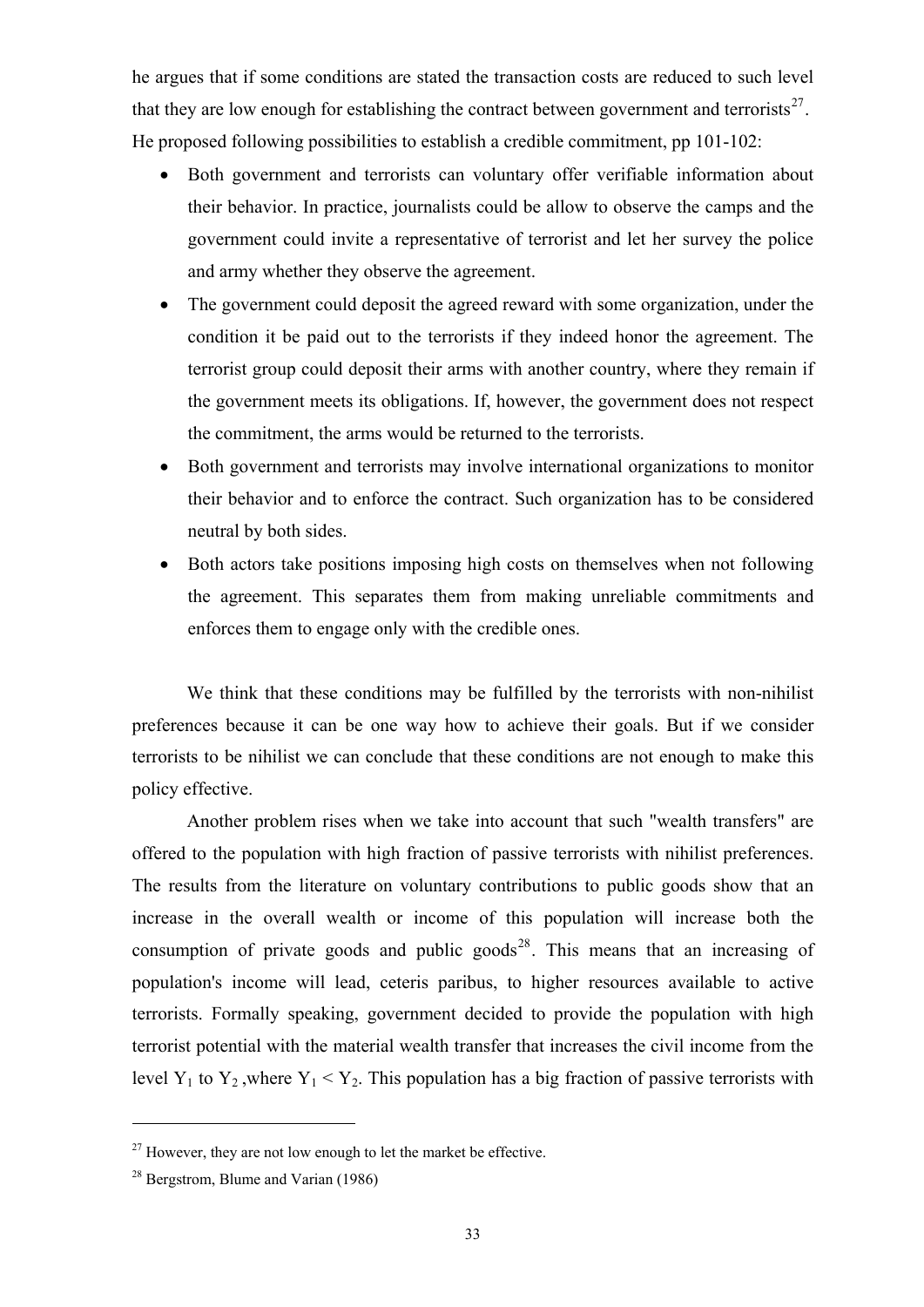<span id="page-43-0"></span>nihilist preferences. Assume that the passive terrorist pays a certain amount of the financial support to active terrorists and individual's income after the payment of such support can be generally stated as  $\hat{Y} = Y - D$ . Before the wealth transfer the sympathizer paid the support in the amount of  $D_1$  ( $\hat{Y}_1 = Y_1 - D_1$ ). After the receipt of the transfer the individual pays the support in the amount of  $D_2$  with unchanged final income  $\hat{Y}_2 = Y_2 - D_2$ . Using the idea that the higher income implicates higher contribution to the public goods we can conclude that  $D_1 < D_2$ .

 Total effect of positive sanctions depends on the size of the nihilist faction in the population. "For a population that is characterized by a sufficiently small fraction of individuals with nihilist preferences, a combined appeasement strategy may therefore be successful that (i) raises civil incomes high enough so that a career as an active terrorist becomes uninteresting and (ii) strikes a compromise over the disputed matter that leads to a substantial decline of voluntary contributions from civilian supporters of terrorism. If, on the other hand, the faction of nihilists in the population is sufficiently large, then (i) raising civil incomes will backfire because voluntary contributions by nihilist civilian supporters increase and (ii) attempts to strike a compromise are futile, since the nihilist faction of the population is only interested in doing harm to the opposing population, but not in reaching a political agreement" Schnellenbach (2003), pp. 310. Neither the nihilist preferences nor the voluntary supporters of active terrorists are easily observable in the population. Hence, the wealth transfers cannot be targeted only to those individuals with the non-nihilist preferences.

 Moreover, if we prolong our analysis from one-period to the more-periods this theory leads to the problem that in the long run the offering positive incentives may be seen as an indirect reward of terrorist activity. And as mentioned above this may induce the moral hazard and change individual's behavior in a wrong way.

 These strategies may also not work because the incentives are insufficient to attract terrorists. This may be true especially for strongly motivated or fanatical terrorists. Another problem is that the positive incentive may be considered immoral by the public and therefore be rejected.

### **3.2.3. Political and economic decentralization**

 Basic idea is that the society with many different centers is difficult to destabilize. The single centre is less essential for the polity and economy and has lower symbolic value. The logic of this proposal is that if one centre is hit by a terrorist attack, other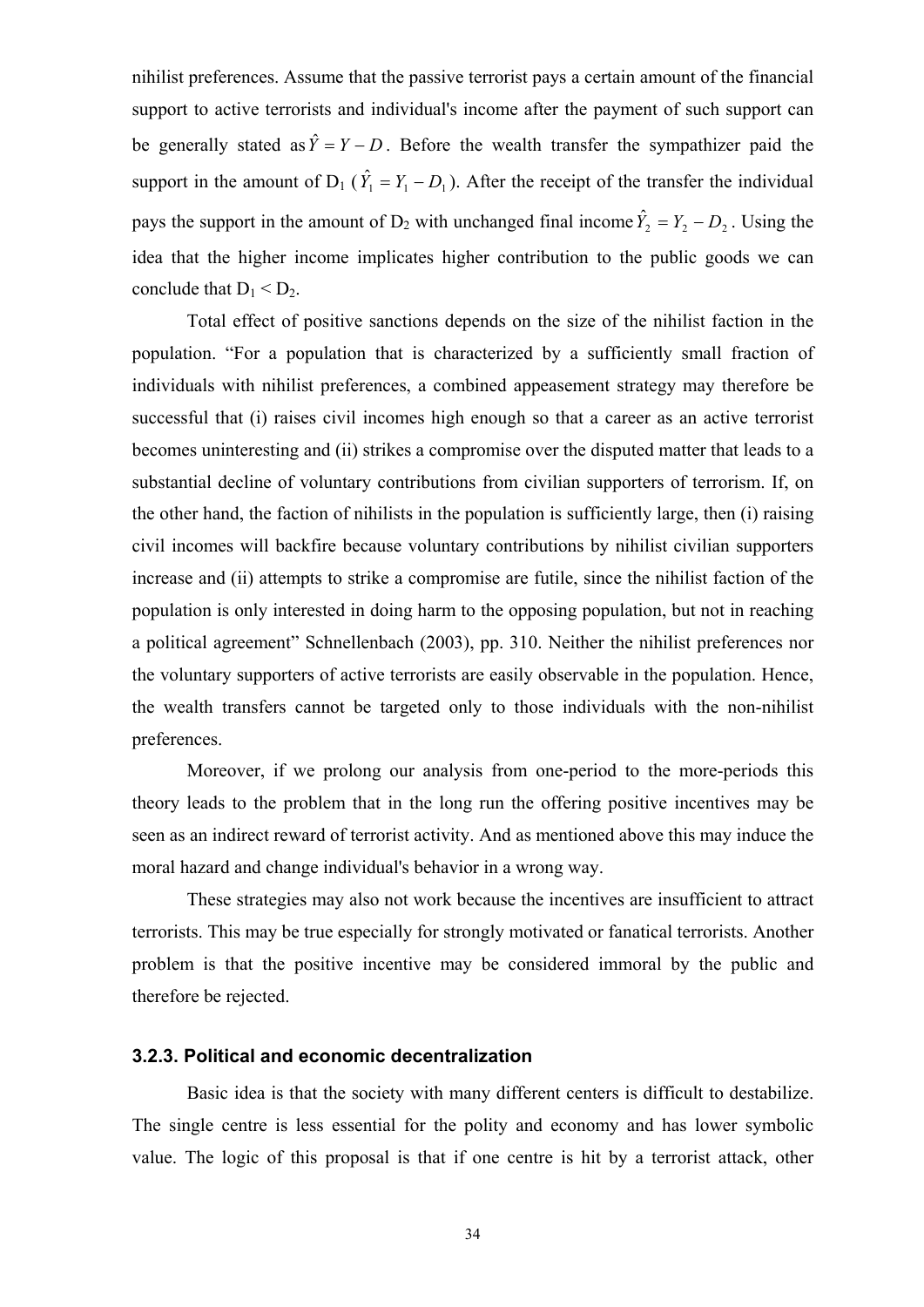centers can take over its tasks. Thus, attacking one centre in decentralized society has less effect on the political stability. This concept was introduced by Frey and Luechinger (2004) and discussed in details in Frey (2004). Both the economic and political decentralization reduce the benefits derived from terrorism and terrorism is made less attractive to potential terrorists.

 Political decentralization can take two forms. First type is a division of power among different political actors. The modern system of power distribution between government, legislature and courts fulfils this requirement. In many countries, there are also other actors that are independent. Most prominent is the central bank that can pursue the goals concerning the monetary policy. But there are other regulatory bodies with some degree of independence from other political decision-makers. Even though the reasons for such independence are far from the threat of terrorism this could be an effective means of decreasing the system vulnerability to terrorist attack.

 Second form is a distribution of political power between different levels of governments. The federalism can be an example of this decentralization. This kind of decentralization is called "spatial" and concerns not only different levels of government but also the spatial decentralization of population. This is important in case where terrorists use the chemical and biological weapons $^{29}$  $^{29}$  $^{29}$ .

 Economic decentralization is fully represented by the market economy. Market economy with high decentralization of decision-making and implementation is less vulnerable to terrorist attack than regulated or monopolized economy. Under competition conditions, the suppliers are able to substitute for each other. If one supplier is hit by the terrorist attack she can be easily replaced by the others. Most economic sectors are not perfectly competitive but the requirement of economic decentralization does not require perfect competition and only some extend of decentralization can secure that there are always actual or potential suppliers who can take over with no steps undertaken by government. Another aspect of economic decentralization is that in such economy terrorist attack is likely to cause less harm than in monopolistic or oligopolistic sectors of economy.

<span id="page-44-0"></span> $^{29}$  Glaeser and Shapiro (2001) suggest that there is a statistical link between terrorism and urbanization. But they were able to isolate only a weak relationship.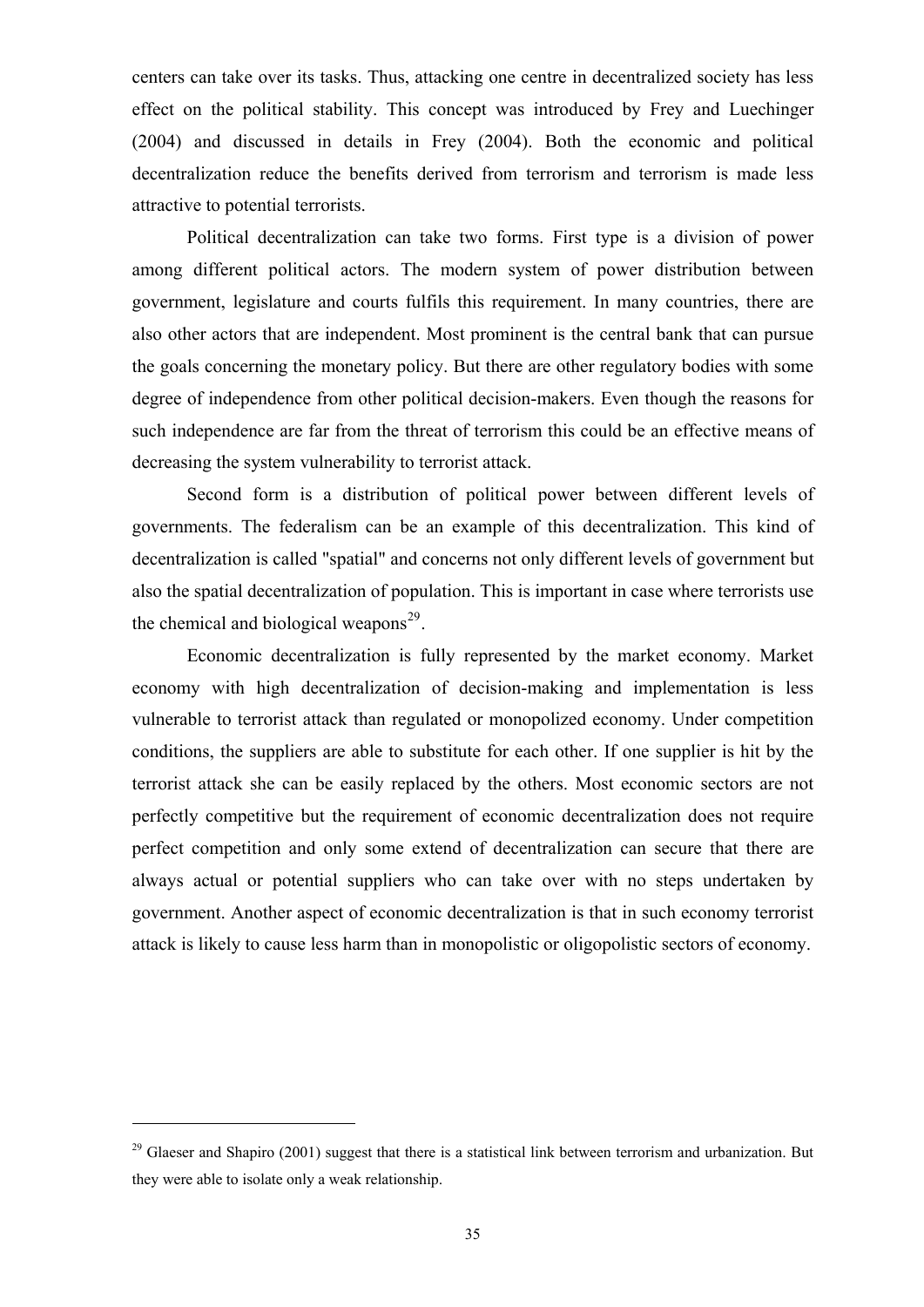#### <span id="page-45-0"></span>**3.2.4. Political integration**

 Intensifying contacts and social integration can be also stated as one of those policies. Concretely we can talk about the reintegrating of the terrorists<sup>[30](#page-45-1)</sup>. This can be done in many different ways - the terrorist can be involved in the discussion process or they can be involved in the institutionalized political process. An example can be provided by a terrorist campaign in Switzerland in 60's. But in this particular case terrorism was a tool for reaching political goal.

 This approach brings also some questions. General question is how far we can go in integrating the extremists and what are the most extremist opinions to which we should allow the participation in political discussion. This problem concerns the Europe, mainly with the right extremism. For example after the World War II, in the Federal Republic of Germany, there was no possible entry on the coalition regional market for the successive extreme right parties<sup>[31](#page-45-2)</sup>. On the other hand the example of Austria is totally opposite to the German one. The integration of extreme right is total and it is present in the regional parliaments since 1948.

## **3.3. Income Effect and Substitution Effect**

 Each anti-terrorism policy can influence the terrorists by affecting their resources or by increasing the costliness of different types of attack. This is called income effect and substitution effect, respectively.

 The income effect influences the overall level of terrorists' resources - reducing their assets will decrease their ability to commit an attack. The increase in particular action costs motivates the terrorists to find other type of attack with the similar effect but lower costs - this is called substitution effect. The substitution among the types of attack can be caused not only by increase in relative price but also by increase in the probability of success of particular attack or increase in the payoff of other type of tactic. Moreover, substitution effect concerns not only different types of terrorist tactics but also target countries. A decrease in probability of success, an increase in costliness or a decrease in the payoff of terrorist attack will reduce the number of terrorist events in a particular country and will increase number of terrorist attacks in similar, relatively less-protected country.

<span id="page-45-1"></span> $30$  Interaction between groups tends to reduce extremist views (Takács, 2001)

<span id="page-45-2"></span> $31$  Godmer and Kestel (2001)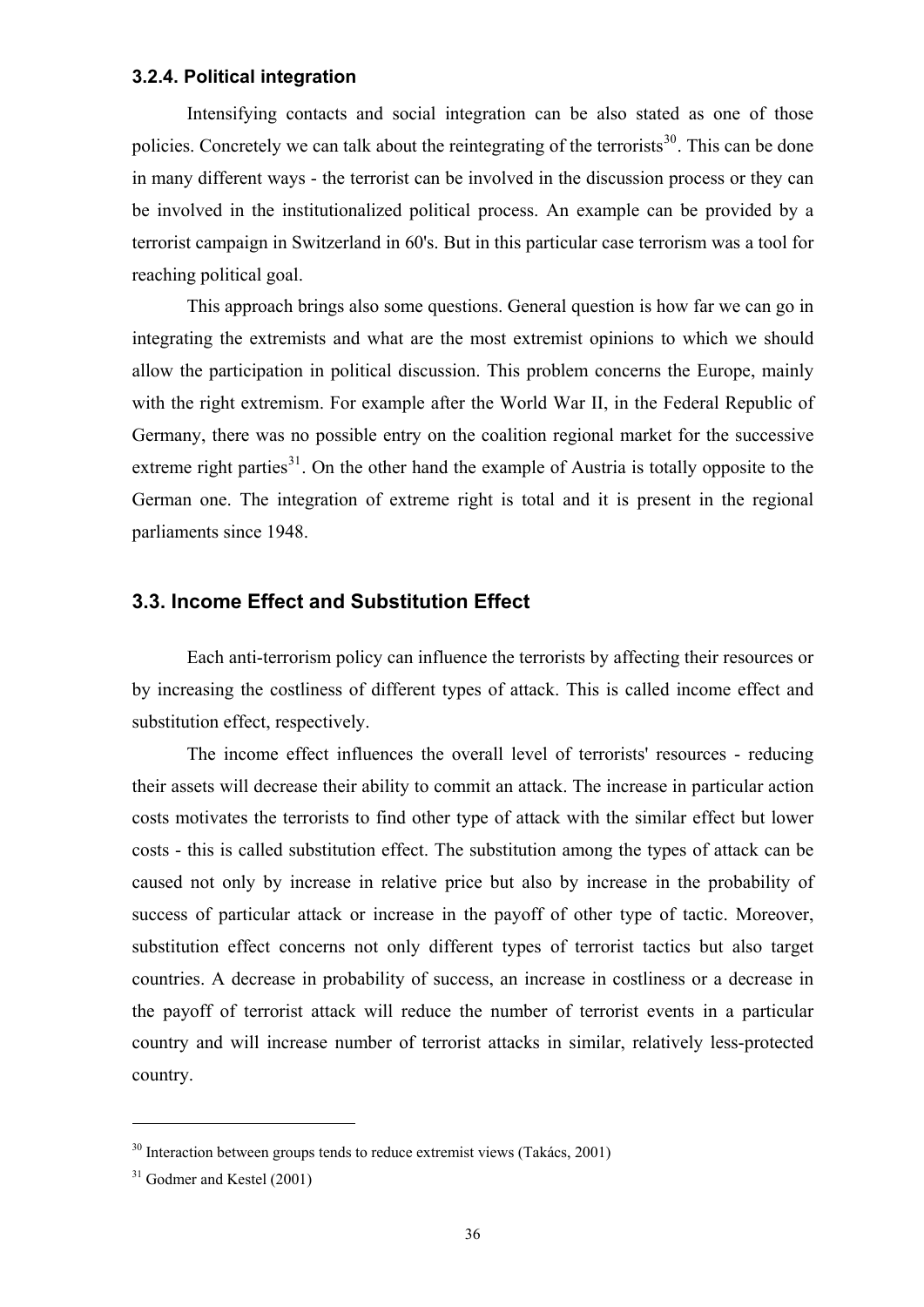However, an increase in relative price of all terrorist tactics by a particular antiterrorist policy actually means the decrease in terrorists' overall resources and thus has the income effect.

 As Sandler and Enders (2002b) showed an evidence of the substitution across attack modes: "A government policy aimed at a single type of terrorist event adversely changes its relative price and results into now less expensive mode of attack.", pp  $12^{32}$  $12^{32}$  $12^{32}$ . Shuhgart (2006) observes that the terrorists substituted kidnapping and assassination of foreign-service personal for embassy bombing in time when the government made an arrangement to protect the embassies.

 In our analysis by the static game theory we focus on the substitution effect among different countries. This type of substitution effect can be also described as a transfer of negative externality from one country to another. This negative effect is connected to the deterrence policy and to the appearance of the global terrorists' networks. "Globalization of terrorism" decreased the effectiveness of countries' efforts to face terrorism. The externalities are maximized through countries' uncoordinated decisions. Obviously, the transnational terrorists will seek the weakest country. Apparently the simplest solution could be the cooperation among the states. But according to Sandler and Enders (2002a) the problem of the autonomy occurs. Governments do not allow loosing their independence in decision-making concerning the home security. Wilkinson (1987) proposed the solution in the form of "piecemeal" policy where the countries would share the intelligence but the security decision-making would stay independent. The problem is that this proposal requires all countries to participate in this policy. If only few countries follow this rule they create the negative externality for all other countries. This could simply imply the "transference race" which may worse the situation of countries sharing the intelligence.

<span id="page-46-0"></span> $32$  The evidence of substitution effect was shown also by Sandler and Enders (1993) by the vector autoregression (VAR) on the data from the USA and the UK.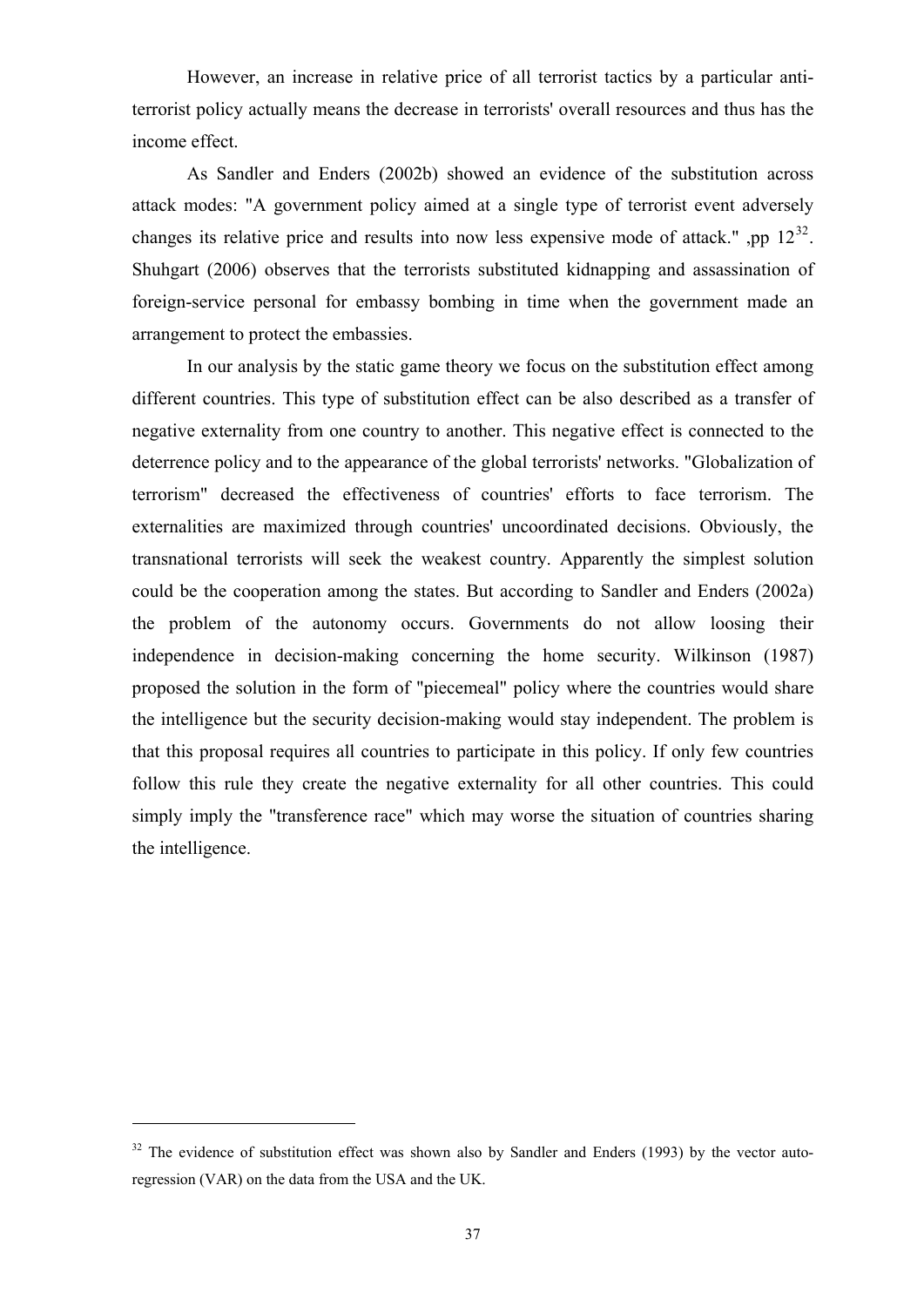## <span id="page-47-0"></span>**4. Static game theory models**

 In this section we show two examples of using the game theory for comparing different anti-terrorist policies.

 In the first part we examine the interaction between the government and the terrorists. We study the case where the government can choose between SQ and deterrence. Here, terrorists are active players assessing game equilibrium directly by their decision-making.

 In the second part we use the static game theory to describe the joint effects of two different types of chosen anti-terrorism policies, taking into account different terrorists' motivation. We study how this motivation may change the results of anti-terrorism policies and what the implication to the joint effects is. In this model, terrorists are passive players. They influence the result of the game indirectly by their reactions to concrete anti-terrorist policy because their expected reaction by government influenced the amount of benefits.

## **4.1. Interaction between government and terrorists**

 Crettez and Deloche (2006) asked the question whether the government should protect key assets and critical infrastructures against the terrorist attack or whether it should be repaired after the attack. He modeled the non-cooperative interaction between the terrorists and the government where the government has to make a priori decision whether or not to protect these key assets. We use this model to analyze the situation when the government can choose before SQ and D. We want to show under which conditions the deterrence discourages terrorists from the attack.

 As was said above the deterrence has the same effect no matter what the terrorists' motivation is. In this model the terrorists are now the active players (together with the government). Payoffs of this game in extensive form are displayed in Figure 4.1. The first figures of the payoffs at the terminal nodes correspond to the losses of government, second ones correspond to the losses of terrorists.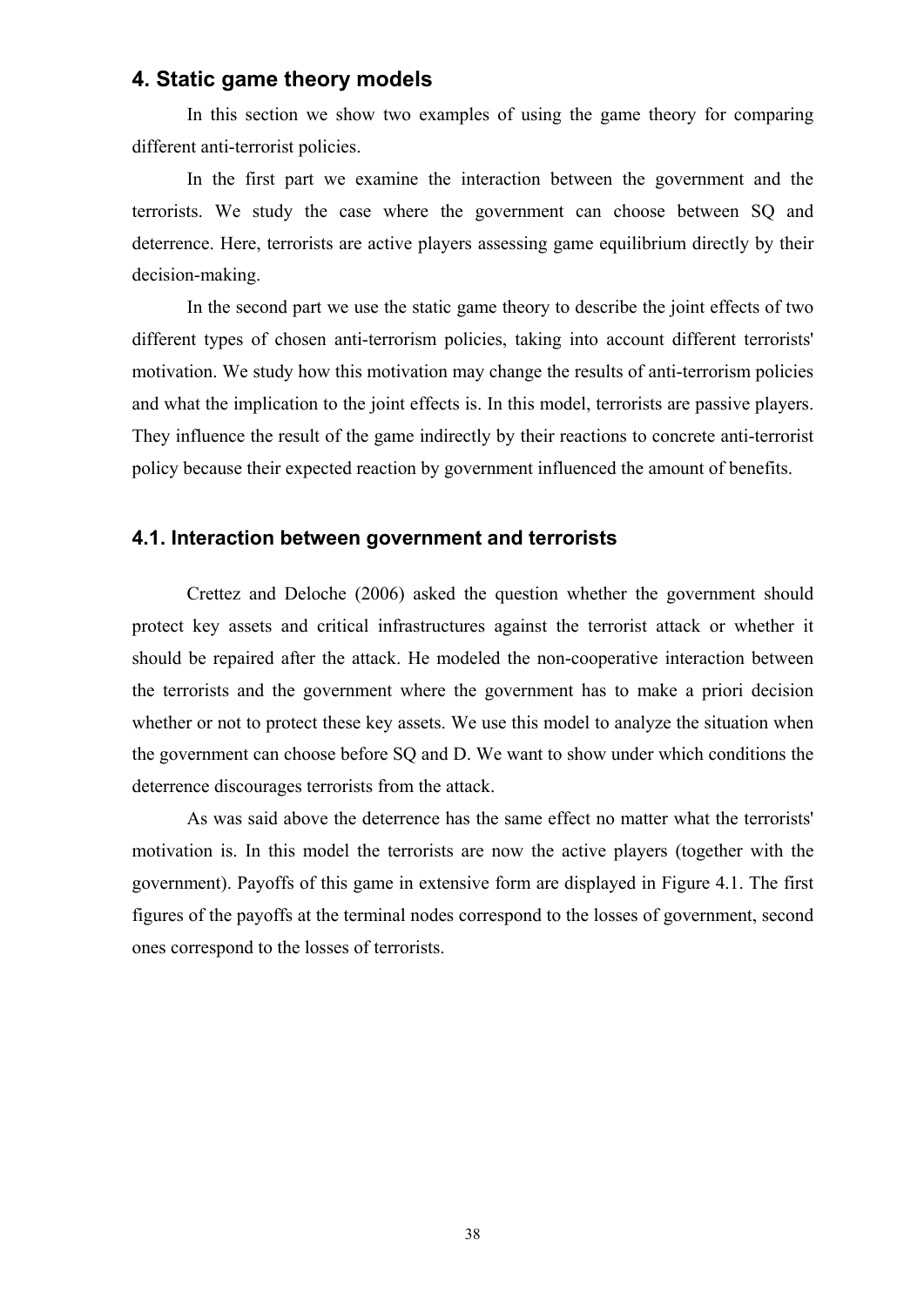<span id="page-48-0"></span>

Source: Crettez and Deloche (2006)

 Government has to decide first whether it will deter (D) or not (SQ). After that the terrorists can choose between the attack (A) and status-quo (N). We consider that the terrorists want to weaken the government by diminishing its public support. If the terrorists do not attack they are assumed to be defeated and they loose. On the other hand if there is an attack it is always a success for them and failure for the government. For the simplicity we suppose the zero-sum game. Both players minimize their losses.

 Further, we assume that deterrence is costly and this adds the loss in amount of *D* to the government but deterrence also imposes higher costs on terrorists and this adds the loss in amount of *A* to terrorists. These costs concerns for example better security measures for expected targets.

The variable  $\rho$  describes the government's loss in case if it chooses SQ and there is an attack. The assumption  $\rho > 1$  means that the loss of the government in case that there is an attack are higher when it chooses SQ than when it prefer to deter. Moreover we assume that  $\rho$ >*γ* which implies that the loss of terrorists is in absolute value higher when they do not attack than when they attack (and there is no deterrence).

Nash equilibriums of this game are as following:

- If  $A < 1 + \gamma$ , than if  $D \le \rho 1$ , the Nash equilibrium is (SQ, A), if not, the equilibrium is (D, A).
- If  $A \ge 1 + \gamma$ , than if  $D \ge \rho + \gamma$ , the Nash equilibrium is (SQ, A), if not, the equilibrium is  $(D, N)^{33}$  $(D, N)^{33}$  $(D, N)^{33}$ .

<span id="page-48-1"></span><sup>33</sup> Crettez and Deloche (2006), pp.5.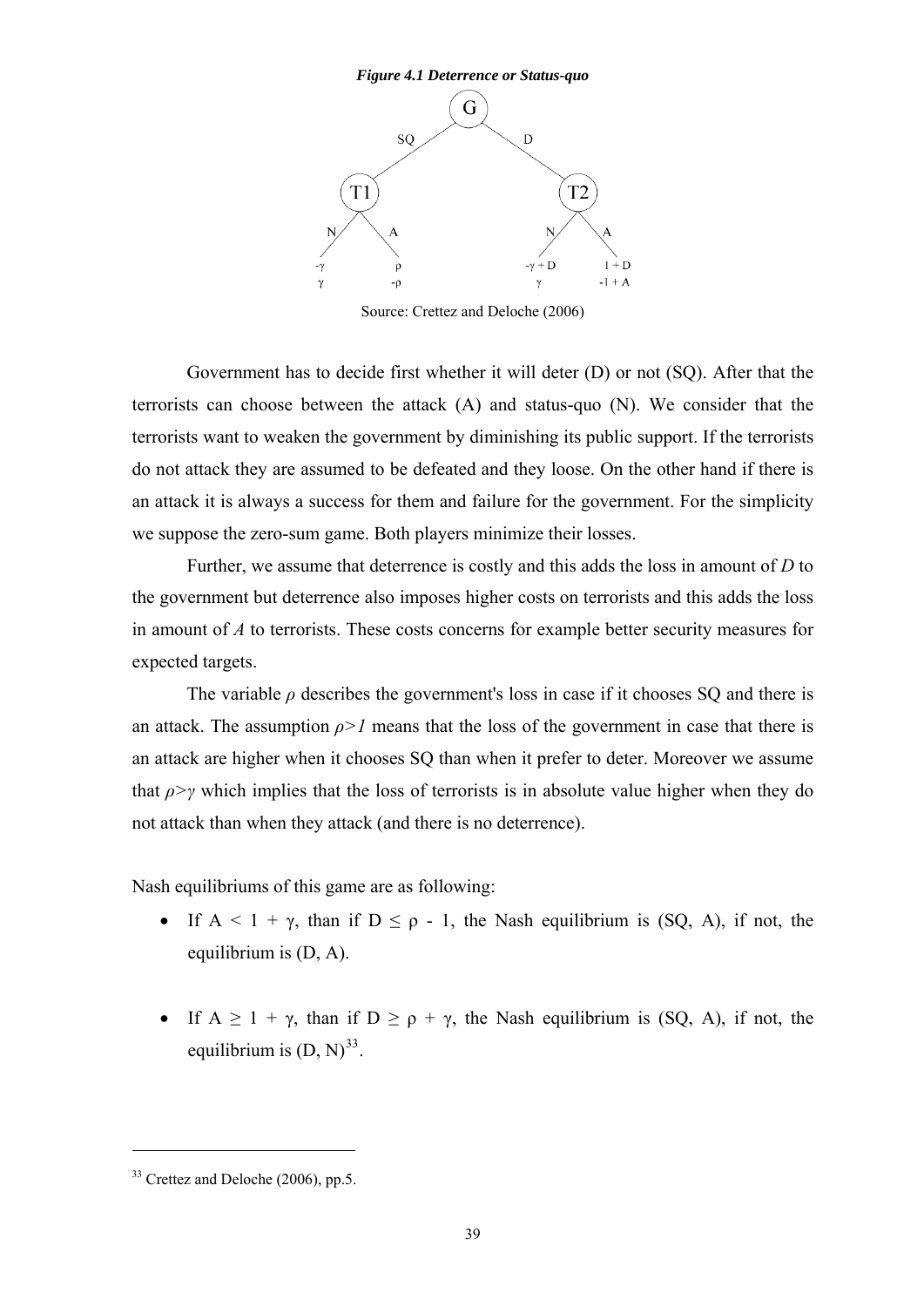#### <span id="page-49-0"></span>*Figure 4.2 The equilibria of the game*



Source: Crettez and Deloche (2006)

 In other words if the costs of deterrence are relatively low and the loss of terrorists caused by the deterrence are relatively high the government chooses the deterrence and the terrorists are discouraged from undertaking an attack. If not, the government chooses not to deter or the terrorists seen the attack as their best choices. This conclusion is illustrated in Figure 4.2.

## **4.2. Join effect of deterrence and positive incentives**

In the previous section we used the cost-benefit analysis to show the general effect of the deterrence and the positive incentives. They were analyzed separately without including the possible joint effect. Now, we would like to examine how these policies are influenced by each other and what is the impact of their cohabitation. For this purposes we used the static two-player model<sup>[34](#page-49-1)</sup> and the theory of substation and income effect of antiterrorism policies<sup>35</sup>. In this model there are two active players (the USA and the EU) who decide simultaneously among three strategies (deter - D, propose positive incentives - PI or do nothing - SQ). There is also one passive player (the terrorists) that chooses the weaker active player; if neither player is weaker it chooses one of them randomly.

Firstly, we assume that the terrorists have non-nihilist preferences and after that we adjust this assumption and examine the changes in the model. For the purposes of our analysis we specify the following terms:

B - benefits of positive incentives

<span id="page-49-1"></span><sup>&</sup>lt;sup>34</sup> Sandler and Arce (2004)

<span id="page-49-2"></span><sup>35</sup> Sandler and Enders (2002b)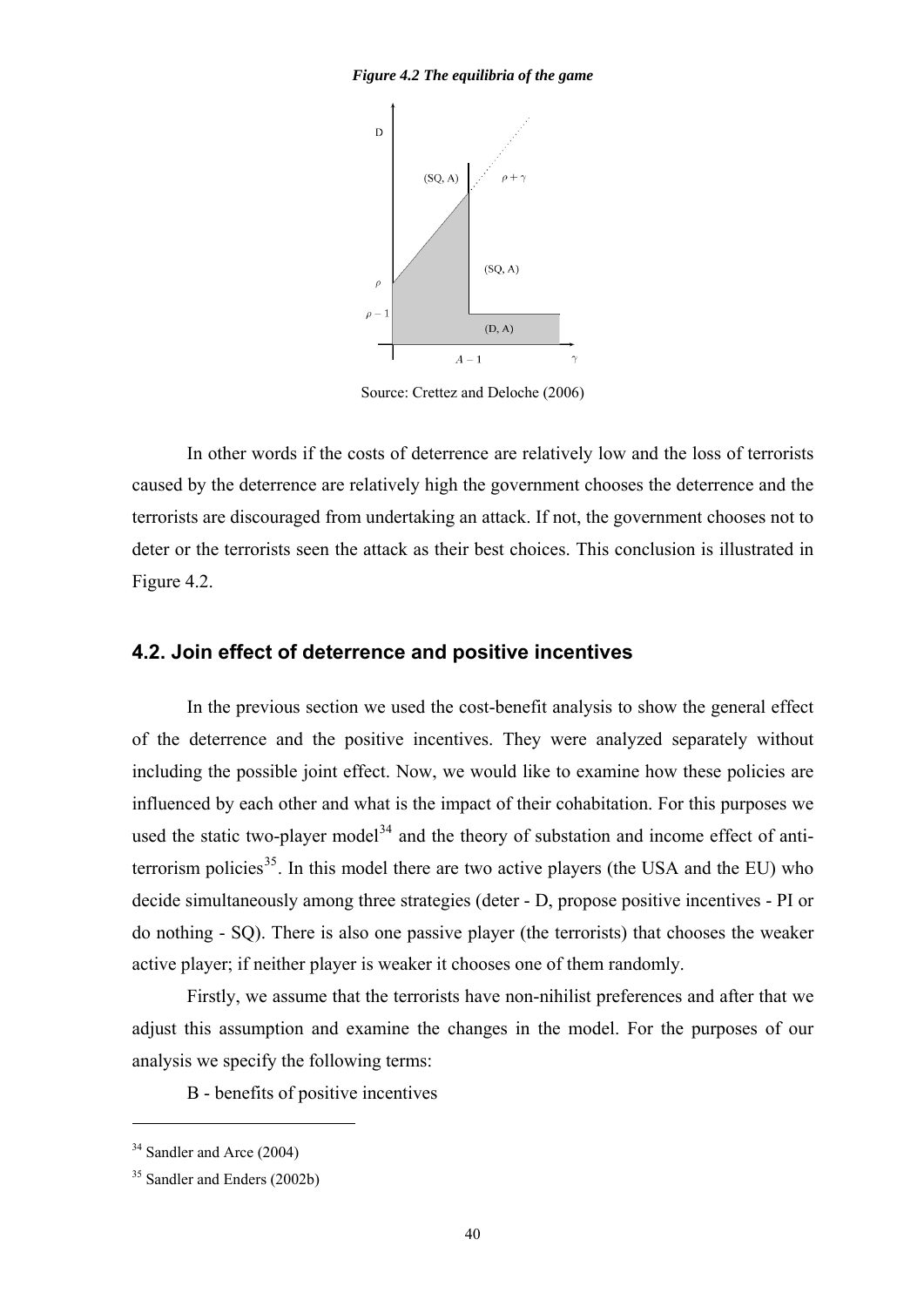- <span id="page-50-0"></span>C - costs of positive incentives
- b benefits of deterrence
- c costs of deterrence

#### **4.2.1. Terrorists with non-nihilist preferences**

In case of non-nihilist preferences we assume that the positive incentives present pure public benefit because it prevent from the terrorist attack by increasing the overall opportunity costs to terrorists. This means that positive incentive implemented by one country lowers the total amount of terrorism for all countries (in our case both players). Other countries doing nothing can thus benefit from application of positive policy by one state. Thus this strategy creates positive incentives.

 Concerning the deterrence policy it implies the costs imposed on the nation that deters an attack as well as the costs caused by the increased likelihood of having the attack deflected to the other country. Deterrence spending is paid regardless of the outcome but when the terrorist attack occurs the expected damage is lower than in the situation with no policy. If the deterrence is applied only by one country the substitution effect occurs. Thus, the deterrence creates a negative externality. Payoffs are illustrated in Figure 4.3.

| г ізме 7.5 і ауод тан іх. пон-піннім редегенсе |               |               |            |            |
|------------------------------------------------|---------------|---------------|------------|------------|
|                                                |               | EU            |            |            |
|                                                |               | Positive Inc. | Status quo | Deterrence |
|                                                | Positive Inc. | $(2B-C)$      | $(B-C)$    | $(B-C-c)$  |
|                                                |               | $(2B-C)$      | B          | $(B+b-c)$  |
| <b>USA</b>                                     | Status quo    | B             | 0          | $-c$       |
|                                                |               | $(B-C)$       | 0          | $(b-c)$    |
|                                                | Deterrence    | $(B+b-c)$     | $(b-c)$    | $(b-2c)$   |
|                                                |               | $(B-C-c)$     | $-c$       | $(b-2c)$   |

*Figure 4.3 Payoff matrix: non-nihilist preference* 

Source: Arce and Sandler (2004)

 To start we examine the positive incentives game and the deterrence game separately.

 The positive incentives game is captured by the north-west 2x2 bold-border matrix. In case that one player does nothing and chooses SQ and the second one chooses PI the first player has no costs and has the benefit in the amount of *B*. The second one bears the costs of *C* and has benefit *B*. If both players use the PI their benefits are *2B* because the PI implies the public benefits and the cost is *C*. So the net benefit for each player is *(2B-C)*.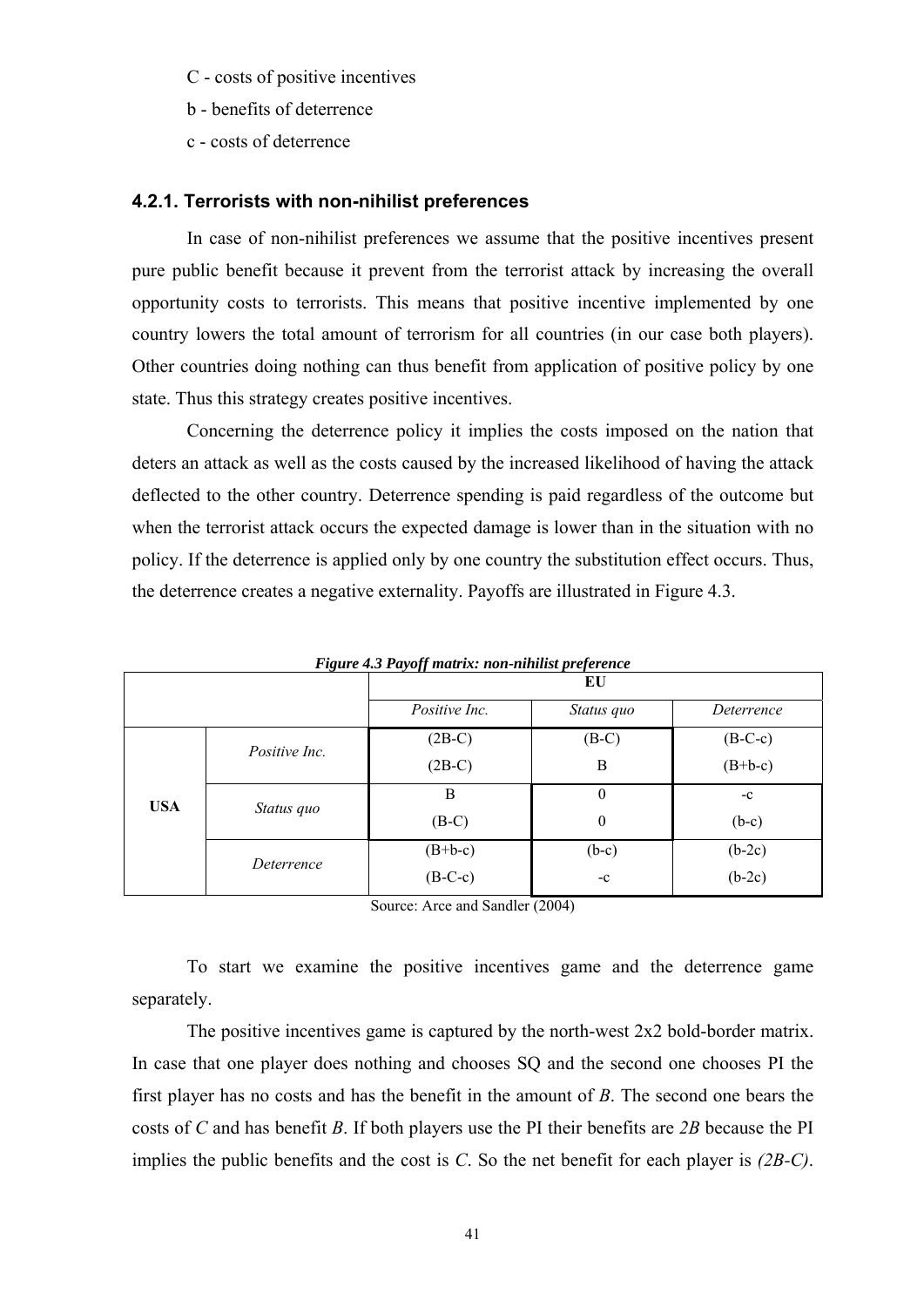We assume that the payoff from PI-PI is higher than the payoff from SO-SO,  $2B - C > 0$ . We can suppose that  $C > B$  or  $C < B$ :

 $\bullet \quad C > B$ 

This assumption implies that

$$
B-C<0
$$
  
2B-C < B  
2B > C > B

This game is a prisoner's dilemma (PD) with the Nash equilibrium SQ-SQ (0, 0). It means that neither USA nor EU will act because it is their dominant strategy. But the equilibrium is not the Pareto dominant because both players could reach higher payoff if they would mutually act (PI-PI). Even if the PI implies the positive externality and the players choose doing nothing because the costs are higher than benefits.

 $C < B$ 

Under this assumption it holds that

$$
B-C > 0
$$
  
2B-C > B  
2B > B > C

Obviously this game results in the Nash equilibrium in the point PI-PI with the payoffs (2B-C) for both players. The deterrence strategy is dominant for both players.

 Now we move to the deterrence game that is captured by the south-east 2x2 boldborder matrix. Now there is no free-rider because the player choosing no deterrence has to face the additional cost caused by the increased probability of becoming the target of the terrorist attack. Formally, it can be described by the presence of the substitution effect and the absence of the overall income effect allowing the advantage of free-riding. For simplicity we stated these additional costs connected to the substitution effect of deterrence in the amount of *c*. If one player chooses the D and the second one the SQ the first has thus costs in the amount of "c" and the benefit in the amount of *b* and the second one has no benefit and the cost of substitution effect *c*. On the other hand if both players choose D their pay-offs are *(b-2c)*. We assume that the D-D implies lower payoff than SQ-SQ,  $b-2c < 0$  Again we can distinguish two different situations:  $c > b$  and  $c < b$ :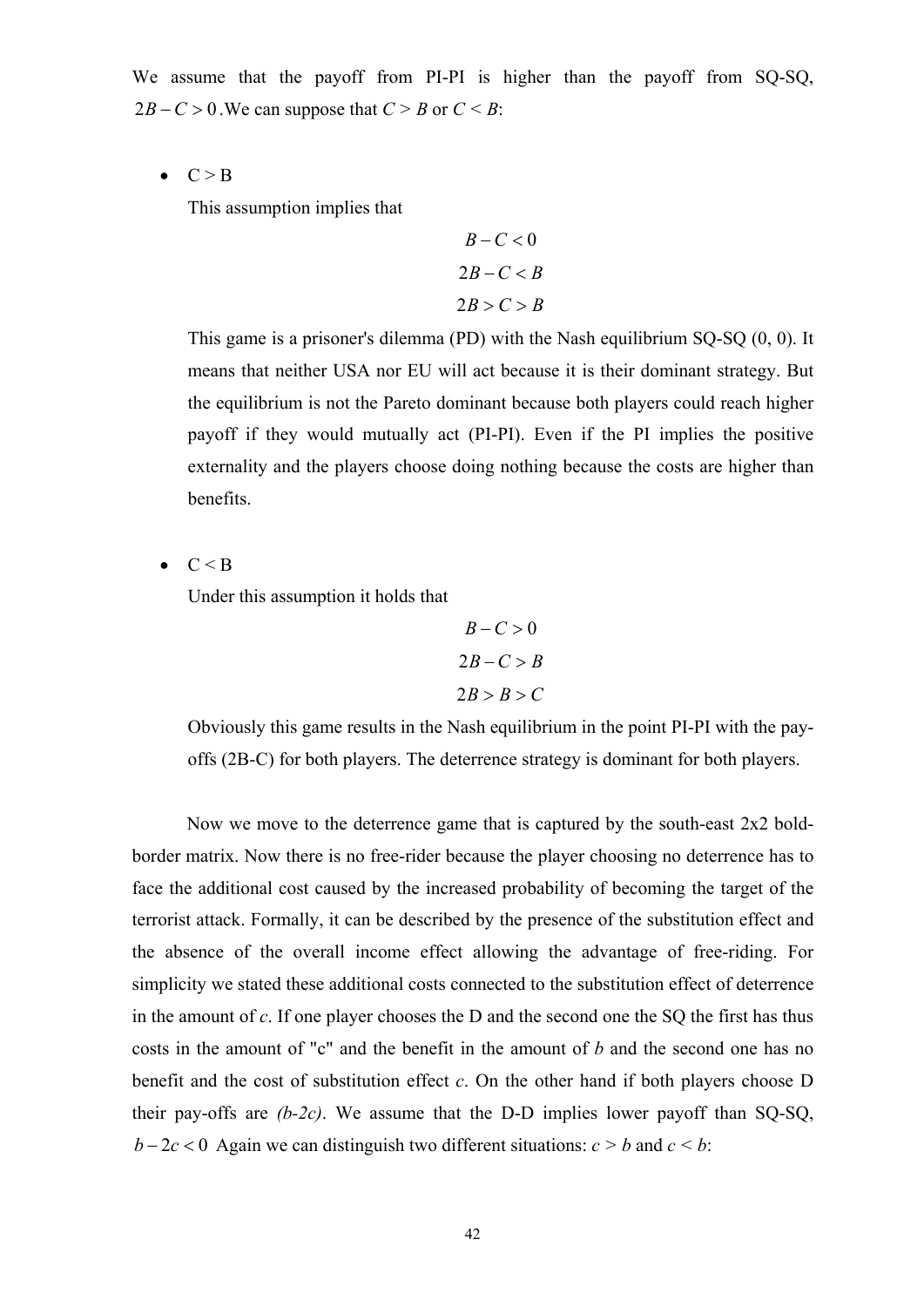$c > b$ 

This condition evokes that

$$
b-c<0
$$
  

$$
b-2c < -c
$$
  

$$
2c > c > b
$$

The solution of this PD game is a Nash equilibrium SQ-SQ. In this case the deterrence has both higher costs than benefits and negative externality.

 $-c < b$ 

$$
b - c > 0
$$
\n
$$
b - 2c > -c
$$
\n
$$
2c > b > c
$$

This PD game results in a Nash equilibrium D-D. The deterrence evokes negative externality in the form of public costs it is a dominant strategy for both players and this negative externality is exceeded by the fact that the costs are lower than benefits. The Nash equilibrium is not the Pareto-dominant state because both players can reach the higher payoffs by not acting (SQ, SQ).

 Finally, we examine the situation when players can choose from all three strategies. We have to complete the payoff matrix with the situation PI-D and vice-versa. If the USA chooses to deter and the EU positive policy the USA gain the public benefit of PI in the amount of *B* and their net pay-off is  $(B+b-c)$ . While the EU bears the costs of substitution effect of D in the amount of *C* and its net pay-off is *(B-C-c)*. The other payoffs remain the same as in the previous examples. Once again we assume that  $2B - C < 0$  and  $b - 2c < 0$ .

 Now we can combine the relationships between *B* and *C* and between *b* and *c*. Table 4.1 shows the outcomes in all four combinations. The results in two first cases (where the individual's net outcomes are symmetrical) are something expectable and intuitive. In third case the PI strategy has two "advantages" against the deterrence in the form of positive individual's net benefit ( $B-C > 0$ ) and positive externality. Hence, the positive policy is a dominant strategy for both players.

 The most interesting is the last example showing that if the positive incentive looses its advantage of positive net benefit of individual it is not the dominant strategy any more even if the deterrence implies the negative externality. The positive externality of PI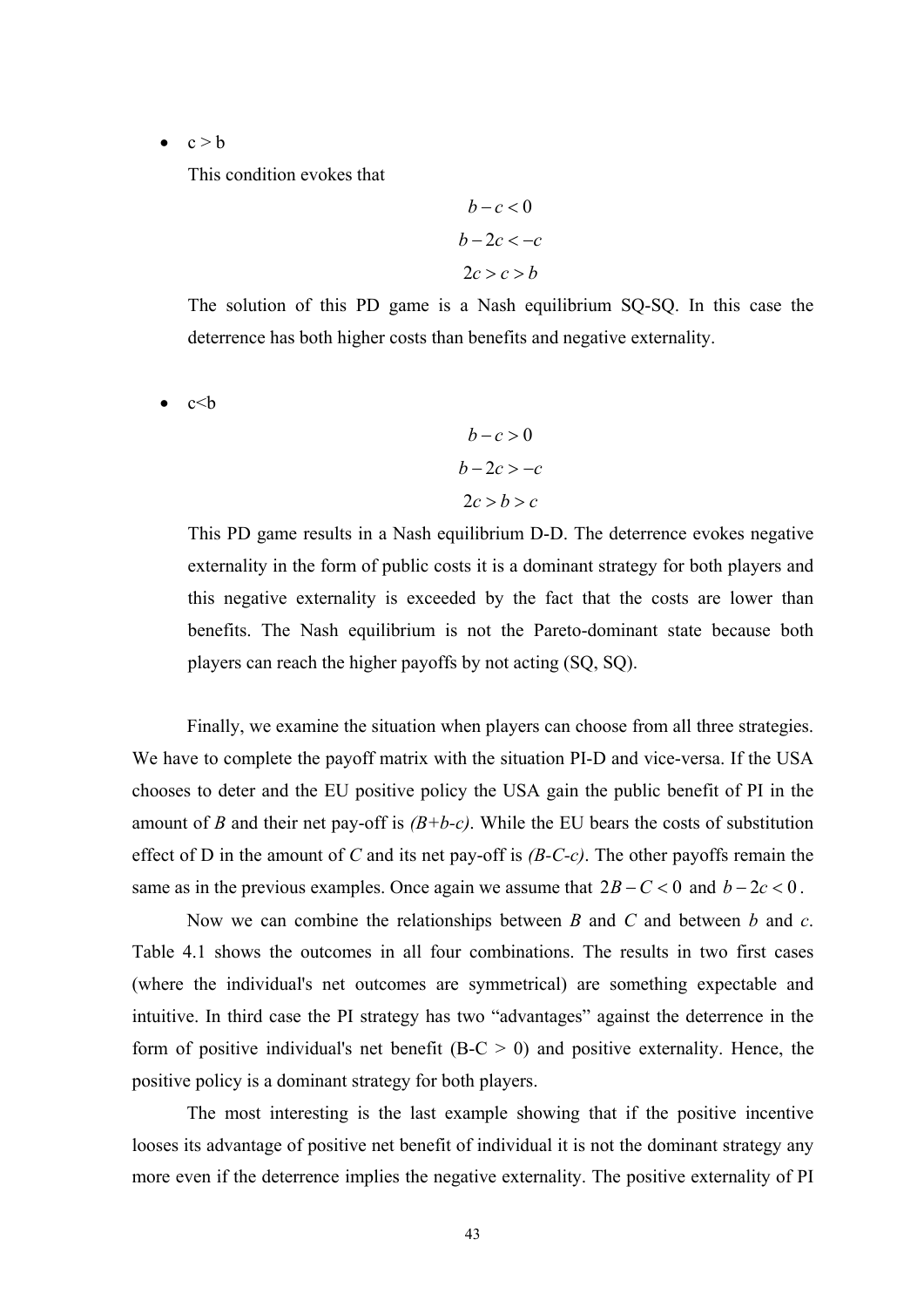<span id="page-53-0"></span>is not able to outweigh the negative net benefit for individual. In Table 4.1 we can see that in such case the equilibrium of the game is in the point D-D. This means that players prefer to lower their private costs rather than lowering the public costs. Table 4.1 also displays that players choose the positive incentives only in case that its benefits are higher than costs (B $\geq$ C). In case that also the benefits of deterrence are higher than its costs (i.e. b $\geq$ c) the positive policy is chosen if its net benefits are higher than net benefits of deterrence (B- $C > b-c$ ). Hence, we can conclude that the positive incentives are chosen only if their net "private" benefits are positive regardless the fact that it can imply the positive externality. Once again, players prefer to maximize their benefits, not the aggregate benefits of the society.

|  |                                                                                                        | Table 4.1 Summary of outcomes in PI-D game |
|--|--------------------------------------------------------------------------------------------------------|--------------------------------------------|
|  | $\lfloor n \rfloor$ $\lfloor f(n) \rfloor$ $\lfloor k \rfloor$ $\lfloor n \rfloor$ $\lfloor n \rfloor$ |                                            |

| B > C | if $(B-C)$ > $(b-c)$ $\rightarrow$ PI-PI |
|-------|------------------------------------------|
| b > c | if $(B-C)$ < $(b-c)$ $\rightarrow$ D-D   |
| B < C | SQ - SQ                                  |
| b < c |                                          |
| B > C | $PI - PI$                                |
| b < c |                                          |
| B < C | $D - D$                                  |
| b > c |                                          |

Source: Own calculation

 The most important conclusion from this game is that the positive externality of positive incentives cannot outweigh its negative net benefits. Conversely, positive net benefits of deterrence may easily exceed its negative effect for the society as a whole in form of imposed negative externality.

#### **4.2.2. Terrorists with nihilist preferences**

<u>.</u>

 This situation differs from the one where terrorists' motivation is non-nihilist in the fact that we cannot judge the effects of positive incentives globally. Each specific positive policy may have different effect on nihilist terrorists<sup>[36](#page-53-1)</sup>. Let us recall main facts. Individual make their decision whether to become a terrorist or remain peaceful comparing two utility functions, Table 4.2.

<span id="page-53-1"></span><sup>&</sup>lt;sup>36</sup> Effects of concrete positive policies are described in more detail in appropriate sections (3.2.1. - 3.2.4.).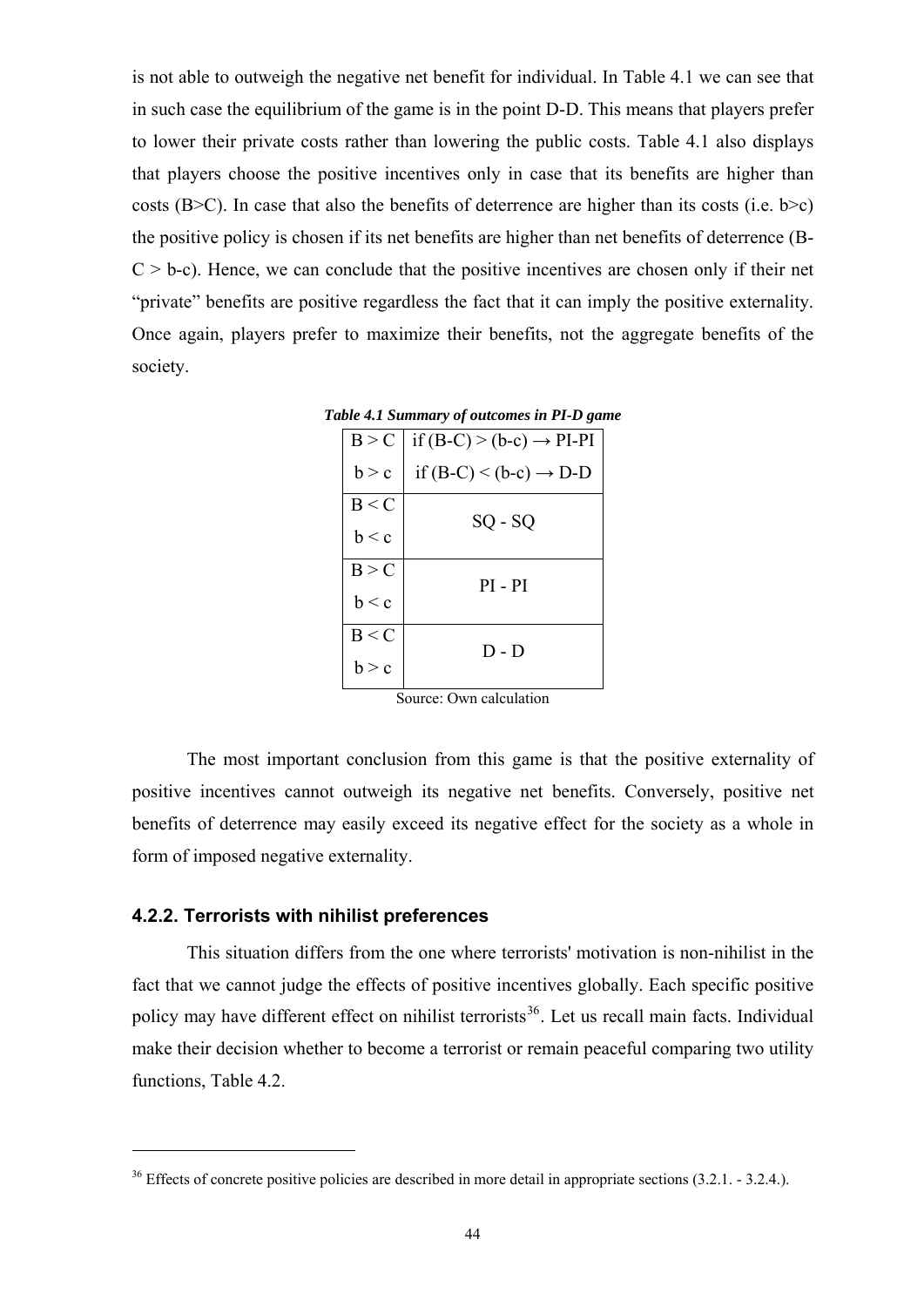<span id="page-54-0"></span>

| <b>Table 4.2 Decision calculus of prospective terrorists</b> |                                    |  |
|--------------------------------------------------------------|------------------------------------|--|
| Non-nihilist terrorists                                      | Nihilist terrorists                |  |
| civil utility function:                                      | civil utility function:            |  |
| $U = U(Y, \alpha, \rho, \vartheta)$                          | $U = U(Y, Y_0, \rho, \vartheta)$   |  |
| terrorist's utility function:                                | terrorist's utility function:      |  |
| $U = U(Y, \alpha^* \rho, \vartheta)$                         | $U = U(Y, Y_0^*, \rho, \vartheta)$ |  |

*Table 4.2 Decision calculus of prospective terrorists* 

Source: Our calculation

 Generally, positive anti-terrorism policies can be divided into two groups regarding the fact what factor of utility function they influence. If they influence the civil or terrorist's income their effects are independent on types of motivations. However, policies changing the amount of  $\alpha$  have no effect on nihilist terrorists. Same is true for changes in  $Y_0^*$  and non-nihilist preferences.

 For example education may increase the future expected income and also may change the factor of terrorist's motivation. Increase in future income implies growth of civil income  $\overline{Y}$ . Changing the factor of motivation means the affection of  $\alpha^*$  or  $Y_0^*$ depending on types of motivation. In extreme case  $Y_0^*$  can be removed totally for nihilist terrorists. This shows that the education increasing only the civil income may have same impact no matter the types of terrorists' motivation. Same effect can be observed for the positive sanctions changing the civil income *Y* . Again, this positive policy has same effect for both nihilist and non-nihilist terrorists.

 It is obvious that an offer of political dialogue has no impact on final level of terrorism if terrorists are nihilist. This means that such positive incentive does not represent sufficient motivation for leaving the career of terrorist because the nihilist terrorists are interested only in increasing the opponent's utility. Benefit from such kind of policy is lower than benefit of this policy in the case of non-nihilist preferences. This is caused by the fact that offering of political integration is a policy that increases the factor  $\alpha$  in the terrorists' utility function. But if the terrorists are nihilist the factor α does not influence their utility function.

 All this shows that if the positive policy influence the factor included in both nihilist and non-nihilist terrorists' utility function it has same effect and the equilibriums of all games mentioned above are not changed Table 4.1). However, if positive policy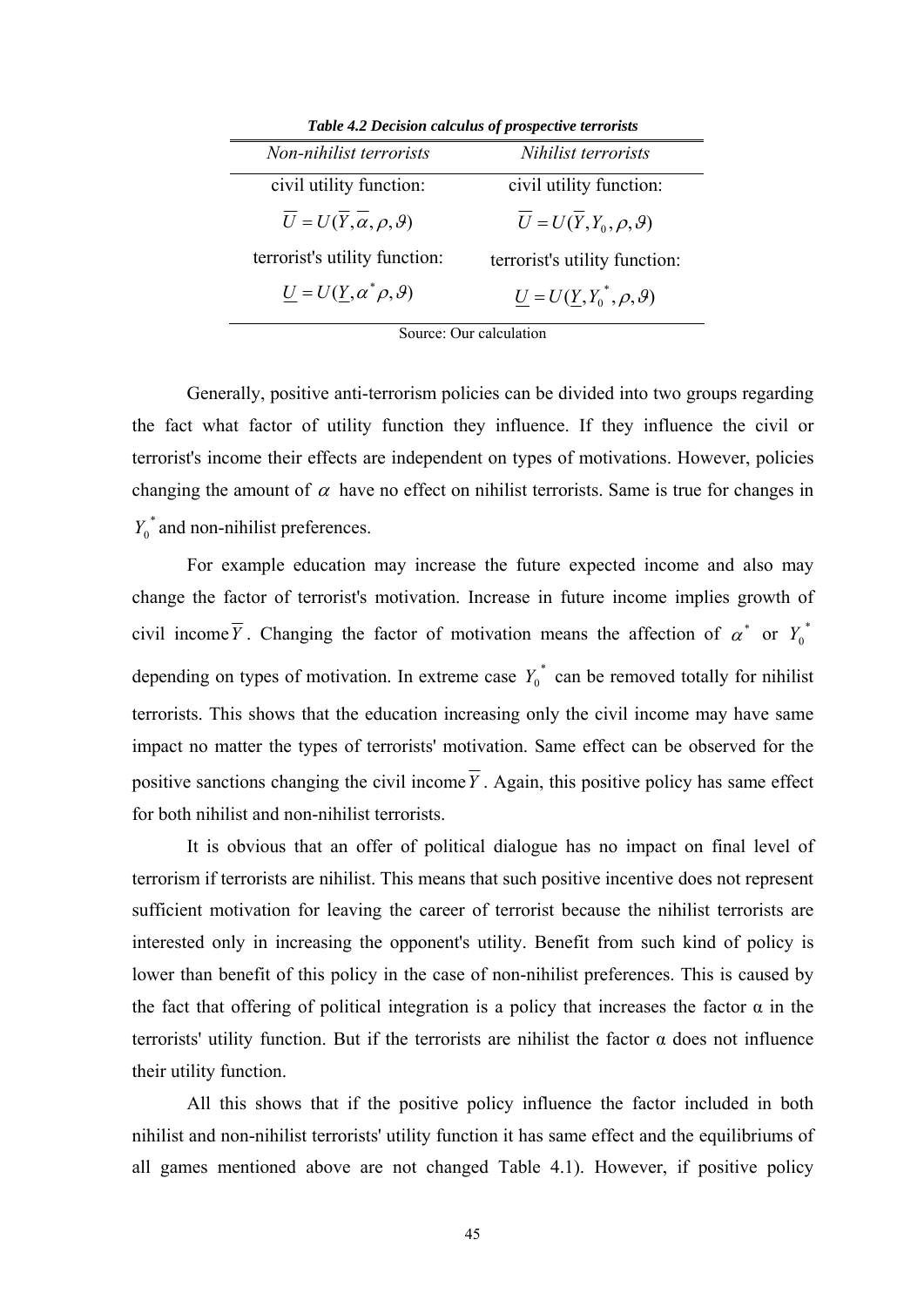<span id="page-55-0"></span>changes the factor  $\alpha$  its benefit in case of nihilism is zero. Payoffs mixed PI-D game if B=O are displayed in Figure 4.4. If  $c$   $\lt$ b the equilibrium is SQ-SQ and the governments decide to do nothing. If c>b players choose deterrence and the D-D is the equilibrium of the game. This conclusion is equal to the one of the game with non-nihilist terrorists. It is evident that the governments never choose the positive policy because it brings only costs and no benefits.

| Tigure 4.4 I ayoff matrix. himnst preferences |               |               |                  |            |  |  |
|-----------------------------------------------|---------------|---------------|------------------|------------|--|--|
|                                               |               | EU            |                  |            |  |  |
|                                               |               | Positive Inc. | Status quo       | Deterrence |  |  |
| <b>USA</b>                                    | Positive Inc. | $-C$          | $-C$             | $(-C-c)$   |  |  |
|                                               |               | $-C$          | $\boldsymbol{0}$ | $(b-c)$    |  |  |
|                                               | Status quo    | $\theta$      | $\theta$         | $-c$       |  |  |
|                                               |               | $-C$          | $\boldsymbol{0}$ | $(b-c)$    |  |  |
|                                               | Deterrence    | $(b-c)$       | $(b-c)$          | $(b-2c)$   |  |  |
|                                               |               | $(-C-c)$      | $-c$             | $(b-2c)$   |  |  |

*Figure 4.4 Payoff matrix: nihilist preferences* 

Source: Own calculation

 Our analysis shows that nihilism may decrease the influence of PI and the PI becomes less attractive than the deterrence. We show that the decision what kind of positive policy will be applied is essential because nihilist terrorist may have different reaction to such policy than non-nihilist terrorists. To make such decision the government should know the range of nihilist fraction in population. But this information is unlikely to be obtained prior to policy application. Only those positive policies increasing the civil income have a chance to be effective also for nihilist preferences. Our model shows that the positive policy having same effect on all types of terrorists will be applied only in case that its net benefits are positive and higher than net benefit of deterrence.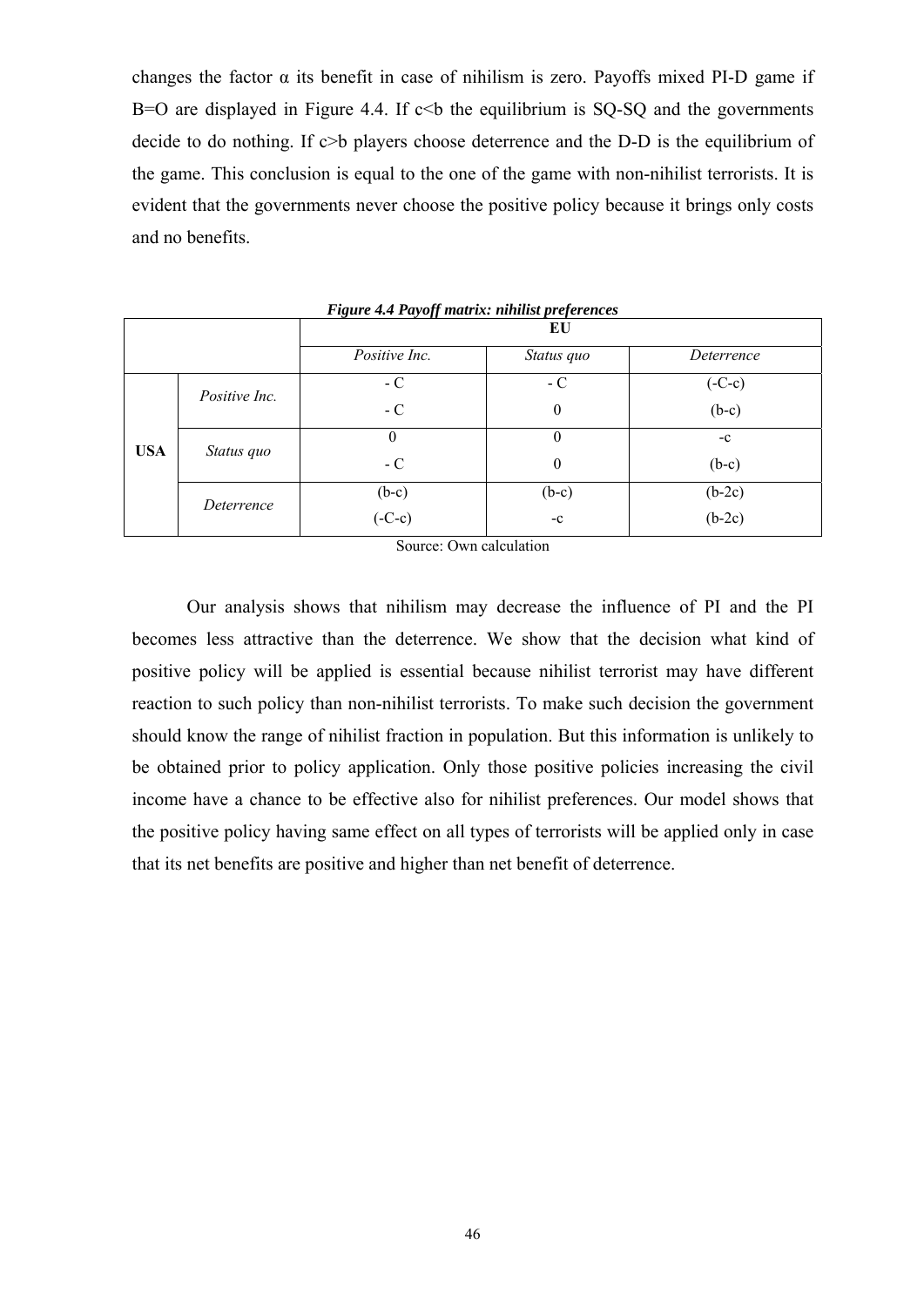## <span id="page-56-0"></span> **Conclusion**

 Recent attacks on civil population in democratic countries have renewed the interest of many scholars in terrorism. As it influences many economic areas it becomes an interesting subject also for economists.

 This work tries to analyze anti-terrorism policies with respect to different motivations of terrorists. For this purposes we distinguish two different types of terrorists' motivation - nihilist and non-nihilist. We define the economic effects of terrorism in *chapter 1* together with the basic statistics concerning terrorism. In *chapter 2* we state terrorists' utility functions. We discuss the decision-making process of prospective terrorists along with the ways how this process can be influenced.

In *chapter 3* we describe both policies and present their general effects. After that, we focus on four main positive policies. We illustrate changes in their effects with respect to nihilist and non-nihilist motivation. We also show their pros and cons based both on theoretical framework and on the empirical research. We argue that positive policies influencing a factor included in utility functions of both nihilist and non-nihilist preferences have same effect regardless the types of motivation. On the contrary, positive policy influencing the factor of non-nihilist's utility function has no effect on nihilist and vice versa.

 Increasing the level of education is the most popular positive incentives. It is argued that focusing only on the level of educational attainment could be misleading and according to many empirical researches has not the expected effects. It is supposed that this situation could be improved by offering the scholarship to the most talented students from countries with relatively high rate of new terrorists. This approach combines intensified social integration together with higher future income.

 Besides the problems of concrete policies we see identify few general disadvantages of positive incentives. First one concerns those policies applied to actual terrorists. It is argued that policy based on offering positive sanctions for actual terrorists if they leave their organization induces moral hazard and create adverse incentives. Second problem regards the fact that it is impossible to obtain the information concerning its costs prior to the implementation. This aspect becomes more important if we take into account the nihilist motivation. The information about the extent of nihilist fraction in population is hard to be obtained prior to the policy application.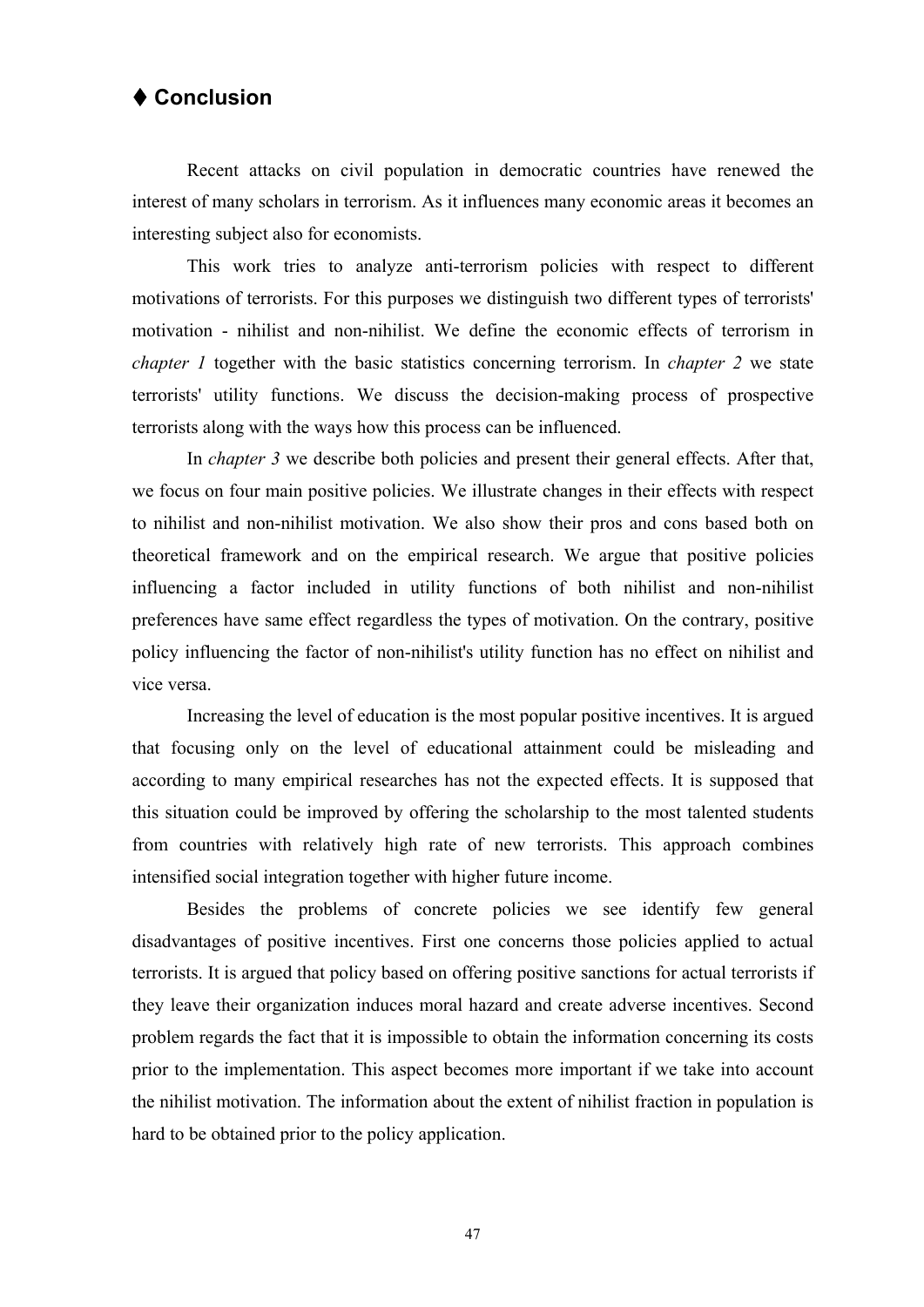On the other hand, correctly applied positive policy can implicate higher aggregate payoff than deterrence. Moreover, it can have long-lasting effect based on changes in terrorists' motivation and it is able to create positive externality for the society as a whole. But it is argued in chapter 4 that if we examine the joint effect of both anti-terrorism policies we derive that the positive policy is selected by both players only if it's net private benefits are positive and higher than net private benefit of deterrence.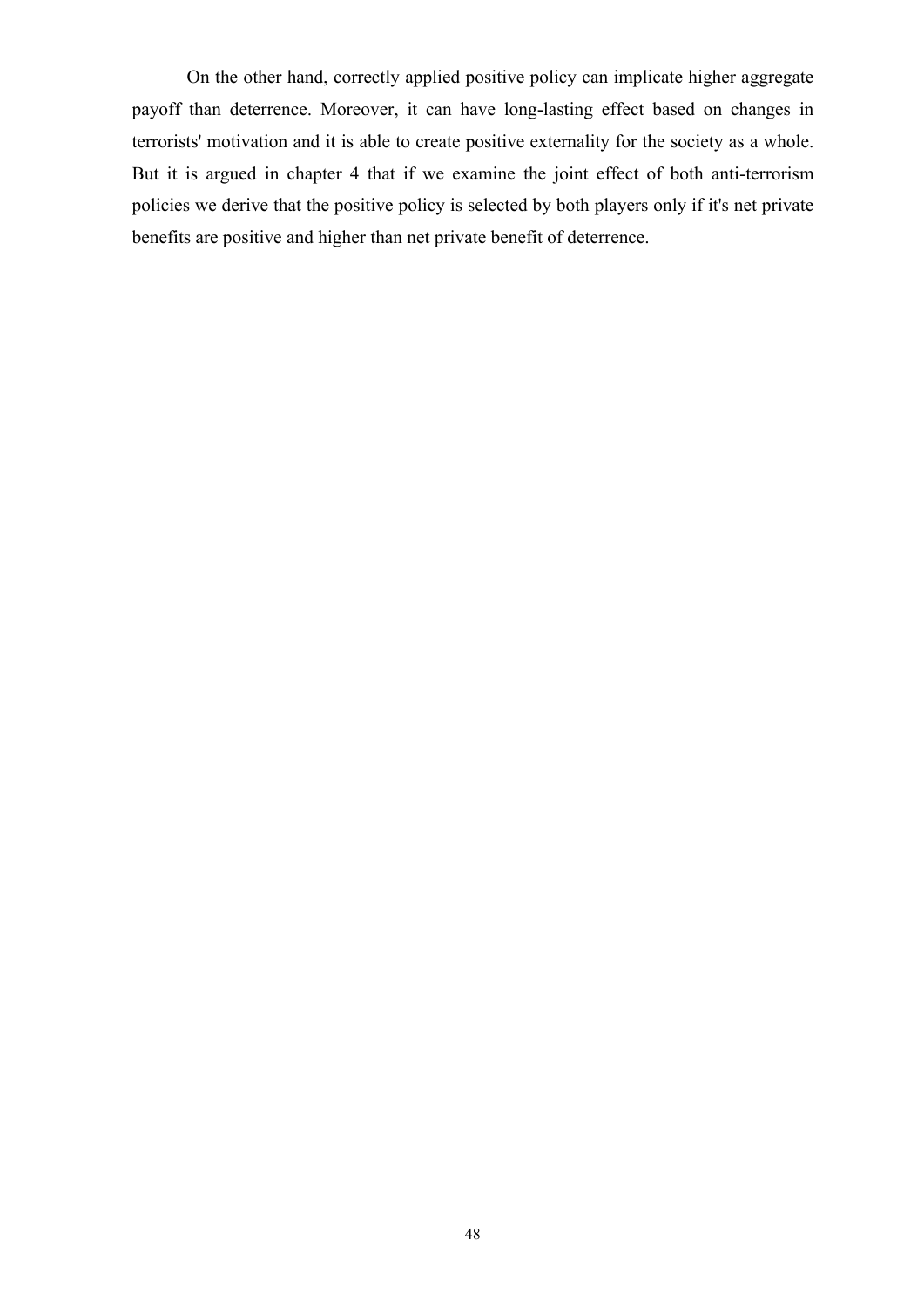| Year | Number of Events | Deaths | Wounded | Attacks on US<br>Interests |
|------|------------------|--------|---------|----------------------------|
| 2000 | 423              | 405    | 791     | 200                        |
| 1999 | 392              | 233    | 706     | 169                        |
| 1998 | 273              | 741    | 5952    | 111                        |
| 1997 | 304              | 221    | 693     | 123                        |
| 1996 | 296              | 314    | 2652    | 73                         |
| 1995 | 440              | 163    | 6 2 9 1 | 90                         |
| 1994 | 322              | 314    | 663     | 66                         |
| 1993 | 431              | 109    | 1 3 9 3 | 88                         |
| 1992 | 363              | 93     | 636     | 142                        |
| 1991 | 565              | 102    | 233     | 308                        |
| 1990 | 437              | 200    | 675     | 197                        |
| 1989 | 375              | 193    | 397     | 193                        |
| 1988 | 605              | 407    | 1 1 3 1 | 185                        |
| 1987 | 665              | 612    | 2 2 7 2 | 149                        |
| 1986 | 612              | 604    | 1717    | 204                        |
| 1985 | 635              | 825    | 1 2 1 7 | 170                        |
| 1984 | 565              | 312    | 967     | 133                        |
| 1983 | 497              | 637    | 1 2 6 7 | 199                        |
| 1982 | 487              | 128    | 755     | 208                        |
| 1981 | 489              | 168    | 804     | 159                        |
| 1980 | 499              | 507    | 1 0 6 2 | 169                        |
| 1979 | 434              | 697    | 542     | 157                        |
| 1978 | 530              | 435    | 629     | 215                        |
| 1977 | 419              | 230    | 404     | 158                        |
| 1976 | 457              | 409    | 806     | 164                        |
| 1975 | 382              | 266    | 516     | 139                        |
| 1974 | 394              | 311    | 879     | 151                        |
| 1973 | 345              | 121    | 199     | 152                        |
| 1972 | 558              | 151    | 390     | 177                        |
| 1971 | 264              | 36     | 225     | 190                        |
| 1970 | 309              | 127    | 209     | 202                        |
| 1969 | 193              | 56     | 190     | 110                        |
| 1968 | 125              | 34     | 207     | 57                         |

# <span id="page-58-0"></span>**APPENDIX 1 - Transnational Terrorism: Events 1968 - 2000**

Source: Sandler and Enders (2002a)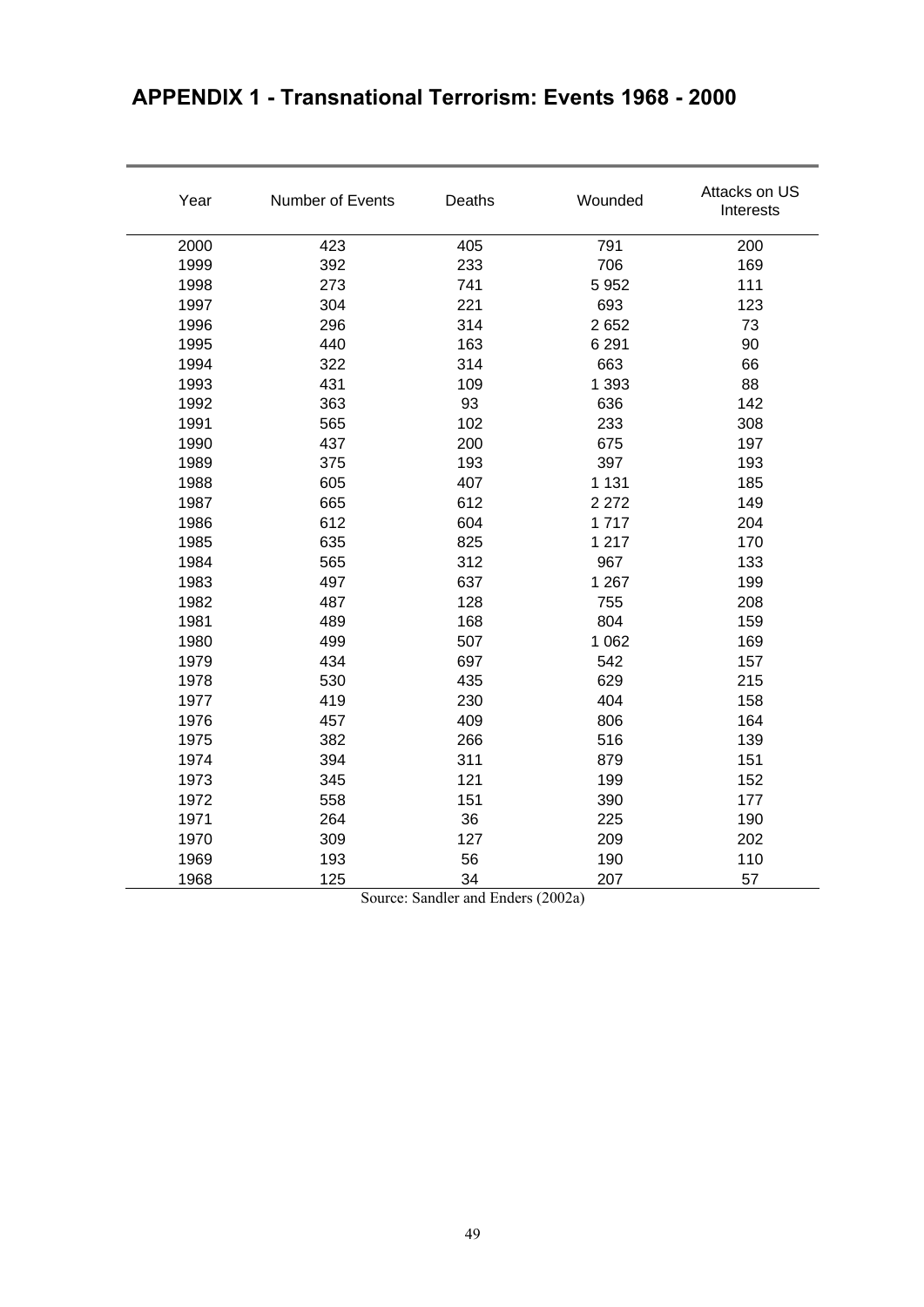## <span id="page-59-0"></span> **REFERENCES**

ABADIE Alberto and GARDEAZABAL Javier (2003): *The Economic Costs of Conflict: A Case Study of the Basque Country*. American Economic Review 93:1, pp. 113-132

ABADIE Alberto and GARDEAZABAL Javier (2005): *Terrorism and the World Economy*. University of the Basque Country - Department of Foundations of Economic Analysis, Working paper No. 200519, serie DFAEII.

BENMELECH Efraim and BERREBI Claude (2007): *Attack Assignments in Terror Organizations and the Productivity of Suicide Bombers*. National Bureau of Research, Working paper 12910, http://www.nber.org/papers/w12910

BERGSTROM Theodore, BLUME Lawrence and VARIAN Hal (1986): *On the Private Provision of Public Goods.* Journal of Public Economics, Vol. 29, Iss. 1, pp. 35-49

BERNHOLZ Peter (2004): *Supreme value as the basis for terror*. European Journal of Political Economy, Vol. 20, Iss. 2, pp. 317-333

BERREBI Claude (2003): *Evidence About the Link Between Education, Poverty and Terrorism Among Palestinians*. Retrieved 15. 01. 2006 from http://www.irs.princeton.edu/pubs/pdfs/477.pdf

BERREBI Claude and KLOR Esteban F. (2006): *The Impact of Terrorism on the Defense Industry*. Retrieved 03. 02. 2007 from http://economics.huji.ac.il/facultye/klor/DET.pdf

BRETON Albert and Coll. (2001): *Political Extremism and Rationality*. Cambridge University Press, London

BLOMBERG S. Brock, HESS D. Gregory and ORPHANIDES Athanasios (2004): *The Macroeconomic Consequences of Terrorism*. CESifo Working paper No. 1151, Category 5: Fiscal Policy, Macroeconomics and Growth, March 2004

BLOMBERG S. Brock, HESS D. Gregory and WEERAPANA Akila (2004): *Economic Conditions and Terrorism*. European Journal of Political Economy, Vol. 20, Iss. 2, pp. 463-478

BUENO DE MESQUITA Ethan (2005): *The Quality of Terror.* American Journal of Political Science, Vol. 49, Iss. 3, pp. 515-530

CARR Calber (2002): *Dějiny terorismu*. Práh, Praha.

CONGLETON Roger D. (2002): *Terrorism, Interest-group Politics and Public Policy: Curtailing Criminal Modes of Political Speech*. Independent Review, Vol. 7, Iss. 1, pp. 47- 67

CRETTEZ Bertrand and DELOCHE Régis (2007): *Terrorism, key assets, and critical infrastructures: To protect or to rebuild? That is the question.* LIBRE, University of Franche-Compté, Besancon.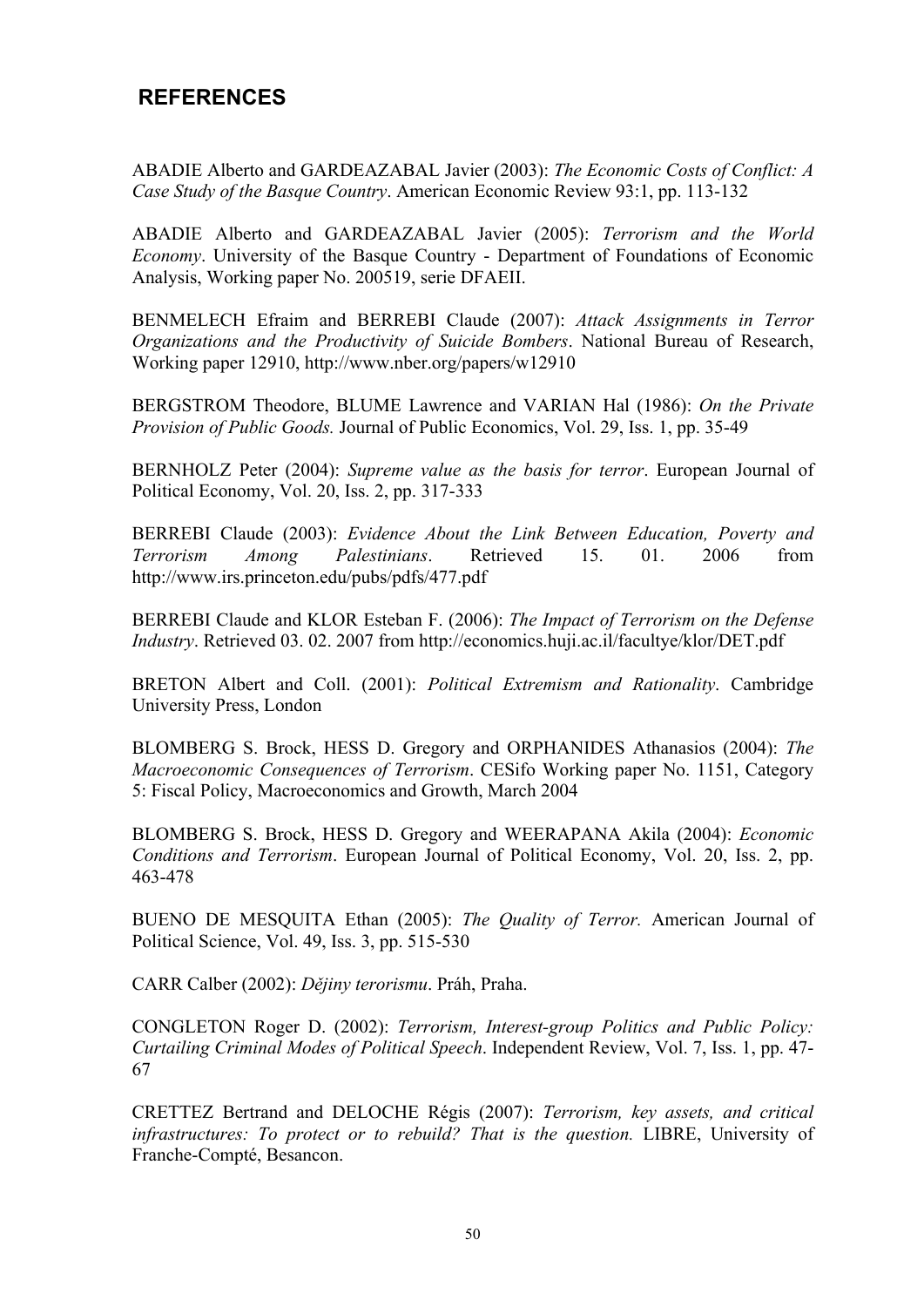DRAKOS Konstantinos and KUTAN M. Ali (2003): *Regional Effects of Terrorism on Tourism in Three Mediterranean Countries*. Journal of Conflict Resolution 47:5, pp. 621- 641.

ENDERS Walter and SANDLER Todd (1996): *Terrorism and Foreign Direct Investment in Spain and Greece*. Kyklos, Vol. 49, Iss. 3, pp. 331-352

ENDERS Walter and SANDLER Todd (2000): *Is Transnational Terrorism Becoming More Threatening? A Time-Series Investigation*. The Journal of Conflict Resolution, -Vol. 44, No. 3, pp. 307-332

ENDERS Walter, SANDLER Todd and PARISE Gerald F. (1992): *An Econometric Analysis of the Impact of Terrorism on Tourism. Kyklos*, Vol. 45, Iss. 4, pp. 531-554

FIELDING David (2003a): *Counting the Cost of the Intifada: Consumption, Saving and Political Instability in Israel*. Public choice, Vol. 116, Issue 3-4, pp. 297-312

FIELDING David (2003b): *Modeling political instability and Economic Performance: Israeli Investment During the Intifada*. Economica 70:277, pp. 159-186

FREY Bruno S. (2004): *Dealing with Terrorism – Stick or Carrot?*. Edward Edgar, Cheltenham

FREY Bruno S. and LUECHINGER Simon (2003): *How to Fight Terrorism: Alternatives to Deterrence*. Defense and Peace Economics, Vol. 14, Iss. 4, pp. 237-249

FREY Bruno S. and LUECHINGER Simon (2004): *Decentralization as a Disincentive to Terror.* European Journal of Political Economy, Vol. 20, Iss. 2, pp. 509- 515

FREY Bruno S., LUECHINGER Simon and STUTZER Alois (2004a): *Calculating Tragedy: Assessing the Costs of Terrorism*. CESifo Working Paper No. 1341, Category 1: Public Finance, November 2004

FREY Bruno S., LUECHINGER Simon and STUTZER Alois (2004b): *Valuing Public Goods: The Life Satisfaction Approach*. Retrieved 31. 01. 2006 from http://www.iew.unizh.ch/study/courses/ss04/382/downloads/luechinger.pdf

GIBBONS Robert (1992): *A Primer in Game Theory*. Pearson Education Limited, London

GLAESER Edward L and SHAPIRO Jesse M. (2001): *Cities and Warfare: The Impact of Terrorism on Urban Form*. Journal of Urban Economics, Vol. 21, pp. 205-24

GODMER Laurent and KESTEL Laurent (2001): *Extremism and democratic coalitions. The institutional integration of extreme right parties in the regional parliaments of Germany, Austria and France*. Retrieved 10.5.2007 from http://www.essex.ac.uk

HARDIN Russell (2002): *The Crippled Epistemology of Extremism*. In Political Extremism and Rationality, pp. 3-22, edited by A. Breton, G. Galeotti, P. Salmon and R. Wintrobe. Cambridge University Press, London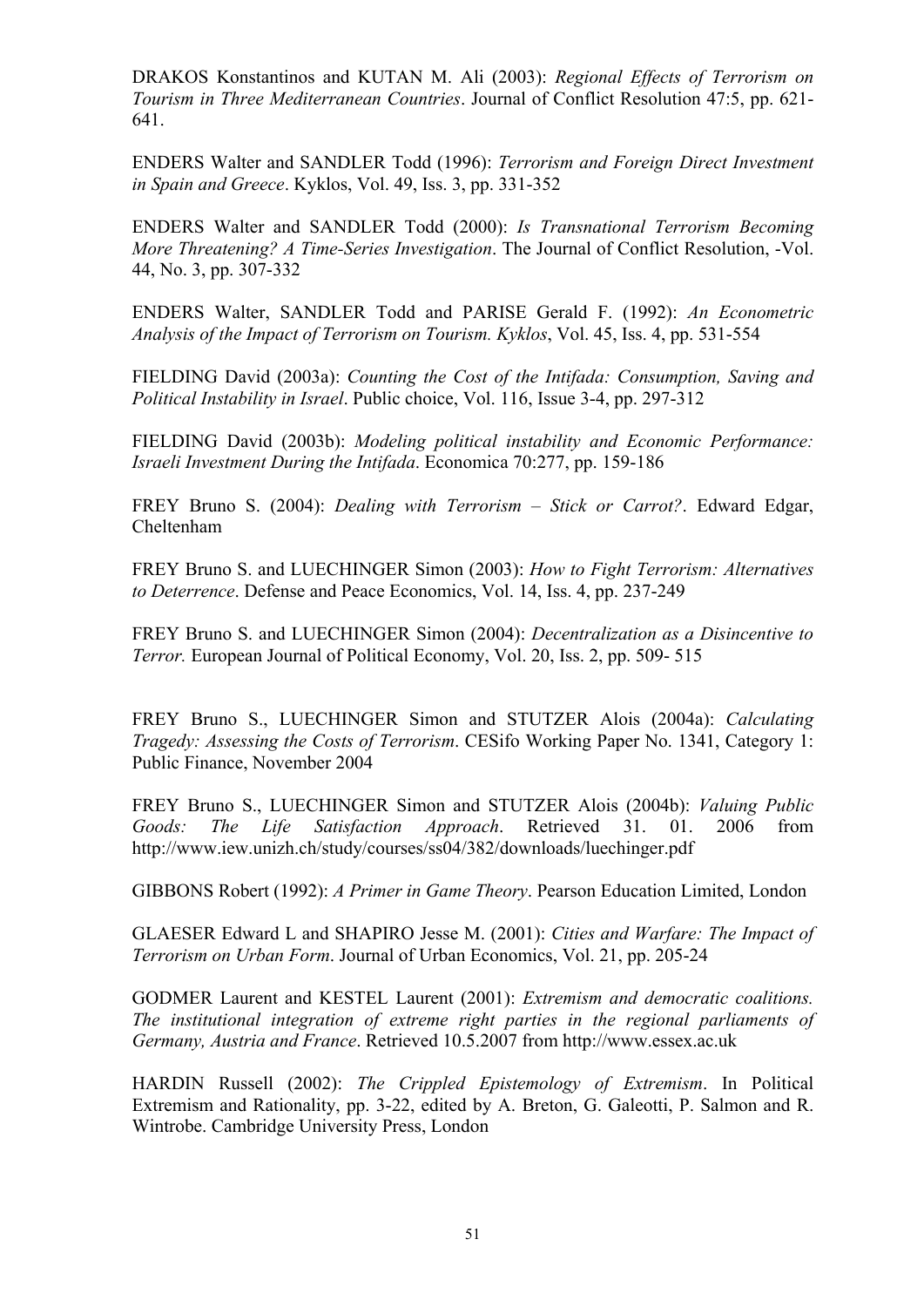KIRCHSTEIGER Georg (1994): *The role of envy in ultimatum games. Journal of Economic Behavior and Organization*. Vol. 25, pp. 373-389, 1994.

KOUBEK Ivo (2004): *Teorie spotřebitele*, script of undergraduate course of microeconomics on IES, Charles University

KRUEGER Alan B. and MALECKOVA Jitka (2002): *The Economics and the Education of Suicide Bombers – Does Poverty Cause Terrorism?*. Retrieved 01. 02. 2007 from http://www.alanalexandroff.com/nr-krueger.pdf

KRUEGER Alan B. and MALECKOVA Jitka (2003): *Education, Poverty and Terrorism: Is There a Casual Connection?* Journal of Economic Perspectives, Vol. 17, No. 4, pp. 119- 144, Fall 2003

LESSER O. Ian, HOFFMAN Bruce, ARQUILLA John, RONFELDT David, ZANINI Michele (1999): *Countering the New Terrorism. Project Air Force*, RAND, USA

OSBORNE Martin J. (2004): *An introduction to Game Theory.* The Oxford Univerity Press, Oxforde

OSBORNE Martin J. – RUBINSTEIN Ariel (1997): *A Course in Game Theory*. The MIT Press, London

PATÉ-CORNELL Elisabeth - GUIKEMA Seth (2002): *Probabilistic Modeling of Terrorist Threats. A Systems Analysis Approach to Setting Priorities Among Countermeasures.* Military Operations Research. Vol. 7, No. 4, pp. 5-20, December 2002

SANDLER Todd and ARCE Daniel (2002): *An Evolutionary Game Approach to Fundamentalism and Conflict*. Retrieved 03. 02. 2007 from http://wwwrcf.usc.edu/~tsandler

SANDLER Todd and ARCE Daniel. (2003): *Terrorism and Game Theory*. Retrieved 14. 12. 2006 from http://www-rcf.usc.edu/~tsandler

SANDLER Todd and ARCE Daniel (2004): *Counterterrorism*. Retrieved 14. 12. 2006 from http://www-rcf.usc.edu/~tsandler

SANDLER Todd and ENDERS Walter (1991): *Causality between Transnational Terrorism and Tourism: The Case of Spain*. Terrorism 14:1, pp.49-58

SANDLER Todd and ENDERS Walter (1993): *The Effectiveness of Anti-Terrorism Policies: Vector-Autoregression-Intervention Analysis*. American Political Science review, 87:4, pp. 829-44

SANDLER Todd and ENDERS Walter (2002a): *An Economic Perspektive on Transnational Terrorism*. Retrieved 14. 12. 2006 from http://www-rcf.usc.edu/~tsandler

SANDLER Todd and ENDERS Walter (2002b): *What Do We know about the Substitution Effect in Transnational Terrorism*. Retrieved 15. 01. 2007 from http://wwwrcf.usc.edu/~tsandler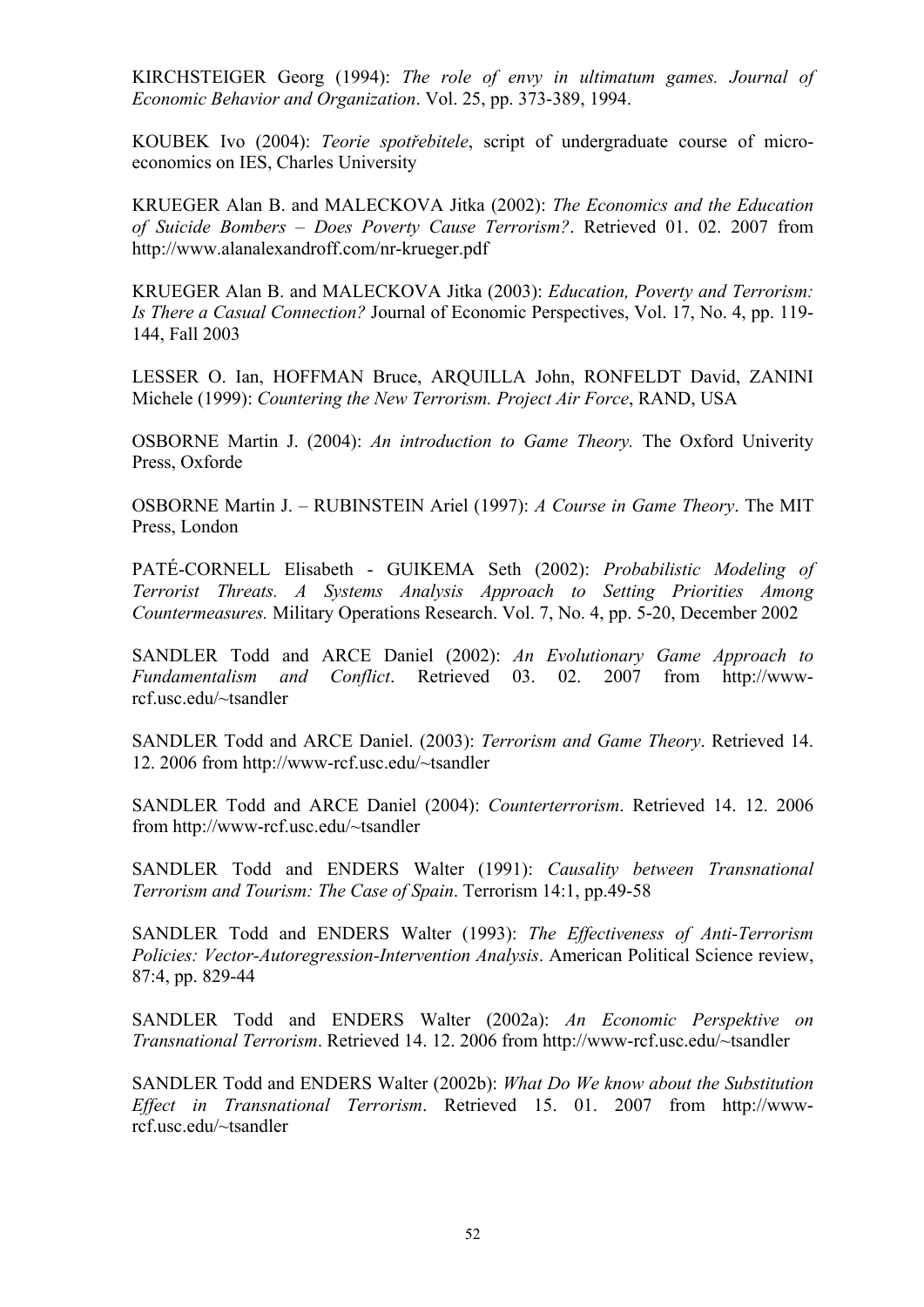SANDLER Todd, ENDERS Walter and PARISE F. Gerald (1992): *An Econometric Analysis of the Impact of Terrorism on Tourism*. Kyklos 45:4, pp. 531-554.

SANDLER Todd and HARTLEY Keith (1995): *The Economic of Defense*. The Cambridge University Press, Cambridge

SCHNELLENBACH Jan (2006): *Appeasing nihilists? Some economic thoughts on reducing terrorist activity*. Public choice 2006, No. 129, pp. 301-31

SHARPE M. E. (1997): *International Encyclopedia of Terrorism.* Fitzroy Dearborn publishers, London.

SHUGHART II F. Williem (2006): *An Analytical History of Terrorism*, 1945-2000. Public choice, Vol. 128, Iss. 1-2, pp. 7-39

TAKÁCS Károly (2001): *Structural Embeddedness and Intergroup Conflict*. Journal of Conflict Resolution 45:6, pp. 743-769

VEGA-REDONDO Fernando (2003): *Economics and the Theory of Games*. Cambridge University Press, Cambridge

VIGNOLO Thierry. and D'ARTIGUES Agnes (2003): *Why Global Integration May Lead to Terrorism: An Evolutionary Theory of Mimetic Rivalry*. Economic Bulletin, Vol. 6, No. 11, 2003, pp. 1-8

WEIBURG Jörgen W. (1995): *Evolutionary Game*. The MIT Press, London

WILKINSON Paul (1987): *"Pathways Out of Terrorism for Democratis Societies," in Contemporary Research on Terrorism.* University of Aberdeen Press, Aberdeen

WINTROBE Ronald (2003): *Can Suicide Bomber be Rational?* Retrieved 14.05.2007 from http://cas.uchicago.edu/workshops/cpolit/papers/suicide.pdf

#### **WEBSITES:**

| International and Terrorism Security Research | www.terrorism-research.com |
|-----------------------------------------------|----------------------------|
| National Bureau of Economic Research          | www.nber.org               |
| Princeton University                          | www.princeton.edu          |
| Research Computing Facility at USC            | www-rcf.usc.edu            |
| The Hebrew University of Jerusalem            | www.huji.ac.il             |
| The University of Chicago                     | www.uchicago.edu           |
| The University of Zurich                      | ww.uzh.ch                  |
| The White House, Washington                   | www.whitehouse.org         |
| U.S. Department of State                      | www.state.gov              |
| The World Bank                                | www.worldbank.org          |
| Wikipedia, The Free Encyclopedia              | www.wikipedia.org          |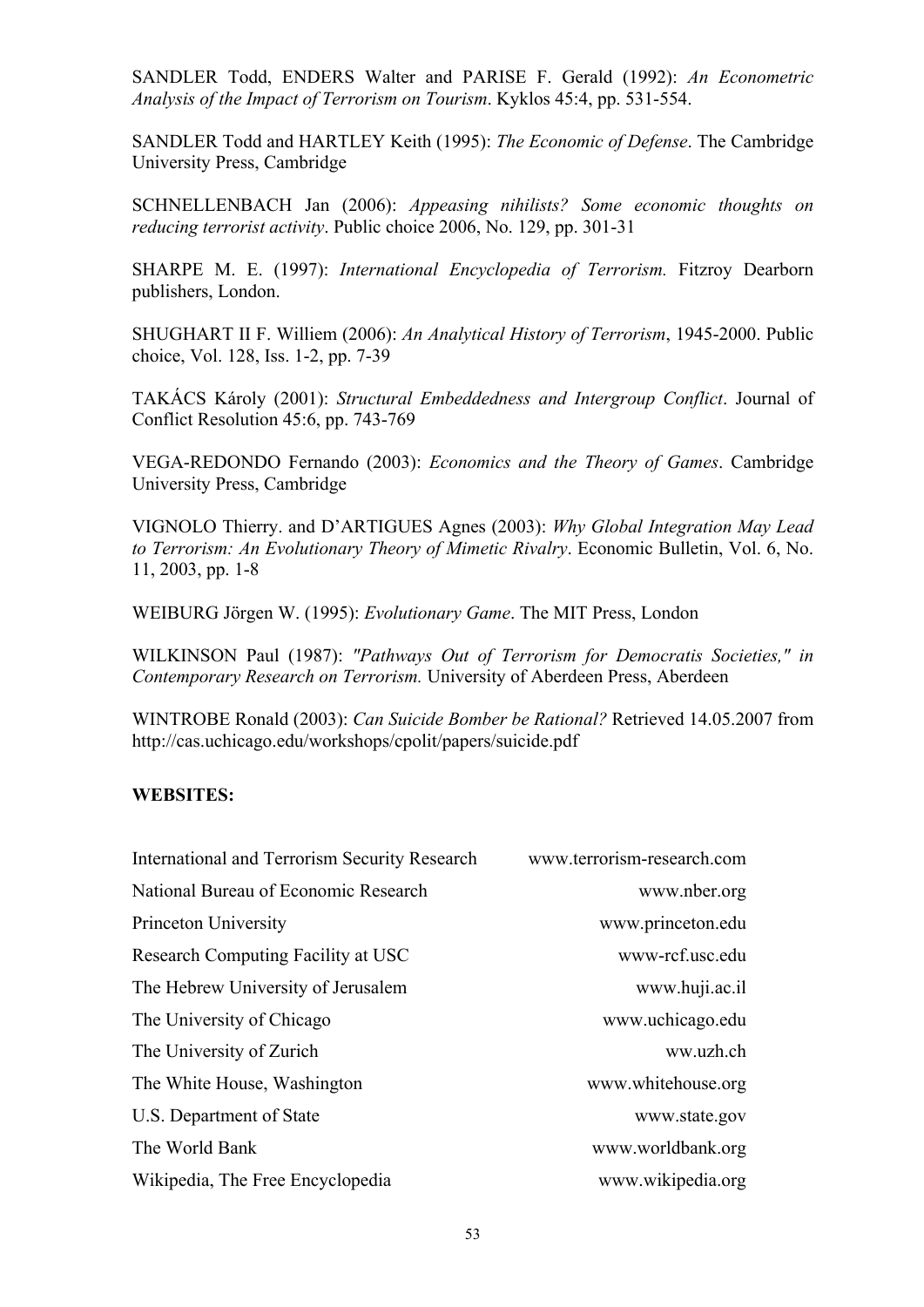## <span id="page-63-0"></span>**Teze bakalářské práce**

| Student:    | Dušková Martina            |
|-------------|----------------------------|
| Obor:       | Ekonomie                   |
| Konzultant: | PhDr. Martin Gregor, Ph.D. |

Předpokládaný název BP:

Mikroekonomická analýza mezinárodního terorismu

Charakteristika tématu:

Cílem této práce bude podrobná analýza moderního mezinárodního terorismu pomocí mikroekonomické teorie her.

Práce bude rozdělena do tří částí. První část bude věnována teoretickému základu, použitým analytickým nástrojům a popis vlastního modelu. V druhé části budou definovány užitkové funkce jednotlivých hráčů a popsány jejich zvolené strategie (v tomto případě teroristé a národní vlády). V třetí části budou analyzovány jednotlivé vládní strategie při potírání terorismu a jejich možné dopady na základě definovaných užitkových funkcí a zvoleného herního prostředí.

## Struktura BP:

## **1. Základní pojmy a vymezení použité teorie**

1.1 Základní pojmy

1.2 Vymezení aplikovaného modelu

## **2. Hráči a jejich užitkové funkce**

2.1 Definice a stručných popis jednotlivých hráčů

2.2 Definice užitkových funkcí hráčů

## **3. Aplikace modelu na vládní strategie proti terorismu**

- 3.1 Popis jednotlivých vládních strategií
- 3.2 Analýza dopadu vládních strategií
- 3.3 Srovnání zvolených strategií
- **4. Závěr**